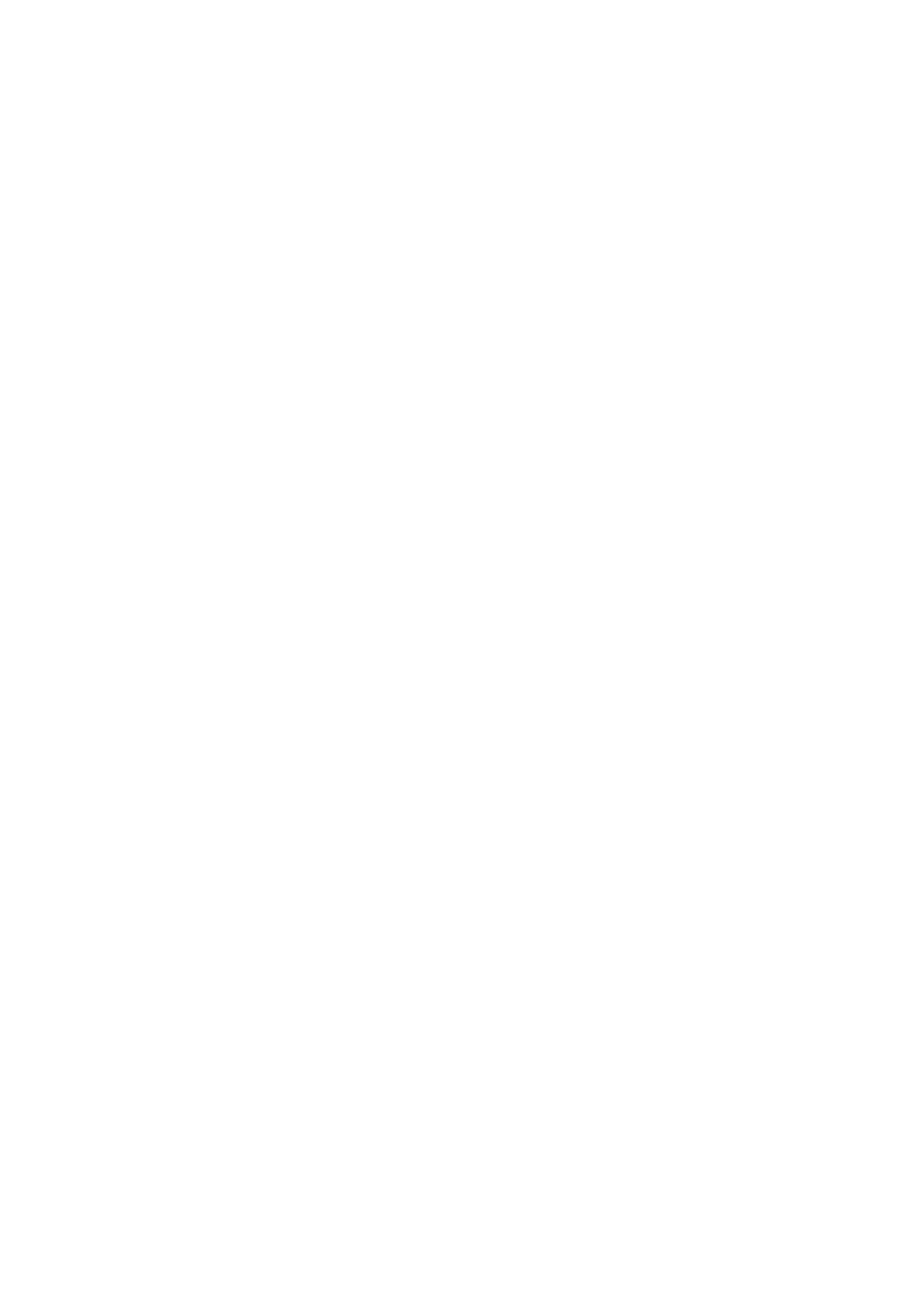#### Foreword........................................................................................................................ ....................................................................................................................................................

This discussion paper analyses some of the key features of "The 2015 Ageing Report" and "The 2015 Pension Adequacy Report", published in 2015 by the European Commission. It comments on the underlying population projections and the scope for differences of view and then considers what the projections tell us about future sustainability and adequacy of pension systems in the EU. This paper should be a 'must read' for decision-makers and interested parties concerned with pensions and social security throughout the EU.

Although there is a lot of uncertainty in the projections and the paper draws attention to some of their shortcomings, overall the picture is one of improving fiscal sustainability. The 2015 Ageing Report shows significant reductions in the long-term fiscal public expenditure implications of pensions. In part this results from the changes that have been made to the underlying population projections and other technical assumptions, but it also reflects a wide range of pension reform activity in most member states.

Amongst the most prevalent of reform measures are those relating to increasing retirement age, but there have also been important changes to benefit accrual, to indexation, to qualifying periods for pension and some quite radical restructuring of social security program structures, for example the move in several member states from defined benefit to notional defined contribution arrangements.

However, the paper warns that much has been assumed about the impact of reforms and there is still a long way to go to be sure that they will have the impact projected, for example with raising the effective retirement age.

Actuaries are professionals with expertise in the quantification and management of long-term risks which are susceptible to mathematical modelling. This includes all types of social security, as well as complementary workplace or mandatory pensions, whether funded or not. The member associations of the Actuarial Association of Europe have robust educational and professionalism requirements for those who are qualified actuaries and the AAE is also starting to issue model standards of actuarial practice for the associations to adopt for some specifically EU applications. Actuaries are well-placed to play an active role in analysing the impact of future changes on pension provision and to advise EU and national institutions.

The AAE is ready to work with the European Commission, the European Parliament and other stakeholders to assist in further developing the necessary conditions for an adequate European pension environment.

Philip Shier Chairperson of the AAE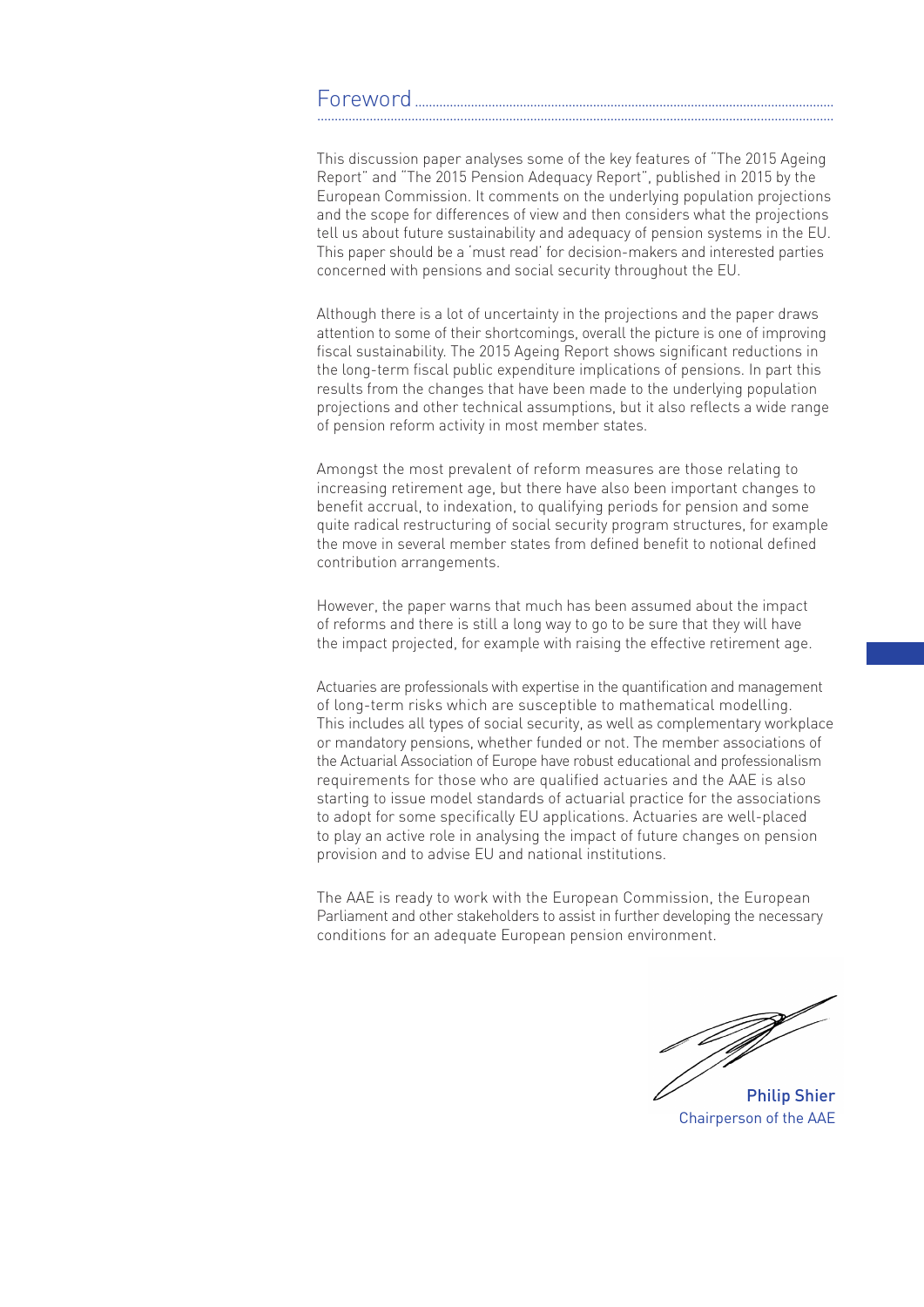Brussels March 2016

This paper is prepared by the Social Security Sub-Committee of the Pensions Committee of the AAE

EDITORS: CHRIS DAYKIN (LEAD EDITOR) FALCO VALKENBURG

This paper is a discussion paper of the Actuarial Association of Europe. Any views expressed in this paper are views to stimulate and inform further discussion and should not be read as being representative either of the author's or contributors' individual opinions or of their employers or professional organisations or an agreed position of the Actuarial Association of Europe.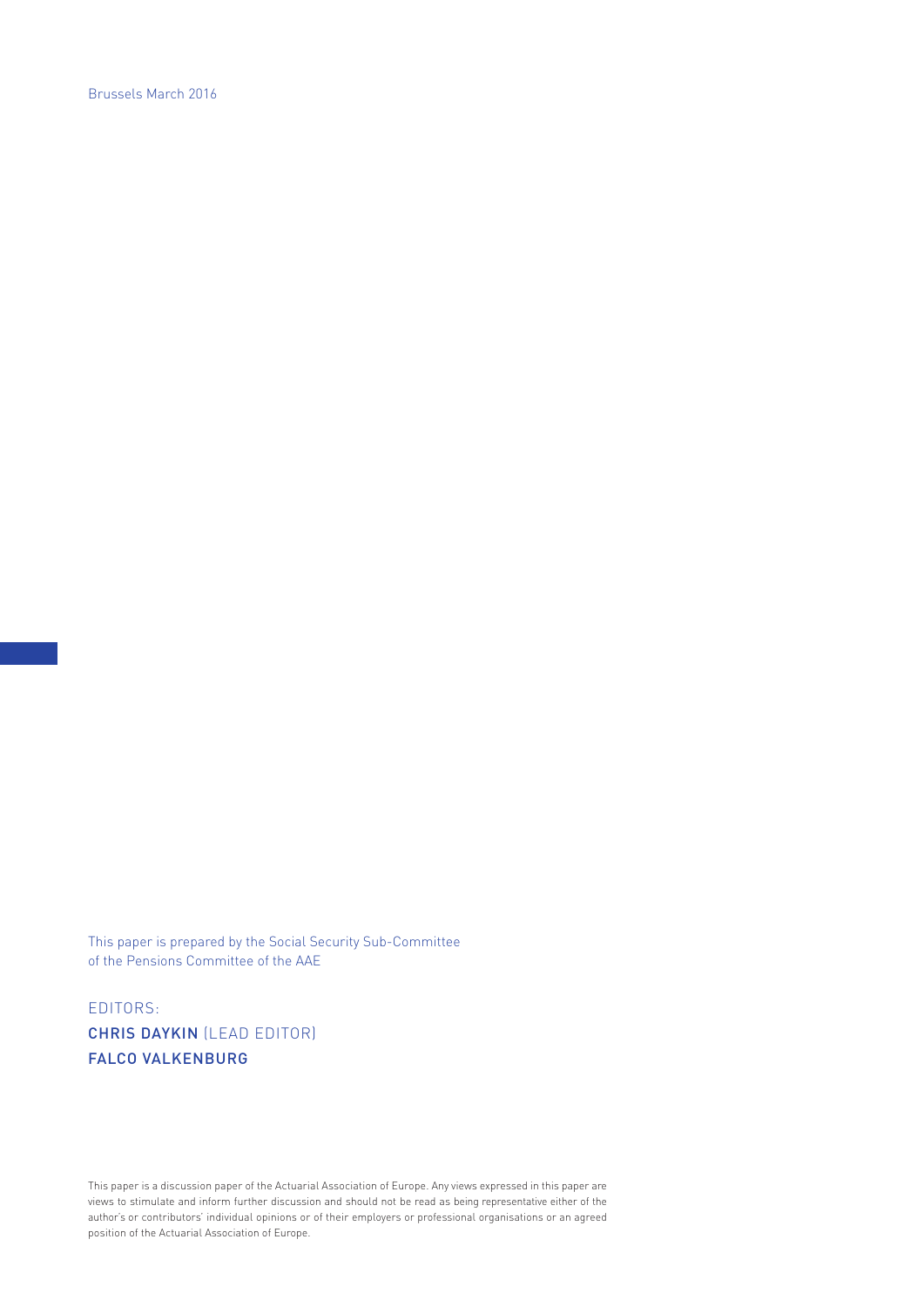| Contents                                                                                                                     |    |
|------------------------------------------------------------------------------------------------------------------------------|----|
| <b>EXECUTIVE SUMMARY</b>                                                                                                     | 7  |
| 1: INTRODUCTION                                                                                                              | 9  |
| 2: DEMOGRAPHIC PROJECTIONS                                                                                                   | 10 |
| 3: PROJECTED GROWTH OF EXPENDITURE ON PENSIONS<br>AND MEASURES TO MODERATE GROWTH                                            | 18 |
| <b>4: SUSTAINABILITY OF PENSION SYSTEMS</b>                                                                                  | 29 |
| <b>5: ADEQUACY OF PENSIONS</b>                                                                                               | 33 |
| 6: ACTUARIES IN SOCIAL SECURITY AND PENSIONS                                                                                 | 37 |
| 7: OVERALL CONCLUSIONS                                                                                                       | 39 |
| <b>REFERENCES</b>                                                                                                            | 40 |
| <b>ANNEX TABLE A.1</b><br>FERTILITY RATES, 1960-2020                                                                         | 41 |
| <b>ANNEX TABLE A.2</b><br>PROJECTION OF NET MIGRATION FLOWS, 1980-2060                                                       | 42 |
| <b>ANNEX TABLE A.3</b><br>PROJECTION OF OLD-AGE DEPENDENCY RATIOS, 2013-2060                                                 | 43 |
| <b>ANNEX FIGURE A.1</b><br><b>IMPACT OF PENSION REFORMS ON THE AVERAGE EFFECTIVE</b><br>RETIREMENT AGE FROM THE LABOUR FORCE | 44 |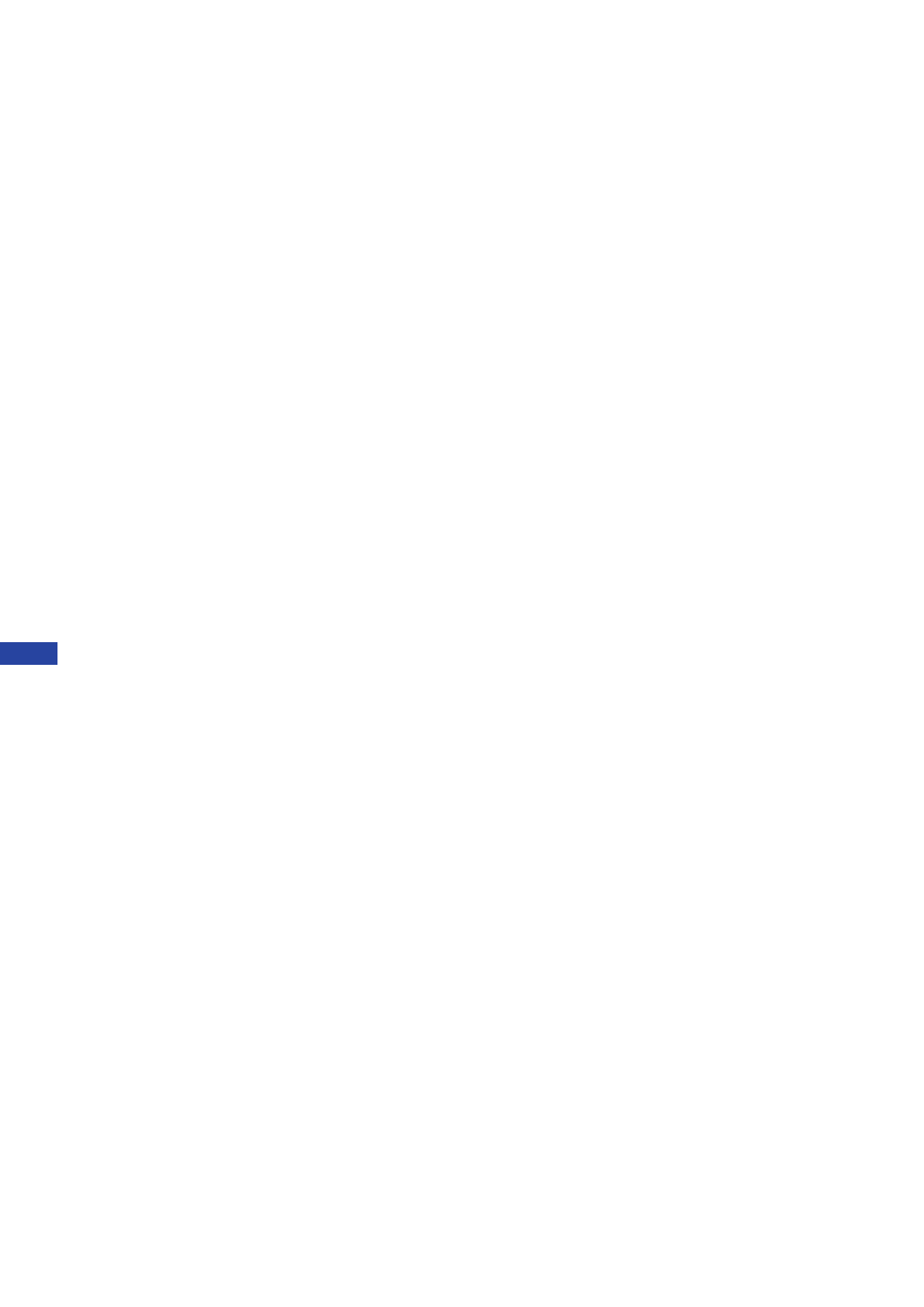# Executive Summary..........................................................................................

1. The European Commission has recently published The 2015 Ageing Report and The 2015 Pension Adequacy Report. These contain updated estimates of the future costs of public pensions in the EU and a detailed appraisal of the expected impact of reforms on the adequacy and fairness of future benefits. For the EU as a whole the cost of pensions to the public purse (including social security, social welfare and pensions for public sector workers) is now projected to fall from 11.3% of GDP in 2013 to 11.2% in 2060. This contrasts with an expected rise from 11.3% to 12.8% of GDP in the corresponding Ageing Report three years ago.

....................................................................................................................................................

- 2. The projections of future costs are based on a set of stylised population projections developed by Eurostat for this purpose, which do not fully take into account the specificities of individual countries' expectations of future fertility, migration and mortality. Similarly, many of the other assumptions that are used are set at the EU level, so that it is quite likely that the projections will differ from those prepared by individual countries. Nevertheless the projections provide a useful overall assessment of the future challenges to fiscal sustainability and the results are used by the European Commission as the basis for specific country recommendations under the European Semester Process.
- 3. This discussion paper from the Actuarial Association of Europe reviews some of the key features of the population projections, comments on some of the areas of uncertainty and potential controversy, and then considers what the projections tell us about future sustainability and adequacy of pension systems in the EU. The report aims to inform decision-makers and interested parties throughout the EU and particularly in Brussels.
- 4. Overall the picture is of improving fiscal sustainability. The 2015 Ageing Report appears to show significant reductions in the long-term fiscal public expenditure implications of pensions. In part this results from the changes that have been made to the underlying population projections and other technical assumptions, but it also reflects a wide range of pension reform activity in most member states. Amongst the most prevalent of measures are those relating to increasing retirement age, but there have also been important changes to benefit accrual, to indexation, to qualifying periods for pension and some quite radical restructuring of social security program structures, for example the move in several member states from defined benefit to notional defined contribution arrangements.
- 5. However, the European Commission continues to include a significant number of pension-related items in its country-specific recommendations. Sustainability is a concept which is difficult to define and various academic or commercial sustainability indices are published, which tend to identify only a small number of EU countries as having sustainable pension systems, in particular Denmark, Netherlands, Sweden and to a lesser extent Finland and the United Kingdom. However, these indices are not only looking at fiscal sustainability but also at whether the resulting pension benefits are adequate and the pension system is sustainable politically for the longer term without requiring further major reforms.
- 6. Fiscal sustainability is often regarded (implicitly if not explicitly) as the key issue, but political sustainability is also of fundamental importance in democracies and this may depend to a significant extent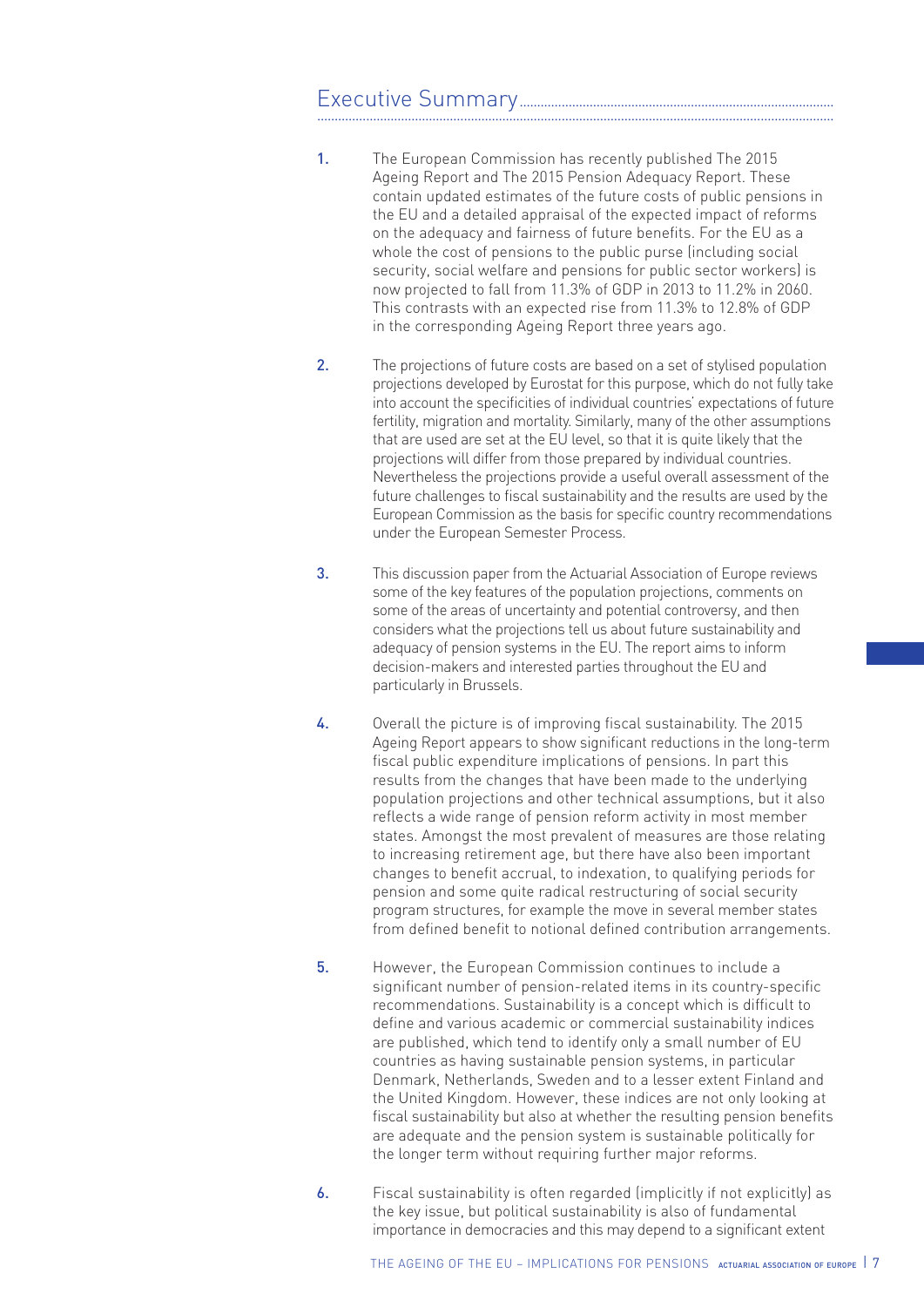on whether the resulting benefits are adequate and are seen as manifestly fair and equitable. In our view the long-term projections of future expenditure set out in The Ageing Report are a much more useful indicator of the financial aspect of sustainability than any calculation of implicit pension debt for national balance sheets.

- 7. Although raising the eligibility age for pension benefits is likely to continue to be favoured as a policy for addressing sustainability, it is important for other factors to be taken into account, such as the responsiveness of the labour market and the extent to which it is reasonable to expect everyone to work for longer.
- 8. Adequacy is also difficult to define and to measure. Pension systems yield very different outcomes for different groups of people and different individuals within groups, so that statistical measures (and averages in particular) do not tell the whole story. The question of adequacy is intricately connected to the question of fairness, and this can also be considered in a variety of different ways, such as fairness between generations, within generations, between genders, regions and different parts of the labour force.
- 9. Increasing emphasis on actuarial fairness in pensions, implying a closer relationship between pensions and contributions, entails increasing exposure to risks associated with instability of labour markets. In addition, the general exclusion from labour markets for long periods of those who perform unpaid caring roles is clearly reflected in low pensions and poverty in later life; this represents an existing injustice whose mitigation requires urgent attention. Although most countries provide poverty relief, means-tested social assistance is no substitute for the dignity and security of an unconditional social security or occupational pension. The fundamental challenge is to find the right balance between actuarial fairness and social justice.
- 10. Changes to pensions resulting from the financial crisis and subsequent austerity measures appear in several countries to have generated a climate of uncertainty and doubts regarding public pension schemes. Public feelings regarding future pensions should be taken seriously into account. The new challenges need to be interpreted in a way which can be communicated effectivelyn to the public at large; wider awareness of the issues people face is of vital importance.
- 11. The AAE suggests that the range of issues highlighted in chapter 5 regarding the major risks to future pension adequacy and how to mitigate them merit special and increased attention in the next cycle of this analytical work. The AAE also intends to carry out further research into the way in which different mortality tables are being used for projecting pension costs and also for driving policies of increasing retirement age.
- 12. Actuaries are professionals with expertise in the quantification and management of long-term risks which are susceptible to mathematical modelling. This includes all types of social security, as well as complementary workplace or mandatory pensions, whether funded or not. The member associations of the Actuarial Association of Europe have robust educational and professionalism requirements for those who are qualified actuaries and the AAE is also starting to issue model standards of actuarial practice for the associations to adopt for some specifically EU applications. Actuaries are well-placed to play an active role in analysing the impact of future changes on pension provision and to advise EU and national institutions.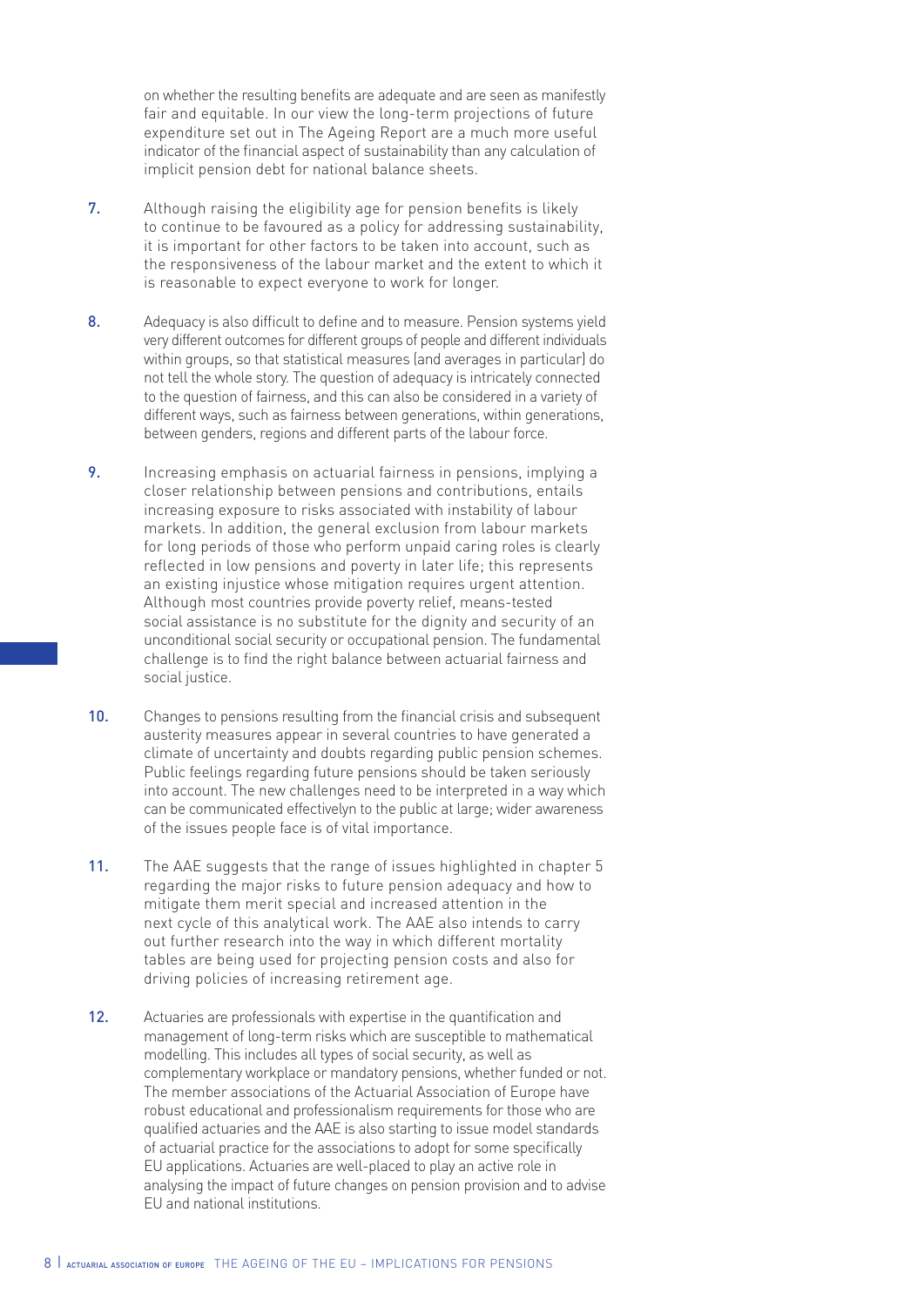## 1: Introduction ....................................................................................................................................................

1.1 In May 2015 the European Commission published The 2015 Ageing Report<sup>1</sup>. This is an exercise undertaken every three years to review the demographic developments in the EU and the long-term implications for public expenditure on pensions, health care, long-term care, education and unemployment insurance. For the EU as a whole the total expenditure for each of these areas is projected to evolve as follows up to 2060:

|                | % of GDP in 2013 | % of GDP in 2060 |
|----------------|------------------|------------------|
| Pensions       | 11.3             | 11.2             |
| Health care    | 6.9              | 7.8              |
| Long-term care | 1.6              | 27               |
| Education      | 4.7              | 4.7              |
| Unemployment   | 1.1              | 0.7              |
| Total          | 25.6             | 77 1             |

1.2 Thus pension and unemployment insurance expenditures are expected to decline slightly, whereas health care, and particularly long-term care, costs are projected to increase, whilst education expenditure is expected to stay at about the same level relative to GDP.

**1.3** The corresponding publication three years earlier<sup>2</sup> showed total expenditure for these areas rising from 26.0% of GDP in 2010 to 29.7% of GDP in 2060 for the then 27 countries of the EU and pension costs increasing from 11.3% to 12.8%. The latest report shows a significant reduction in the long-term costs relating to pensions. In fact three-quarters of the improvement compared to the report three years ago is accounted for by the lower projected cost of pensions. This reflects a large number of measures taken by different countries to address the rising costs of pensions, as well as revised population projections for the countries of the EU.

1.4 The projected expenditure depends on the population projections but also on assumptions about the evolution of the labour market and specific assumptions about changes to legislation in each country.

1.5 Although concerns about long-term fiscal sustainability have been the major driver for pension reforms, the resulting changes to pension systems may result in pensions which are inadequate, as well as having potential for increasing intergenerational inequity and a more general level of perceived unfairness. The 2015 Ageing Report is produced by the Directorate General for Economic and Financial Affairs (DG ECFIN) overseen by the Ageing Working Party established by the Economic Policy Committee. Following on from this work, the Directorate General for Employment, Social Affairs and Inclusion (DG Employment) has now published The 2015 Pensions Adequacy Report<sup>3</sup>, which seeks to analyse the impact of recent pension reforms in the EU, today and in the future, from the perspective of adequacy of old-age income, social fairness and equity, in contrast to the financial and fiscal sustainability aspects.

1.6 In this report from the Actuarial Association of Europe we analyse and comment on the principles used for the underlying population projections, the realism of the projections of pension costs and the measures for reviewing fairness and equity.

<sup>1</sup> The 2015 Ageing Report. Economic and Budgetary Projections for the 28 EU Member States 2013-2060 http://ec.europa.eu/economy\_finance/

publications/european\_economy/2015/pdf/ ee3\_en.pdf

<sup>2</sup> The 2012 Ageing Report. Economic and Budgetary Projections for the 27 EU Member States 2010-2060

http://ec.europa.eu/economy\_finance/publications/ european\_economy/2012/pdf/ee-2012-2\_en.pdf

<sup>3</sup> The 2015 Pensions Adequacy Report http://ec.europa.eu/social/main.jsp?langId=en& catId=89&newsId=2339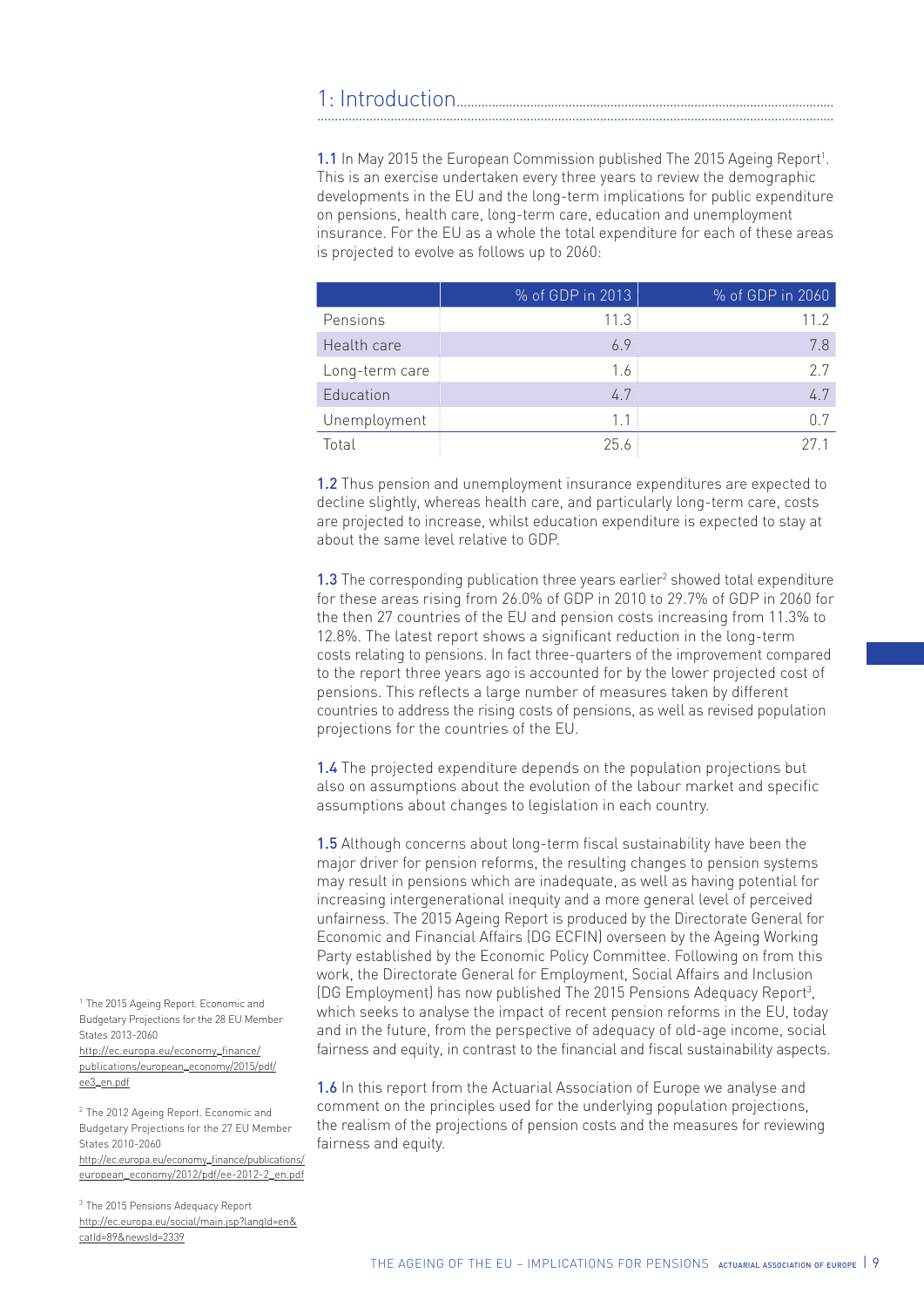# 2: Demographic projections. ....................................................................................................................................................

2.1 The population projections which are used as the basis for The 2015 Ageing Report are the EUROPOP2013 projections prepared by Eurostat and published on 28 March 2014<sup>4</sup>. The work of Eurostat in this area is independent of the political processes associated with the European Council of Ministers and the European Commission. However, the projections reflect some quite strong assumptions about how the population of the EU will develop in future, in particular the following:

- Fertility rates for all member states are assumed to converge to the same (below replacement) level in the very long term (2150) to be consistent with a total fertility rate currently broadly indicated by a group of 'forerunner' countries.
- Expectation of life for member states is projected to increase throughout the projection period, with differentials between countries, and between males and females, narrowing and converging in the very long term to the mortality of a 'leading group' of 12 countries.
- Migration is assumed to converge in the long-term to a position where there is no net migration between member states. Since no distinction is made between migration from other EU countries and migration from outside the EU this implies that the long-term convergent position is of no net migration for any country.

#### **Fertility**

2.2 Over the projection period to 2060 Sweden and the UK are assumed to have reached the long-term level and therefore to experience little change to their current fertility levels. France and Ireland have current fertility levels higher than this and are assumed to converge downwards, whilst all other countries are projected to have increasing fertility throughout the period as they trend towards the long-term assumption. Figure 1 illustrates how this works out for 17 of the countries, which together account for about 90% of the total population of the EU at ages 15-64. A full table of the underlying figures for all EU countries is shown at Annex Table A.1.



2.3 Although the assumption about convergence of the fertility levels of all member states is a strong one, there would probably be a fair level of consensus that fertility levels will remain below the theoretical replacement level of 2.1 children per woman for the foreseeable future, although there would be different views on whether current differentials between countries will narrow. As a result these assumptions are probably relatively uncontroversial and give a reasonable estimate of future births, although in practice it is likely that fertility will vary quite a lot from year to year, as it has in the past, and differences will remain between countries, reflecting different social,

<sup>4</sup> More details of the projections are given in The 2015 Ageing Report: Underlying Assumptions and Projection Methodologies at http://ec. europa.eu/economy\_finance/publications/ european\_economy/2014/pdf/ee8\_en.pdf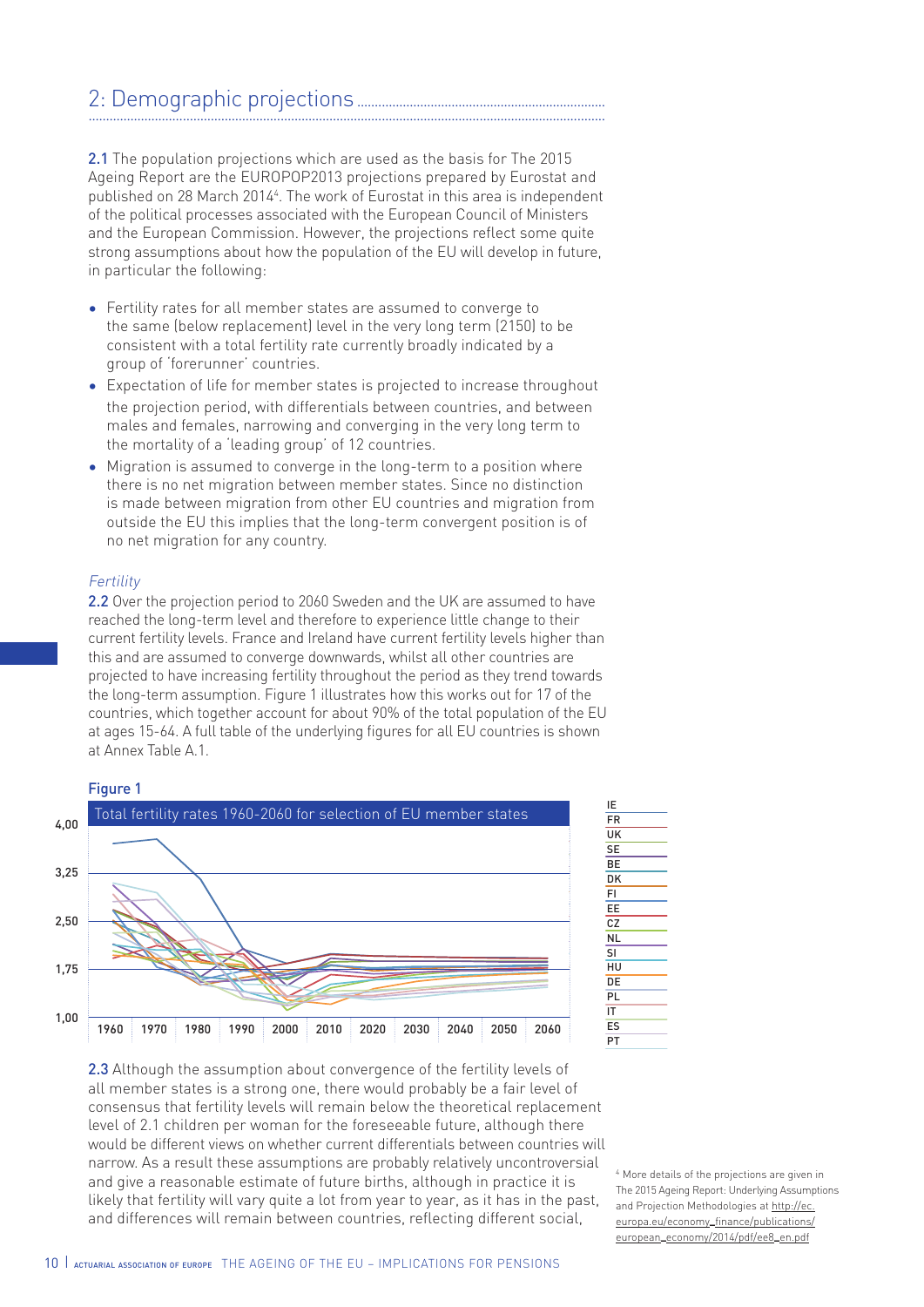economic and employment situations and different experience of inwards and outwards migration, which can materially affect fertility levels. This also assumes that member states do not adopt policies to encourage higher levels of fertility, such as higher family benefits.

#### Migration

2.4 The migration assumptions are more difficult. Convergence is assumed from current levels of migration, but insufficient country-specific allowance is made for short-term expectations, possible cyclicality of migration, dependence on economic developments, influence of projected population deficits at working ages, world population trends and wider political and economic factors. As we have seen recently, migration can vary a great deal, and is very sensitive to differences in economic conditions between member states (since there is free movement within the EU) and to external factors (such as the heavy migration into the EU in recent months from Africa and the Middle East as a result of wars and difficult economic conditions in the migrants' home countries).

2.5 Some changes have been made to the Eurostat methodology for this round of projections to take more account, at least for the short term, of recent trends and current factors. However, the application of the above short-term trend component in the migration projection methodology appears to put more weight on the consistency of the methodology rather than aiming to address the country-specific factors which are likely to affect the net migration level in the short-term. The 2015 Ageing Report specifically reports the reservations of Ireland about the projection of net emigration for so long into the future. Similar reservations might be made about the migration assumptions for a number of member states. High levels of economically driven migration within the EU (and perhaps from outside) will not necessarily just reduce to zero over time but could be reversed as migrants decide to return home.

2.6 Apart from the somewhat extreme projection for Luxembourg, which is shown to grow by 86% of its 2013 population by 2060, there are five member states projected to have more than 20% increase in their population as a result of migration alone (not including the additional births which might result) and two member states projected to lose more than 10% of their current population. Table 1 below shows a selection of figures from the migration projections. A more complete table is given in Annex Table A.2.

| Projection of net migration flows, 2010 and 2020 to 2060 |       |                                             |       |       |                                          |                                             |
|----------------------------------------------------------|-------|---------------------------------------------|-------|-------|------------------------------------------|---------------------------------------------|
|                                                          |       | Projection of net<br>migration flows (000s) |       |       | Cumulative<br>net migration<br>2013-2060 | Cumulative net<br>mign as %<br>of 2013 popn |
|                                                          | 2010  | 2020                                        | 2040  | 2060  |                                          |                                             |
| LU                                                       | 7.7   | 11.7                                        | 9.1   | 4.9   | 429.0                                    | 85.8%                                       |
| <b>BE</b>                                                | 135.8 | 80.2                                        | 69.8  | 42.1  | 3192.0                                   | 28.5%                                       |
| IT                                                       | 200.1 | 348.1                                       | 335.9 | 196.4 | 15511.0                                  | 25.8%                                       |
| <b>SE</b>                                                | 49.7  | 55.3                                        | 49.1  | 31.2  | 2273.0                                   | 23.7%                                       |
| AT                                                       | 27.4  | 51.3                                        | 41.9  | 24.8  | 1994.0                                   | 23.5%                                       |
| FI.                                                      | 13.8  | 22.0                                        | 17.7  | 8.9   | 812.0                                    | 15.0%                                       |
| UK                                                       | 266.7 | 172.1                                       | 209.3 | 171.2 | 9162.0                                   | 14.3%                                       |
| ES                                                       | 75.5  | $-79.0$                                     | 225.2 | 275.0 | 6511.0                                   | 14.0%                                       |
| CZ.                                                      | 14.3  | 28.0                                        | 40.7  | 21.2  | 1441.0                                   | 13.7%                                       |
| DK                                                       | 16.8  | 18.9                                        | 16.3  | 10.0  | 755.0                                    | 13.5%                                       |

#### Table 1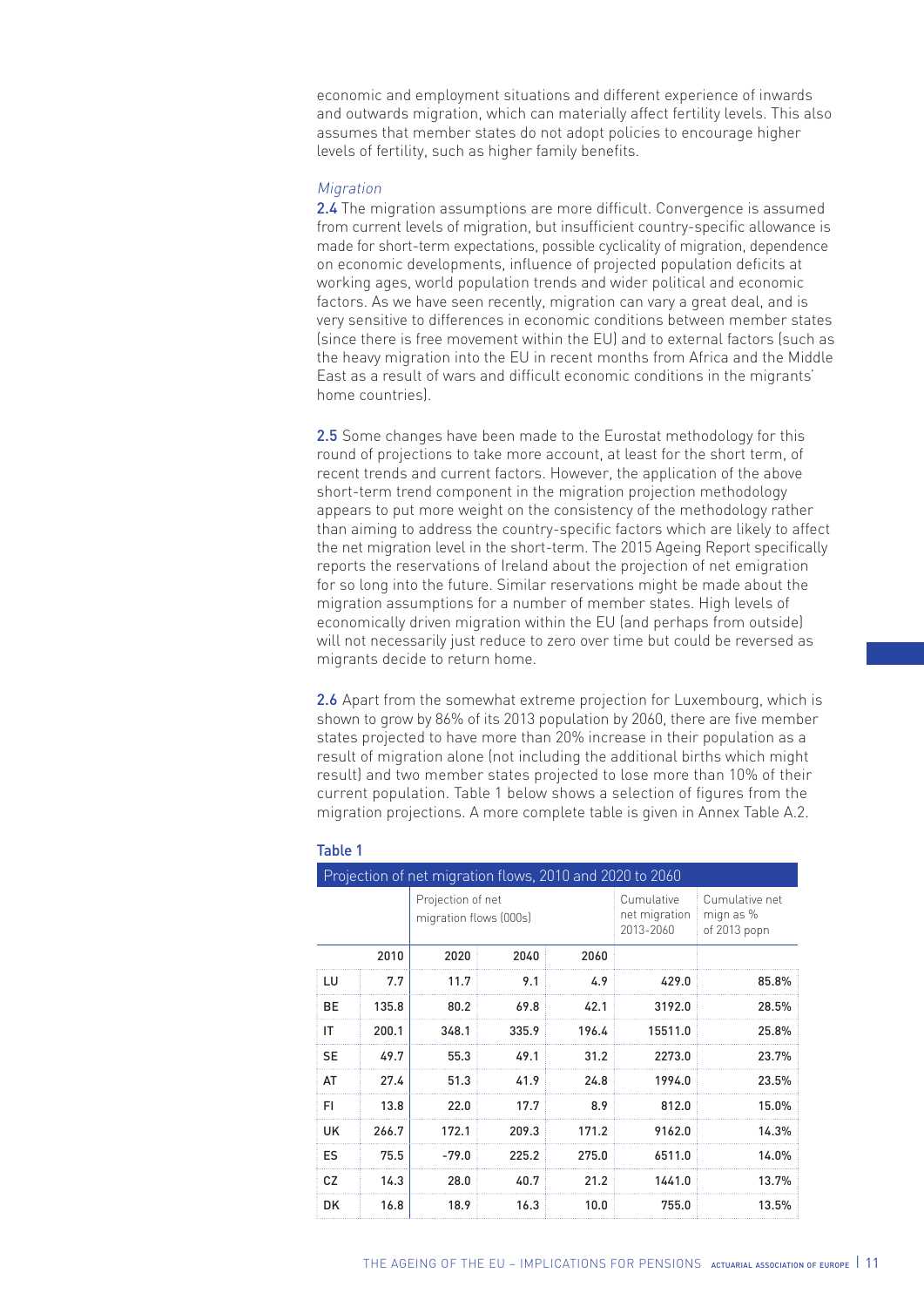| SI        | $-0.5$  | 4.1     | 5.5   | 4.5  | 224.0    | 10.7%    |
|-----------|---------|---------|-------|------|----------|----------|
| HU        | 11.5    | 24.3    | 24.2  | 14.0 | 943.0    | 9.5%     |
| DF        | 130.2   | 228.7   | 142.6 | 97.9 | 7041.0   | 8.7%     |
| <b>FR</b> | 37.6    | 90.2    | 84.0  | 66.8 | 3960.0   | 6.0%     |
| PL        | $-2.1$  | 2.9     | 25.4  | 11.6 | 606.0    | 1.6%     |
| IF        | $-25.8$ | $-30.3$ | 4.8   | 15.1 | $-208.0$ | $-4.5%$  |
| ١V        | $-35.6$ | $-14.3$ | 0.9   | 0.0  | $-237.0$ | $-11.9%$ |
| ד ו       | $-77.9$ | $-37.4$ | 1.0   | 0.0  | $-605.0$ | $-20.2%$ |

2.7 Whether or not these are realistic projections only time will tell but they do have a significant influence on the population projections and hence on the projections of expenditure. It is worth pointing out, particularly in this context, but also with regard to other assumptions, that population projections prepared by individual member states may differ materially from these projections prepared for EU purposes.

#### **Mortality**

2.8 Expectations of life in all member states have increased significantly in recent years, some by rather more than others. However, there are still material differences between member states. For example, male expectation of life at birth in 2012 ranged from 68.4 in Lithuania to 79.9 in Sweden and female expectation of life at birth ranged from 77.9 in Bulgaria to 85.5 in Spain. Expectation of life may also differ considerably between local areas of individual countries and between populations with different characteristics.

2.9 Expectations of life are projected to continue to improve, with convergence towards the 'forerunner' countries, mortality for which is in turn projected to continue improving on the basis of a modified version of the Lee-Carter model. Most projections of mortality improvement in recent years, whether by actuaries or demographers, have proved too conservative and expectations of life have continued to rise much faster than expected. Along with most national projections, the Eurostat projections assume there will be a slowing down of improvement in the future. To the extent that this proves to be a false assumption, the numbers in the older age groups could turn out to be higher, and perhaps significantly so, than the projections indicate. A few countries have recently seen a slight moderation in improvement but it is too early to know whether that will be sustained. It is important for decision-makers to be aware of the considerable uncertainty that there is with all such long-term projections.



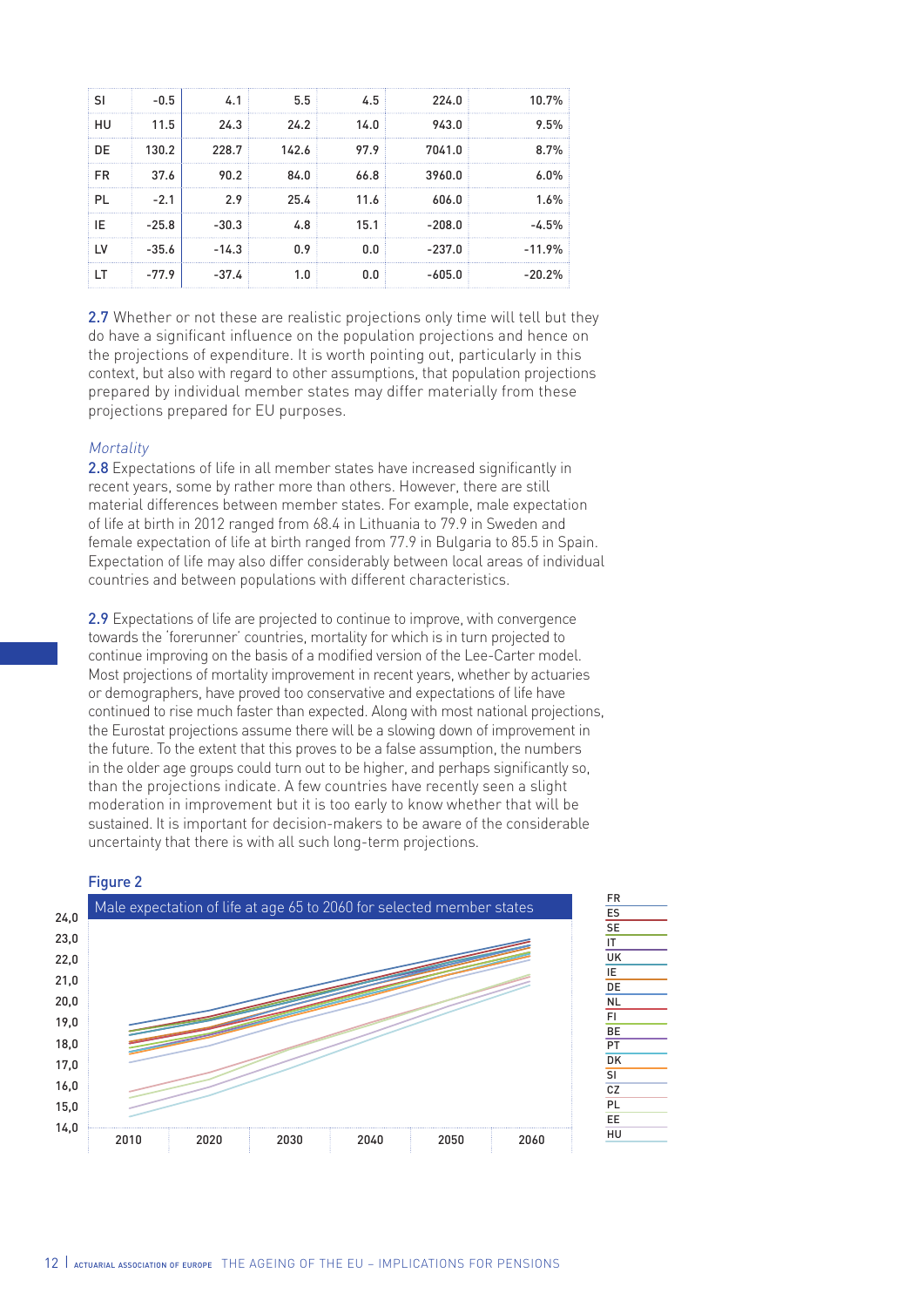

2.10 Figure 2 shows projected period expectations of life at age 65 for males for a selection of member states and Figure 3 the same data for females. Although a projection of expectation of life at 65 as high as 26.6 for females in France in 2060 and 23.0 for males seems impressive, there is still projected to be a range of expectations of life down to 23.4 for females and 20.3 for males across the different EU member states. It is perhaps worth noting that current period expectations of life in Japan are about a year higher than in France.

2.11 An important point to note is that these expectations of life are calculated based on the individual age mortality rates in the particular calendar years (known as a period expectation of life). They are a measure of mortality levels in that year but they do not provide an estimate of how long those who have attained a particular age are expected to live. Cohort expectation of life, by contrast, includes an estimate of projected mortality improvement in the future years through which that generation will live, with the mortality rates assumed at each age in each future year incorporating an allowance for the anticipated reduction in mortality rates from the base year to the year for which an estimate of the mortality rate is required. Thus for someone aged 65 in year 1, the mortality rates used are those for age 65 in year 1, age 66 in year 2, age 67 in year 3 and so on, with the mortality rate in year 2 having one year's improvement, that for year 3 having two years' improvement and so on. The resulting mortality table for this example is a projection of the likely experience of a cohort of people aged 65 in the base year, following them through the rest of their lifespan. The resulting cohort expectation of life represents the average number of years which someone aged 65 in the base year can expect to live, allowing for the projected improvements in mortality over the rest of their lifetime.

2.12 For a male aged 65 in 2015 UK national population projections estimate 18.7 as the period expectation and 21.3 as the cohort expectation for those attaining age 65 in 2015. The equivalent figures for females are 21.0 as the period expectation of life and 23.6 as the cohort expectation of life. Cohort and period expectations of life at various ages in 2015 and 2060 (for the UK) are shown in Table 2. We would want to emphasize the considerable uncertainty implicit in cohort expectations for 2060, which take into account projected mortality up to 2110. Unfortunately the cohort expectations are not routinely published by Eurostat, even though they are more useful for determining the true expectation of life for a group of pensioners (see also paragraph 3.42 regarding the use of period instead of cohort expectations).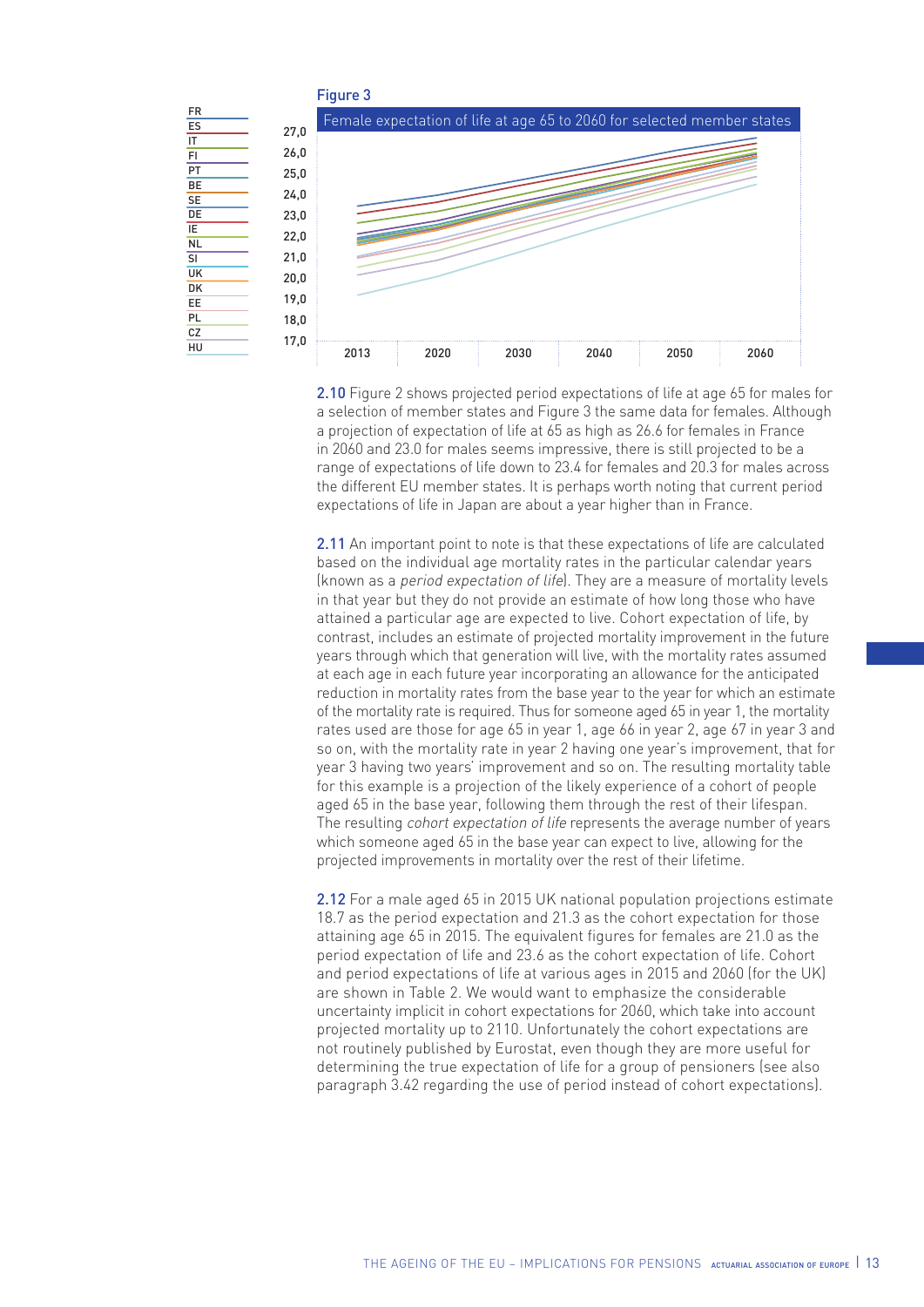#### Table 2

| Cohort and period expectations of life for 2015 and 2060 in the UK |        |            |        |            |        |              |        |              |
|--------------------------------------------------------------------|--------|------------|--------|------------|--------|--------------|--------|--------------|
| Age                                                                |        | Males 2015 |        | Males 2060 |        | Females 2015 |        | Females 2060 |
|                                                                    | Cohort | Period     | Cohort | Period     | Cohort | Period       | Cohort | Period       |
| 60                                                                 | 25.9   | 22.7       | 31.2   | 28.7       | 28.3   | 25.3         | 33.3   | 30.7         |
| 65                                                                 | 21.3   | 18.7       | 26.3   | 24.3       | 23.6   | 21.0         | 28.3   | 26.2         |
| 70                                                                 | 16.9   | 14.9       | 21.6   | 20.1       | 19.0   | 16.9         | 23.4   | 21.8         |
| 75                                                                 | 12.9   | 11.4       | 17.3   | 16.2       | 14.7   | 13.1         | 18.8   | 17.6         |
| 80                                                                 | 9.4    | 8.4        | 13.3   | 12.6       | 10.7   | 9.7          | 14.6   | 13.7         |

Source: Principal 2014-based population projections of the United Kingdom

2.13 One useful measure of the ageing of the population from improving expectation of life (quite apart from the changing structure arising from low fertility and from migration) is given by the increase in the pension entitlement age which would be necessary to maintain a constant expectation of life after that age for successive cohorts or generations. Table 3 shows the way in which the pension entitlement age would change for the UK (for which the cohort expectations are readily available) in order to maintain expectations of life at the entitlement age of 24.3 for females and 21.6 for males.

#### Table 3

Evolution of pension entitlement age for the UK to maintain the cohort life expectancy at that age (21.6 for males and 24.3 for females)

| Year |      | Pension entitlement age for males Pension entitlement age for females |
|------|------|-----------------------------------------------------------------------|
| 2015 | 65.0 | 65.0                                                                  |
| 2020 | 65.7 | 65.5                                                                  |
| 2025 | 66.3 | 66.1                                                                  |
| 2030 | 67.0 | 66.7                                                                  |
| 2035 | 67.5 | 67.3                                                                  |
| 2040 | 68.2 | 67.8                                                                  |
| 2045 | 68.8 | 68.4                                                                  |
| 2050 | 69.3 | 69.0                                                                  |
| 2055 | 70.0 | 69.5                                                                  |
| 2060 | 70.5 | 70.1                                                                  |

2.14 This is equivalent to an increase of the pension entitlement age of 1.1 years per decade for females and 1.2 years per decade for males. These estimates are based on the Principal 2012-based population projections for the UK. However, it is worth emphasizing that there is considerable uncertainty about future mortality improvement and the UK also publishes High Life Expectancy and Low Life Expectancy projections to give a range around the Principal projections.

#### Population

2.15 Overall the population of the EU is projected to grow from 507 million in 2013 to 525 million in 2050 and then to fall back a little. About half of the member states are expected to grow in overall population size and half to reduce. The population of the largest seven countries in 2013 and 2060, accounting for about 75% of the total EU population, is projected to change as follows: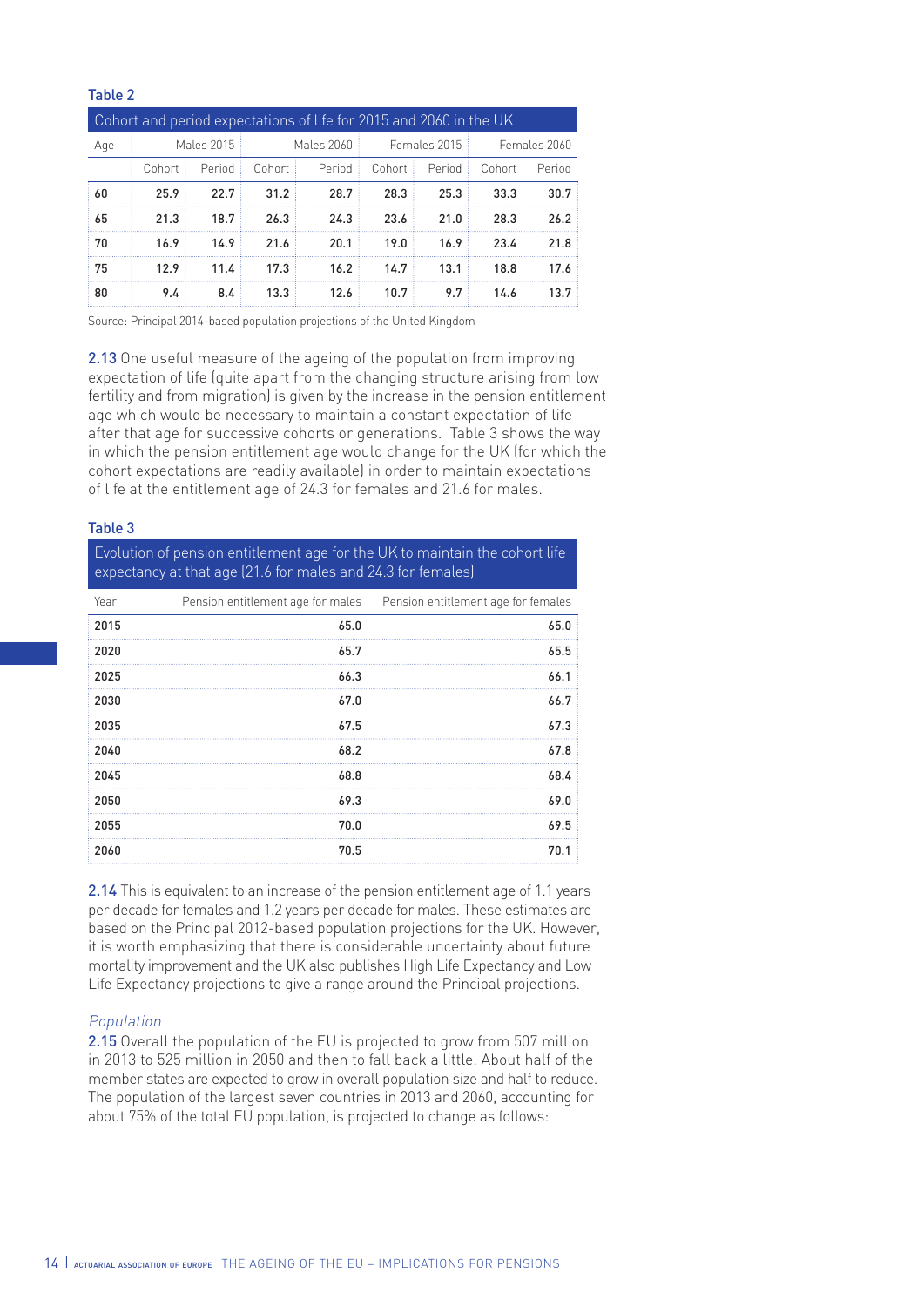| $190C +$                                                    |                 |                 |                 |          |  |  |
|-------------------------------------------------------------|-----------------|-----------------|-----------------|----------|--|--|
| Member states with the largest populations in 2013 and 2060 |                 |                 |                 |          |  |  |
|                                                             | 2013 (millions) |                 | 2060 (millions) | Increase |  |  |
| UK                                                          | 64.1            | ‡ UK            | 80.2            | $+25.1%$ |  |  |
| France                                                      |                 | $65.7$ France   | 75.6            | $+15.1%$ |  |  |
| Germany                                                     |                 | 81.4 Germany    | 70.9            | $-12.9%$ |  |  |
| Italy                                                       | $60.2$ Italy    |                 | 66.3            | $+10.1%$ |  |  |
| Spain                                                       |                 | 46.6 Spain      | 46.2            | $-0.9%$  |  |  |
| Poland                                                      | 38.6            | Poland          | 33.3            | $-13.7%$ |  |  |
| Romania                                                     | 20.0            | Romania         | 17.4            | $-13.0%$ |  |  |
| Total EU                                                    | 507.2           | <b>Total EU</b> | 522.7           | $+3.1%$  |  |  |

# Old-age Dependency Ratios

Table 4

2.16 Of more significance perhaps than total population is the shape of the population pyramid and the relationship between the numbers in the productive working ages and the numbers over retirement age. This is measured using the old-age dependency ratio, which is classically defined as the numbers aged 65 and over as a proportion of the numbers aged from 15 to 64. Figure 4 shows the development of this ratio for a selection of member states. The data for all member states is given in Annex Table A.3.





2.17 For the EU as a whole the old-age dependency ratio defined in this way is projected to increase from 32.1% in 2020 to 50.1% in 2060. In other words the population structure will go from three working age people per person over 65 to only two. This phenomenon, which is often described as the ageing of the population, is the combined result of four factors: increased expectation of life over age 65, low fertility leading to slow growth of the population from natural increase, the current age structure of the population (reflecting past peaks and troughs in births and migration) and future net migration, for most countries principally affecting working ages.

2.18 Looking in more detail we find that 19 member states are projected to have a decline in the population aged from 15 to 64 by 2060, 11 of them by more than 25% and a few by around 40%. Only 9 member states are projected to have an increase in this age group, which characterises the potential working population, although in practice the younger part of this age group will have a significant proportion still in education and employment rates over age 55 are modest in some countries. Table 5 shows the projected change in 'working age' population by member state and for the EU as a whole.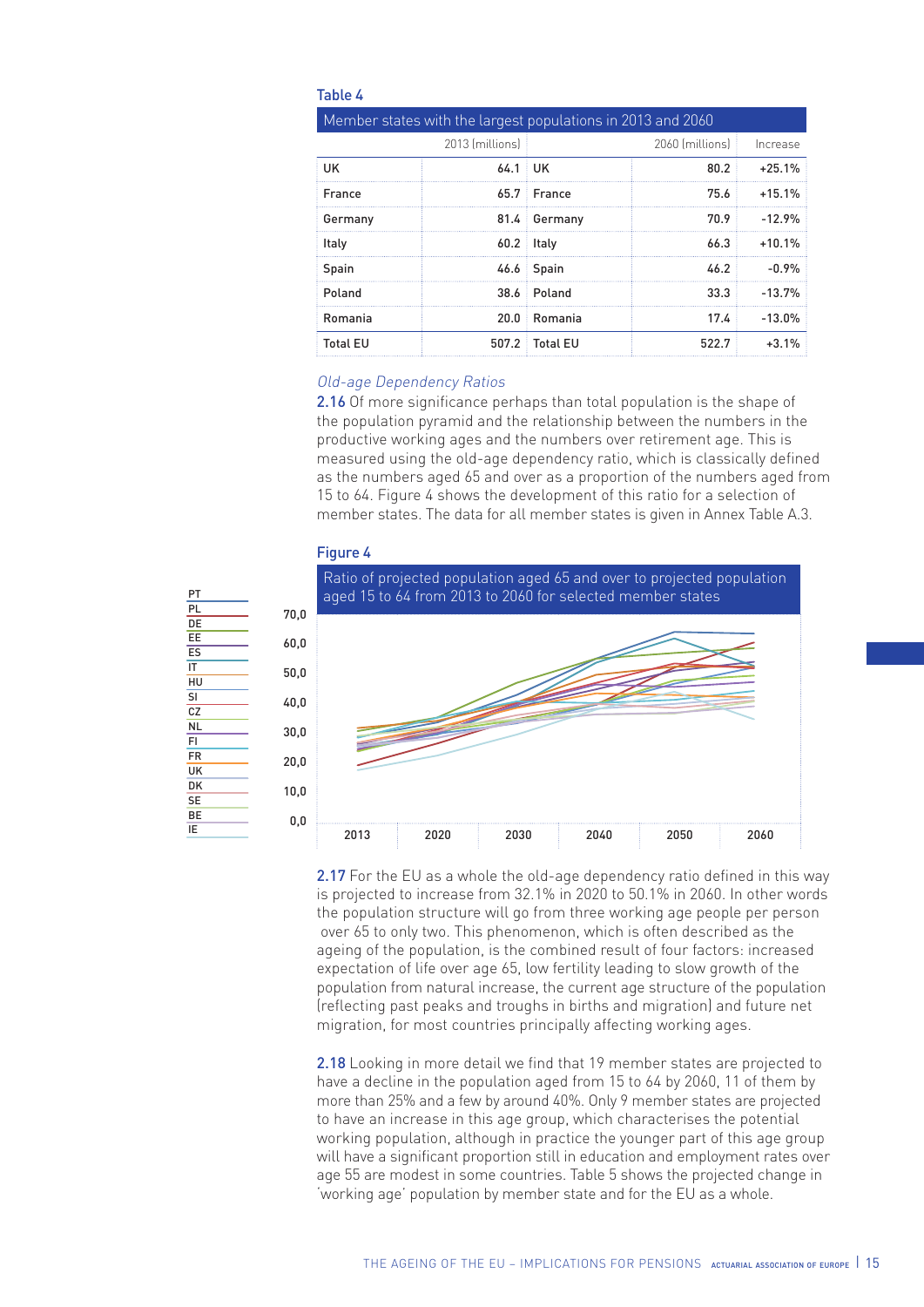#### Table 5

| Projected change in population aged from 15 to 64, 2013 to 2060 |                    |           |                    |                    |      |
|-----------------------------------------------------------------|--------------------|-----------|--------------------|--------------------|------|
|                                                                 | % Change 2013-2060 |           | % Change 2013-2060 | % Change 2013-2060 |      |
| LT                                                              | $-47.8$            | HR.       | $-26.6$            | IE                 | 4.6  |
| LV                                                              | $-42.0$            | HU        | $-23.9$            | FR                 | 4.7  |
| ВG                                                              | $-39.1$            | SI        | $-18.8$            | DK.                | 6.2  |
| SK                                                              | $-37.1$            | ES        | $-16.3$            | СY                 | 64   |
| EL                                                              | $-35.5$            | CZ.       | $-12.6$            | UK                 | 11.5 |
| PT                                                              | $-35.5$            | <b>NL</b> | $-11.6$            | FI                 | 13.1 |
| <b>PL</b>                                                       | $-33.9$            | EU        | $-11.6$            | SE                 | 24.8 |
| EE                                                              | $-31.2$            | MT        | $-7.0$             | ВE                 | 25.3 |
| R <sub>0</sub>                                                  | $-28.5$            | IT        | $-3.9$             | LU                 | 87.1 |
| DE                                                              | $-28.0$            | AT        | $-3.2$             |                    |      |

2.19 While such changes are not impossible, they would represent a major diminution of the size of the potential working population in many countries. In practice this could be offset by increased levels of net inwards migration or by a significant increase in the proportion employed at younger and older ages and, in particular, over the age of 65. Another possibility is that fertility rates may increase in response to declining population, perhaps encouraged by family friendly employment policies, including higher family benefits and better child care arrangements.

2.20 Both the increased expectation of life at older ages and the projected evolution of the size of the work-force point in the direction of increasing the eligibility age for pensions and social security benefits, probably by at least five years over the period to 2060. If we rework the old-age dependency ratios to reflect the ratio of those aged 70 or more to those aged from 15 to 69 in 2060, with a gradual transition from the definition based on age 65 in 2013, the rises illustrated in Figure 5 are much more modest than shown in Figure 4.

#### Figure 5



2.21 Some member states would need to increase the eligibility age faster to offset the rising old-age dependency ratio, but then might be able to level off by the 2040s. For others this would not be an adequate policy instrument to stem the decline in working age population. It should be emphasized also that true financial dependency will depend on how many people stay in work to older ages in the light of rising eligibility ages.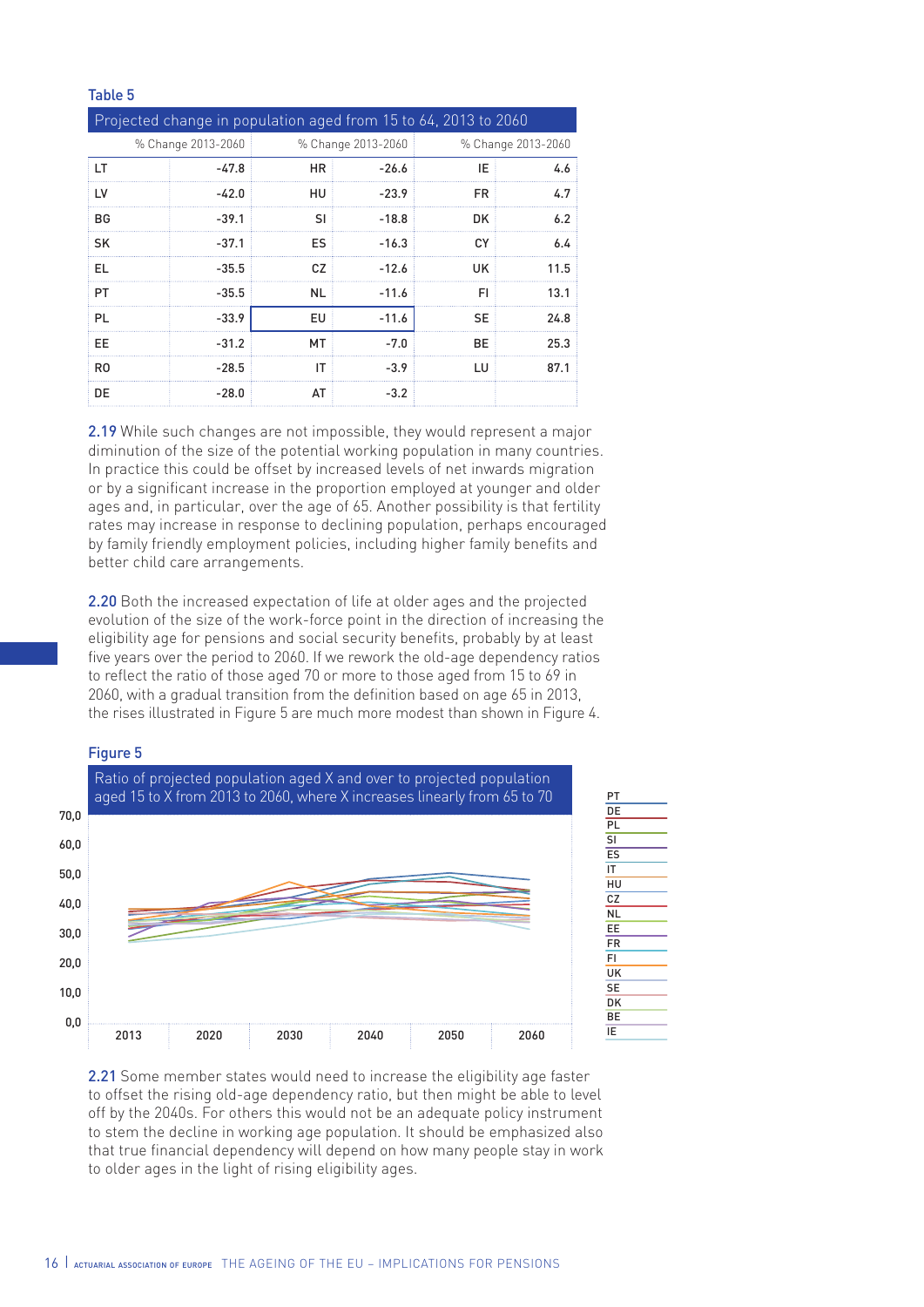## Older age population

2.22 Although the population over the age of 65 is projected to grow significantly in almost all countries, the population over the age of 80 is projected to grow much faster, trebling or more in seven member states and at least doubling in almost all. For the EU as a whole the numbers aged 80 and over are projected to increase from 25.9 million (5.1% of the total population) to 61.7 million (11.8% of the total). The eligibility age is critical for pension expenditure, but it is likely that expenditure on health care and long-term care will increase as a result of the growth in the very old population. This is a key driver of the increases in public expenditure summarised in paragraph 1.1. There is room for discussion whether the increased numbers over age 80 will in the future be significantly healthier than today's over 80 population, which would soften the impact on health and long term care costs, but more research is needed to study likely future changes in 'healthy life expectancy'. In a similar way to pension eligibility, one could compare the population over 85 in 2060 with the population over 80 in 2013. However, the projections of health care and long-term care costs in The 2015 Ageing Report point to large increases for all countries, in quite a few cases by over 30%.

# Demographic Projections – Summary

2.23 In this section we have examined some key aspects of the Eurostat population projections which are used as the basis for the projections of future public expenditure in The Ageing Report 2015. It is important to remember that these are projections based on a set of plausible assumptions, rather than forecasts. As we have noted, some of the assumptions are rather formulaic and may not be entirely realistic. In practice the future is likely to differ, possibly materially, from the assumptions made. Particularly significant in terms of the conclusions to be drawn would be continuing faster growth in life expectancy at older ages and changing patterns of net migration at working ages. One of the challenges of achieving sustainability of pension costs is to find ways of reducing the impact of uncertainty about future mortality improvement through design features. The AAE would emphasize the importance of looking at the sensitivity of the projections to key assumptions in order to understand better the resilience of pension systems to a wide range of possible future outcomes.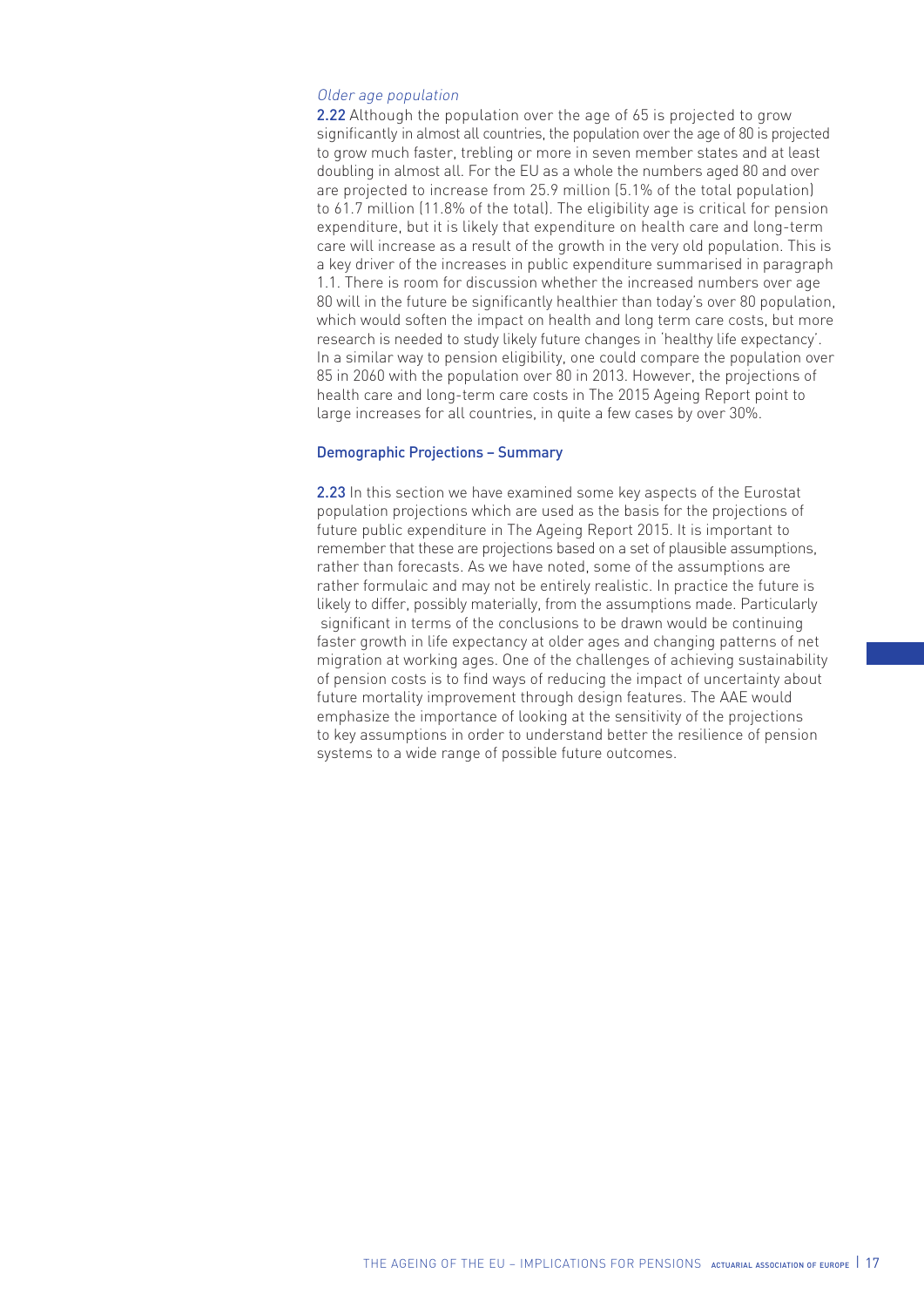# 3: Projected growth of expenditure on pensions and measures to moderate growth................................................................ ....................................................................................................................................................

3.1 One of the main objectives of The 2015 Ageing Report is to provide updated projections of age-related public expenditure to 2060 for all member states. As indicated in the introduction to this paper, expenditure on pensions in the whole of the EU is now expected to fall slightly by 2060, although total age-related public expenditure is still expected to increase, driven by increasing expenditure on health care and long-term care. Table 6 below shows the projected public expenditure on pensions as a percentage of GDP, both in the base year and in 2060, taken from The 2012 Ageing Report and The 2015 Ageing Report. Only three member states (Spain, Portugal and Poland) are now projected to have higher expenditure in 2060 than was the case in The 2012 Ageing Report.

#### Table 6

Projected public expenditure on pensions to 2060 as % of GDP from 2012 and 2015 Ageing Reports

|    | 2015 Ageing Report |      |      | 2013-2060<br>increase |      | 2012 Ageing<br>Report | 2010-2060<br>increase | Reduction<br>for 2060 from<br>2012-2015AR |
|----|--------------------|------|------|-----------------------|------|-----------------------|-----------------------|-------------------------------------------|
|    | 2013               | 2040 | 2060 |                       | 2010 | 2060                  |                       |                                           |
| BЕ | 11.8               | 15.2 | 15.1 | 3.3                   | 11.0 | 16.2                  | 5.2                   | $-1.1$                                    |
| BG | 9.9                | 8.4  | 9.4  | $-0.5$                | 9.9  | 11.1                  | 1.2                   | $-1.7$                                    |
| CZ | 9.0                | 9.0  | 9.7  | 0.7                   | 9.1  | 11.7                  | 2.6                   | $-2.0$                                    |
| DK | 10.3               | 8.0  | 7.2  | -3.1                  | 10.1 | 8.9                   | -1.2                  | -1.7                                      |
| DE | 10.0               | 12.2 | 12.7 | 2.7                   | 10.8 | 13.4                  | 2.6                   | $-0.7$                                    |
| EE | 7.6                | 6.9  | 6.3  | $-1.3$                | 8.9  | 7.7                   | $-1.2$                | -1.4                                      |
| ΙE | 7.4                | 10.1 | 8.4  | 1.0                   | 7.5  | 11.7                  | 4.2                   | $-3.3$                                    |
| EL | 16.2               | 14.1 | 14.3 | $-1.9$                | 13.6 | 14.6                  | 1.0                   | $-0.3$                                    |
| ES | 11.8               | 11.9 | 11.0 | -0.8                  | 10.1 | 9.6                   | -0.5                  | 1.4                                       |
| FR | 14.9               | 13.8 | 12.1 | -2.8                  | 14.6 | 15.1                  | 0.5                   | $-3.0$                                    |
| ΗR | 10.8               | 7.8  | 6.9  | -3.9                  |      |                       |                       |                                           |
| ΙT | 15.7               | 15.8 | 13.8 | -1.9                  | 15.3 | 14.4                  | $-0.9$                | -0.6                                      |
| СY | 9.5                | 9.4  | 9.3  | -0.2                  | 7.6  | 10.4                  | 2.8                   | $-1.1$                                    |
| LV | 7.7                | 5.4  | 4.6  | $-3.1$                | 9.7  | 6.0                   | $-3.7$                | $-1.4$                                    |
| LT | 7.2                | 9.4  | 7.5  | 0.3                   | 8.6  | 12.1                  | 3.5                   | -4.6                                      |
| LU | 9.4                | 12.7 | 13.4 | 4.0                   | 9.2  | 18.6                  | 9.4                   | $-5.2$                                    |
| HU | 11.5               | 9.6  | 11.4 | -0.1                  | 11.9 | 12.4                  | 0.5                   | $-1.0$                                    |
| МT | 9.6                | 9.8  | 12.8 | 3.2                   | 10.4 | 15.9                  | 5.5                   | $-3.1$                                    |
| NL | 6.9                | 8.4  | 7.8  | 0.9                   | 6.8  | 8.6                   | 1.8                   | $-0.8$                                    |
| AT | 13.9               | 14.7 | 14.4 | 0.5                   | 14.1 | 16.1                  | 2.0                   | -1.7                                      |
| PL | 11.3               | 9.9  | 10.7 | -0.6                  | 11.8 | 9.8                   | -2.0                  | 0.9                                       |
| PT | 13.8               | 14.8 | 13.1 | $-0.7$                | 12.5 | 12.7                  | 0.2                   | 0.4                                       |
| RO | 8.2                | 8.4  | 8.1  | -0.1                  | 9.8  | 13.5                  | 3.7                   | $-5.4$                                    |
| SI | 11.8               | 14.4 | 15.3 | 3.5                   | 11.2 | 17.0                  | 5.8                   | $-1.7$                                    |
| SK | 8.1                | 8.1  | 10.2 | 2.1                   | 8.0  | 10.6                  | 2.6                   | -0.4                                      |
| FI | 12.9               | 13.6 | 12.9 | 0.0                   | 12.0 | 15.2                  | 3.2                   | -2.3                                      |
| SE | 8.9                | 7.5  | 7.5  | -1.4                  | 9.6  | 10.2                  | 0.6                   | $-2.7$                                    |
| UK | 7.7                | 8.5  | 8.4  | 0.7                   | 7.7  | 9.2                   | 1.5                   | $-0.8$                                    |
| N0 | 9.9                | 11.4 | 12.4 | 2.5                   | 9.3  | 14.2                  | 4.9                   | $-1.8$                                    |
| EU | 11.3               | 11.7 | 11.2 | $-0.1$                | 11.3 | 12.3                  | 1.0                   | $-1.1$                                    |
| EA | 12.3               | 13.1 | 12.3 | 0.0                   | 12.2 | 13.4                  | 1.2                   | $-1.1$                                    |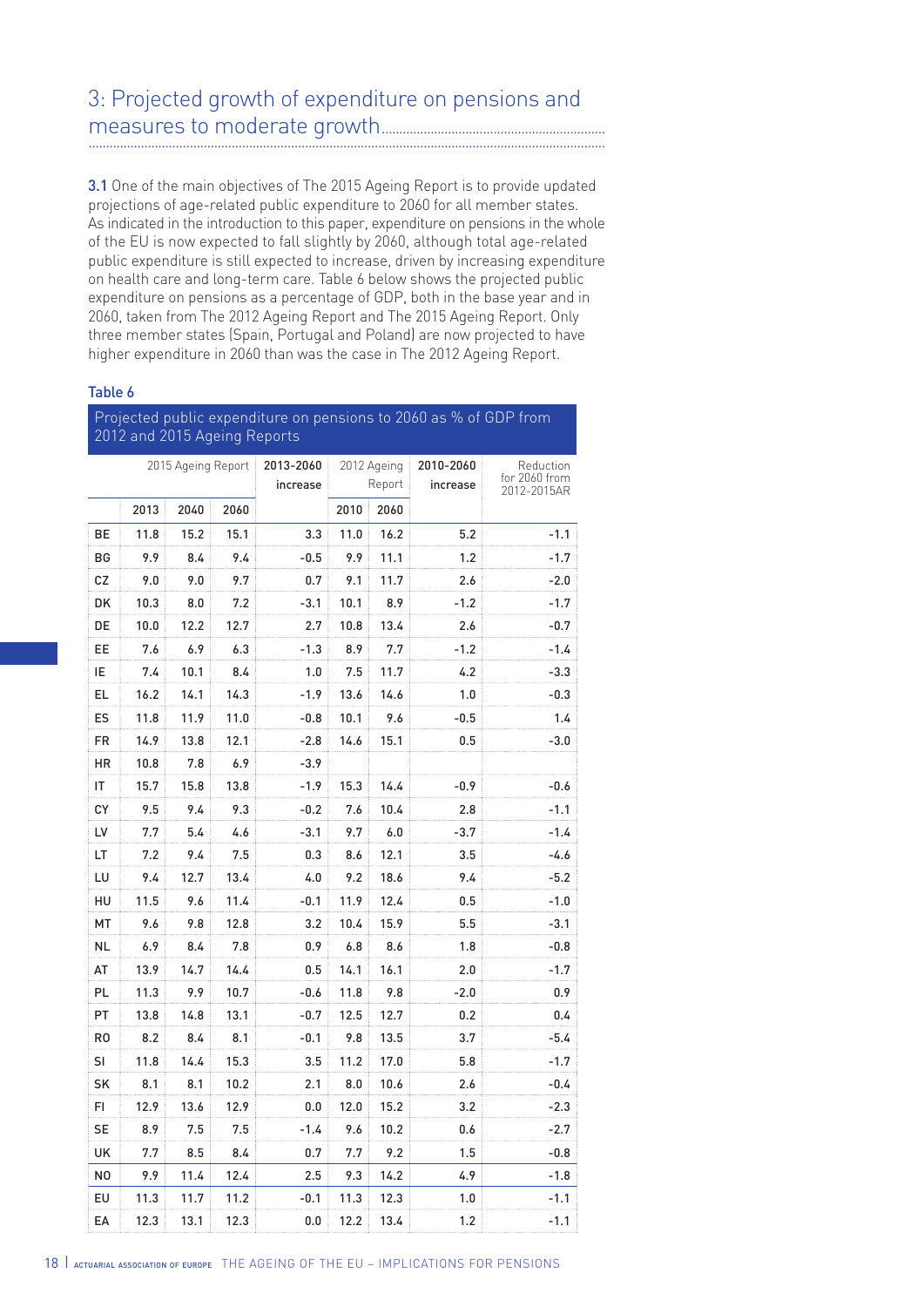Source: The 2015 Ageing Report. Executive Summary Table 1 and Table II.1.31 For some countries the projections were updated after the 2012 Ageing Report following the adoption of reforms and so these tables differ from those shown in the 2012 Ageing Report

3.2 There are still a few countries which are projected to spend a significantly greater proportion of GDP on public pensions in 2060 than they do now, but the situation seems less concerning overall than it appeared three years ago and might be regarded as more fiscally sustainable. Significant reforms took place in some countries following The 2012 Ageing Report (see footnote to Table 6) and a few more have taken place since. In general the latest population projections have resulted in lower old-age dependency ratios than those used for The 2012 Ageing Report (principally because of slightly higher fertility rates and changes to the migration assumptions and the base population). There have also been changes to the assumptions about how higher eligibility ages will affect the labour force at older ages.

3.3 There are ten countries for which the pension costs (as a % of GDP) are projected to rise up to 2040 and fall thereafter. This is indicative that a significant proportion of the savings expected in the long term will only be realised in the later part of the projection period from 2040 to 2060.

3.4 However, it would be as well not to become complacent, since these are only projections based on a particular set of assumptions. Section 1.8 of Part II of The 2015 Ageing Report illustrates the results of some sensitivity tests which show how much the pension costs could rise for individual countries and for the EU as a whole if life expectancy rose more quickly, net inwards migration was lower or growth of labour productivity or Total Factor Productivity was lower. On the other hand the pension costs could increase more slowly if there was a stronger growth in employment rates, higher levels of immigration or if there was a widespread policy change to link eligibility ages to life expectancy. There are also considerable uncertainties about the impact of reforms already enacted or proposed, which may prove to be less effective than has been assumed in raising the effective age at which people retire and increasing labour force participation at older ages. On the other hand some changes which have been proposed to raise retirement age in the future have not yet been taken into account in the projections since they have not been put into statute, even though a commitment to future change has been made.

3.5 Good actuarial practice always entails an analysis of how far outcomes have deviated from previous projections and estimates, which may provide important clues to the developing experience and should also be used to inform reviews of the models and assumptions. The AAE recommends that such an analysis of actual against expected should form part of the periodic Ageing Report publications.

#### Successful pension reforms

#### Eligibility age

3.6 What changes have been made or are planned which will materially improve the sustainability of pension systems? Probably the most widespread changes have been to the eligibility age for pensions (variously known as normal retirement age, social security pension age, state pension age and other similar terms). In view of the rapid increases in expectation of life at older ages, resulting in a fast growing elderly population, a natural response would seem to be to increase the age at which people move from being classified as working age to being pensioners. For many years expectation of life at retirement age has been increasing but no change was made to retirement age. In fact people have tended to start work later (because of increased levels of higher education), retire earlier and then live for longer. A fall in the size of the working population from lower birth rates, combined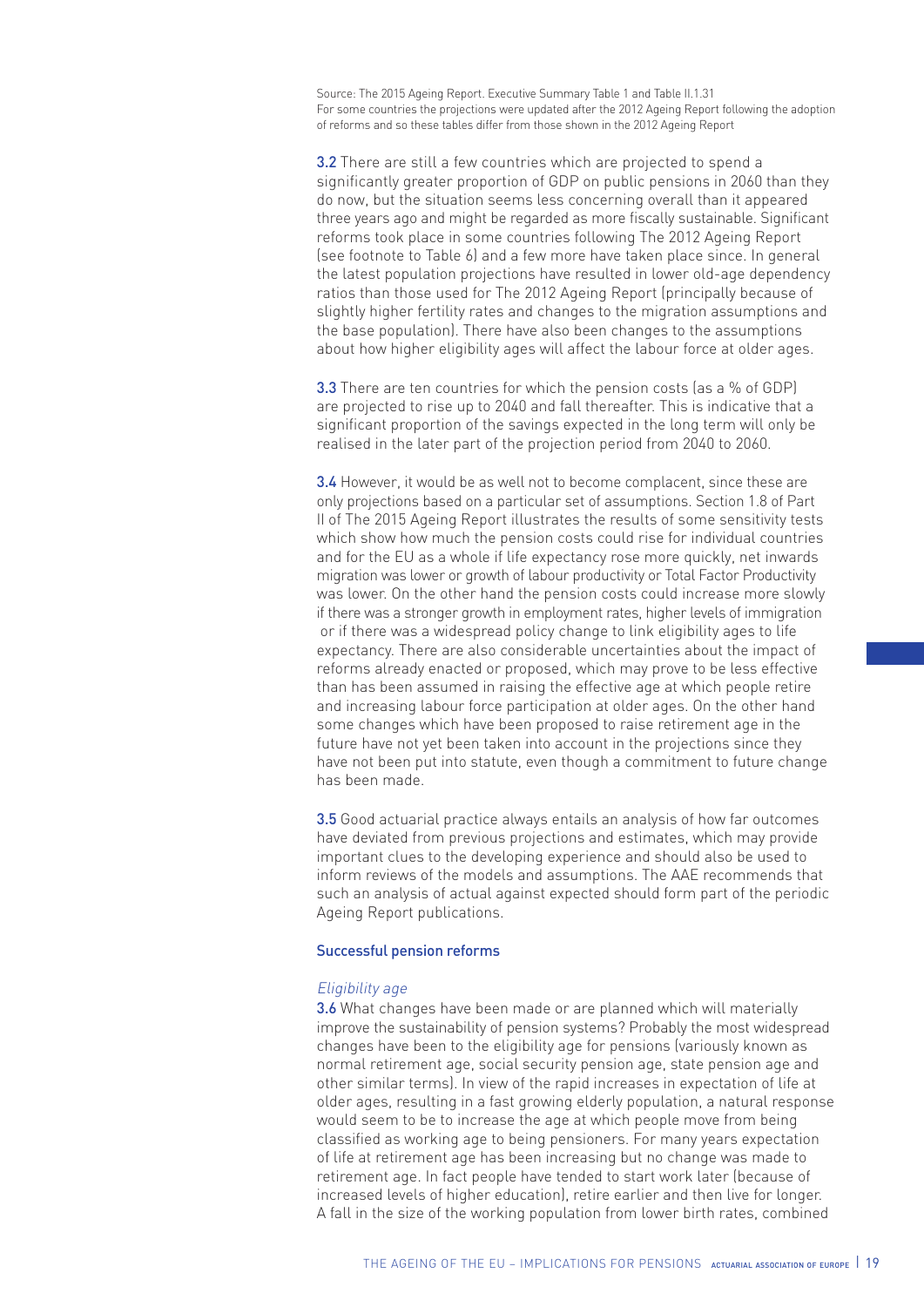with outwards migration from some countries and changes in the age structure of the population resulting from fluctuations in births and migration in past years, has more recently exacerbated the worsening of the old-age dependency ratio, a trend which is set to continue.

3.7 Increasing the age of eligibility for pension has several potential benefits for the economy. It reduces the period for which pension will be received, it should in principle lead to increased numbers in employment at older ages, and hence to higher contribution income to the social security programme, and it rebalances the ratio between the period of employment and the period of retirement. The actual impact will vary according to how the change is made and will depend on behavioural responses and on the ability of economies to absorb more people staying in employment to older ages. In practice the effective age at which people on average leave the labour force may be several years before the official eligibility age for pension. Simply increasing the eligibility age for pension benefits may be equivalent to a benefit cut if workers are not able to continue in employment to the higher age.

3.8 There are many issues which need to be taken into account in adopting such policies. Raising the eligibility age for retirement benefits is not a panacea. Not everyone is fit enough to continue in employment for additional years and some types of employment do not lend themselves to a significant extension of working life. For a more detailed analysis of the impact of raising eligibility age we refer to a paper which is shortly to be published by the Population Issues Working Group of the International Actuarial Association (PIWG, 2016).

3.9 Figure A.1, taken from Graph I.2.1 of the 2015 Ageing Report, shows the average expected exit age from the labour force in 2060 on the basis of retirement age provisions prior to recent reforms and the increased expected exit ages which are anticipated as a result of the reforms. It can be seen that the effective exit age will still be below 66 for the majority of countries, even though by 2060 most countries will have raised the eligibility age to 67 or higher.

3.10 We can categorise reforms taking into account increased life expectancy at retirement into five main types:

- Legislated increases in the age at which pension can be taken without reduction [explicit pre-planned increase of retirement age];
- Formula-based reviews of the eligibility age to maintain the expectation of life in retirement or a ratio of expected period on pension to the expected period of working life [increasing eligibility age as a function of the increase in life expectancy];
- Using sustainability factors or life expectancy coefficients to apply to the pension payable at retirement [controlling the rising cost from increased life expectancy without actually increasing retirement age, but in the expectation of incentivising later retirement];
- Adopting a notional (or non-financial) defined contribution structure [incentivising later retirement by a defined contribution approach]; and
- Incentivising later retirement by increasing the number of years of contributions required to qualify for a full pension [incentivising later retirement].

**3.11** A traditional approach to raising retirement age is to legislate for a schedule of future increases at specified times in the future, maybe with phasing in periods to avoid sudden changes in eligibility age between people born only a few days apart. One problem with this approach is its relative rigidity, as the evolution of mortality improvement at older ages may be faster or slower than has previously been expected and the labour market may not respond as hoped. In general it may be better to adopt a more flexible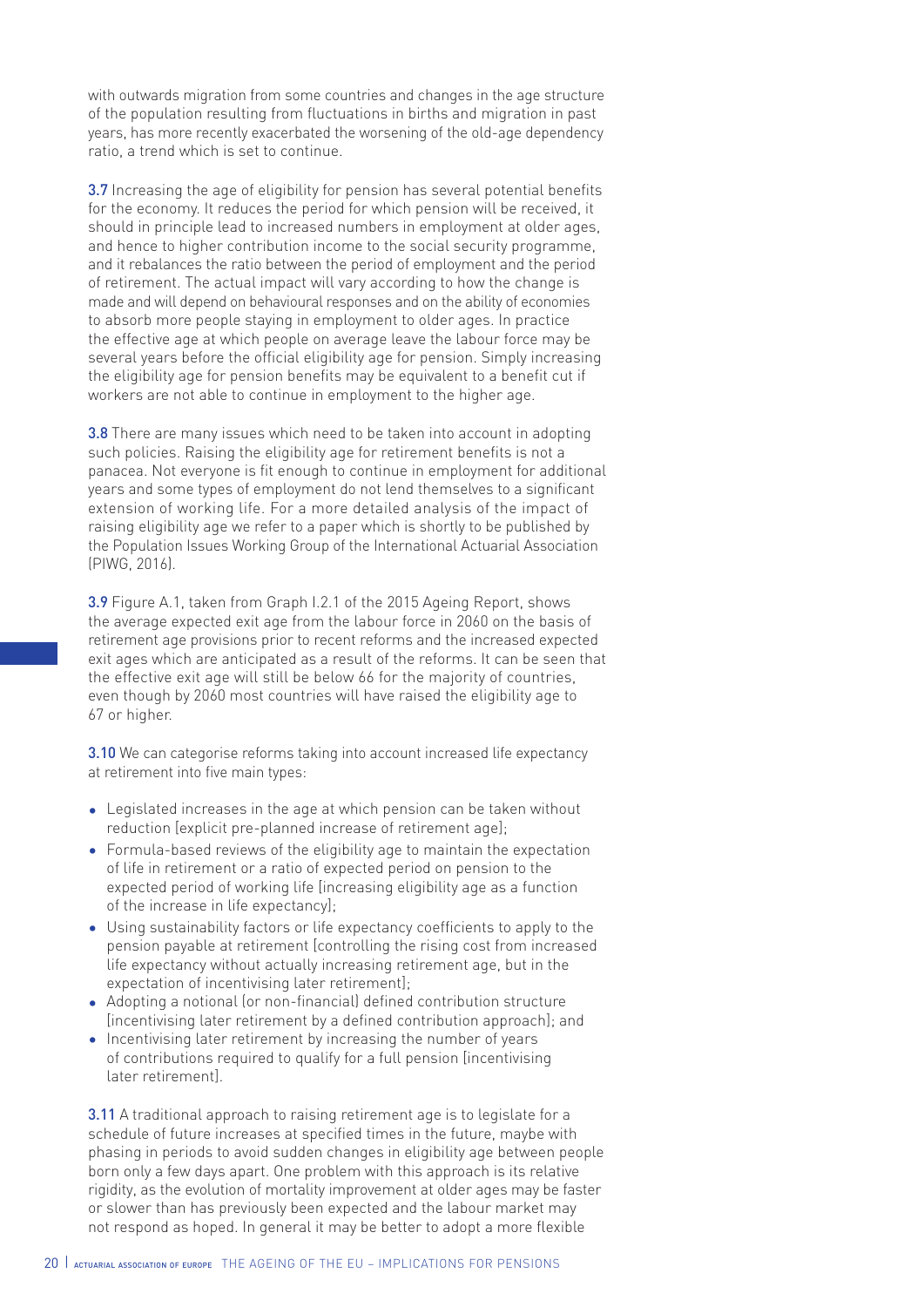approach and it has been increasingly popular for countries to adopt some form of indexation of the eligibility age to expectation of life or automatic adjustment of benefits at award based on expectation of life at the eligibility age.

3.12 In Denmark a specific formula for calculating the pension age on the basis of future observed mean life expectancy for 60 year olds has been enshrined in legislation. Changes in the pension age are to be calculated every five years but they have to be confirmed by Parliament fifteen years before they take effect.

3.13 The UK has made provision for a review of pension age at least once in every six years. The reviews will consist of a report from the Government Actuary's Department on the relationship between the expected period in receipt of a pension over the State Pension Age and the total adult life (with a benchmark that the ratio should be maintained at around one-third) and an additional report from an expert panel considering other relevant factors. Legislation is already in place to raise the State Pension Age (SPA) (for both males and females) to 66 in 2020 and to 67 over the years 2026 to 2028. The expectations from the review process are that the SPA could rise by a year every 12 years or so after 2028.

3.14 In Portugal, with effect from 2015, the entitlement age for old-age pensions is expected to increase in response to changes in life expectancy. Starting with a statutory retirement age of 66 in 2015, the retirement age will be increased each year by two-thirds of the increase in life expectancy at 65 measured two years earlier.

**3.15** In Cyprus, the statutory retirement age will be automatically adjusted every five years in line with life expectancy at the statutory retirement age, the mechanism to be first applied in 2018, so that the first adjustment in statutory retirement age would cover the period 2018-2023.

3.16 As from 2021 in Greece the statutory retirement age will be adjusted every three years in line with changes in life expectancy.

3.17 In Netherlands, where the eligibility age is scheduled to increase to 67 in 2021, it will be linked thereafter to cohort life expectancy at 65, as projected by Statistics Netherlands. If the increase in life expectancy is 3 months or more, the retirement age will be increased by 3 months. If the movement is less than 3 months, the retirement age will stay as it is. The government will decide each year on this basis the retirement age to apply five years later.

3.18 In the Slovak Republic, as from 2017, the retirement age will be automatically increased each year by the year-on-year difference in a five-year moving average of unisex pensioner life expectancy.

3.19 Reform of the pension system to a notional defined contribution (NDC) format was undertaken in Sweden and Italy in 1994 and subsequently by Poland, Latvia and Norway. A full description of NDC is beyond the scope of this paper but the basic concept is for contributions that are paid by employers and employees to be accumulated in notional accounts, in a similar way to an invested defined contribution private pension plan. At the age when pension is to be taken, the accumulated contributions in the individual's account are divided by a notional annuity value for the relevant age. The effect of this is to create a similar incentive to later retirement to that in a private DC plan, since a later retirement age implies contributing for longer and building up a larger individual account, as well as having a lower annuity value, which thus leads to a higher level of pension. Reductions in the replacement ratio (relative to final salary) can therefore be compensated by the individual deciding to retire and take the pension later, subject of course to being able to continue in employment. As life expectancy increases this can be taken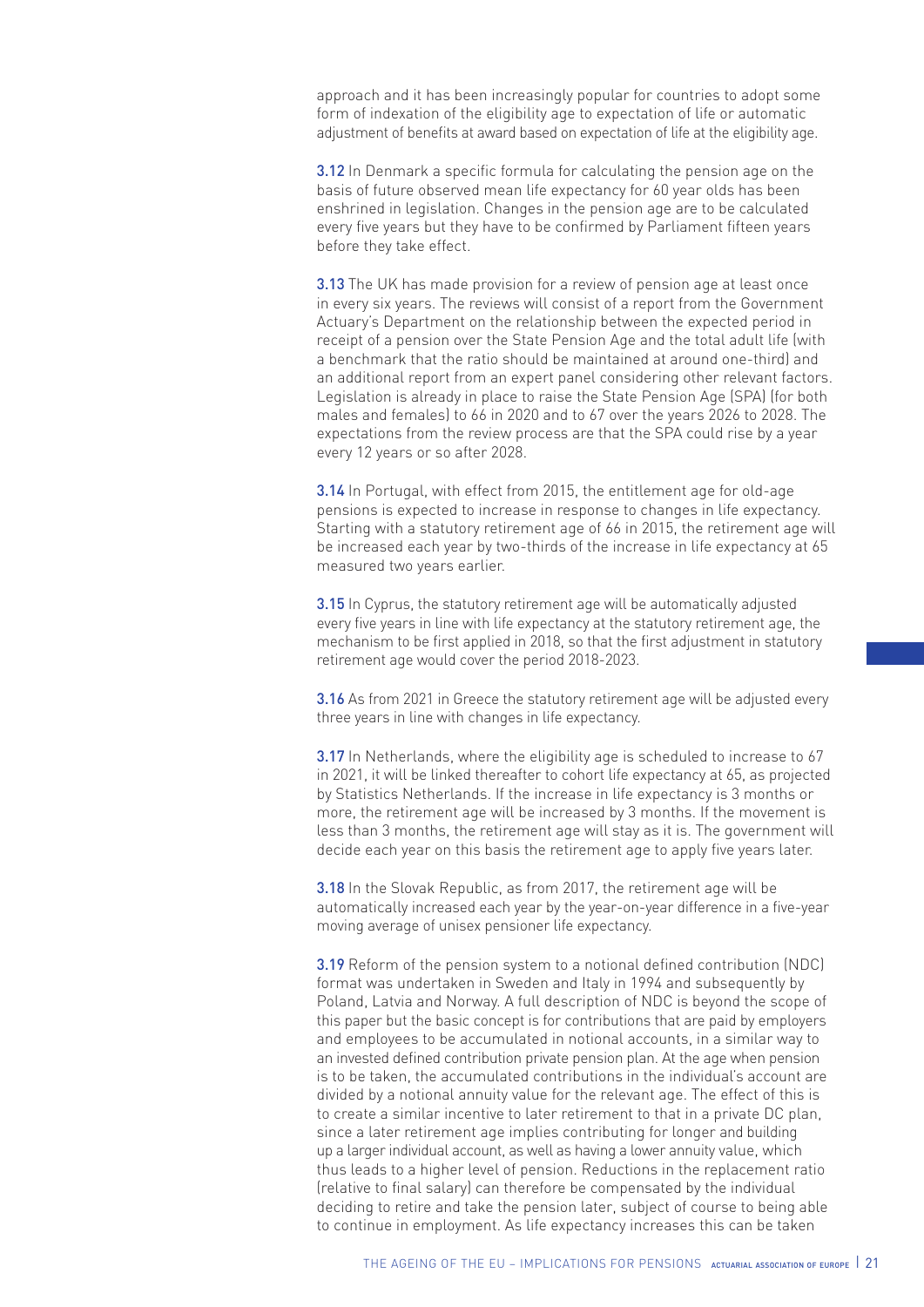into account automatically in the notional annuity values used to convert the individual account into pension.

3.20 The fourth category of reform to eligibility age is variously described as using a 'sustainability factor' or 'life expectancy coefficient'. In Finland the 'life expectancy coefficient' is calculated as the ratio of period life expectancy at age 62 in 2009 over the period life expectancy calculated in each future year. Application of this coefficient to the pension at award results in a reduction in the amount of the initial pension, which compensates for the longer expected period for which the pension will be drawn.

3.21 A similar 'sustainability factor' is to be applied in Spain from 2019, whereby the initial amount of pension at award will be adjusted to take into account development of the life expectancy of pensioners.

3.22 The economic effect of this type of sustainability factor may be similar to increasing the eligibility age directly, although this will depend on whether it is permitted to draw pensions at a reduced rate before the eligibility age. A key issue for the introduction of such policy changes is to manage well the communications with members. From an actuarial perspective we would also recommend using cohort expectations of life for any indexation of eligibility age or for eligibility age sustainability factors, since they take into account directly how long the cohort retiring at that age is expected to live. Some of the reforms mentioned above clearly assume the use of cohort expectations of life, whereas others are less clear and probably imply the use of period rates.

3.23 A somewhat different 'sustainability factor' is applied in Germany, which is based on an overall adjustment to pensions in payment to offset changes to the old-age dependency ratio.

3.24 France has made use of the longer contribution period approach, effectively encouraging members to work longer and take their pension later in order to meet the more demanding contribution conditions.

# Accrual of pensions

3.25 Pension reforms have by no means been limited to changes to eligibility age and restructuring as NDC. Other parametric reforms have been undertaken in a number of member states, involving changes to the accrual of pensions, moving to calculation of pensionable salary based on career average earnings, instead of earnings over a limited period or taking the best years, and revisions to the formula for indexation of pensions in payment, typically away from linkage to earnings to indexation in line with the consumer prices index, assumed in the longer term to be 1% or 2% a year lower on average.

3.26 In Ireland, there have been significant changes to both state and public sector pensions over the last 5 years. Public sector pensions for those recruited from January 2013 onwards have been amended from final salary DB to career average DB for all new entrants. The retirement age for state pensions has been raised from 65 to 66 with effect from 2014. This will rise further to 67 in 2021 and again to 68 in 2028. The main concerns within the pension system remain the sustainability of state pensions at the current levels but the government has established a task force to explore the implementation of mandatory pensions in the coming 5 year period.

3.27 Another key policy in some member states has been to introduce or promote the development of complementary funded occupational private pension plans. Countries such as the Netherlands and Denmark already have almost complete coverage of the employed population by occupational plans, on a traditional insured defined contribution basis in Denmark and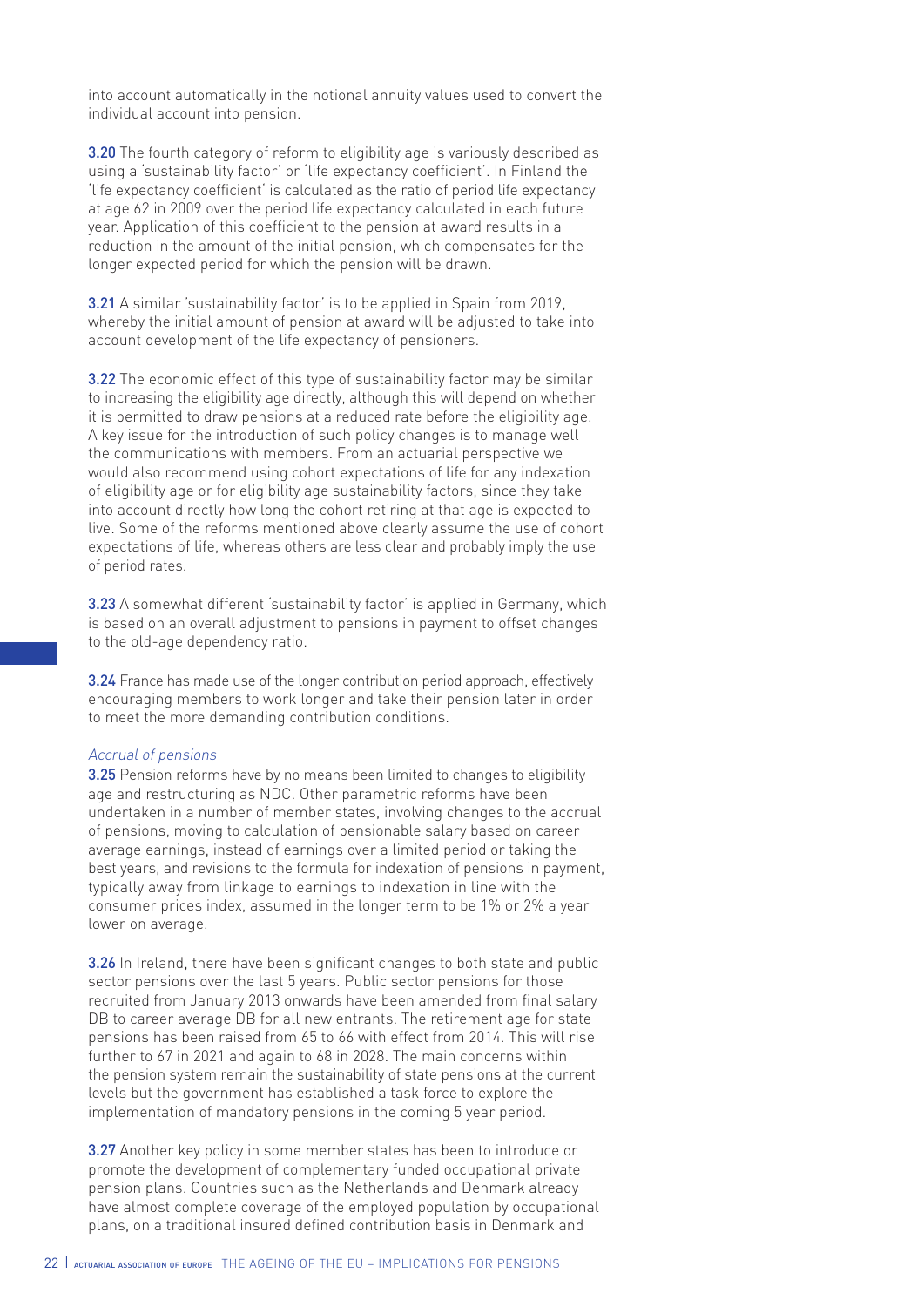target benefit plans (evolving out of defined benefit but with a desire to keep the contributions fixed) in the Netherlands.

3.28 In Bulgaria, Estonia, Croatia, Latvia, Lithuania, Poland and Romania mandatory complementary pensions based on individual accounts (DC) have been introduced, although some of these have been cut back in order to enable contributions to the social security program to be increased and in Poland they ceased to be mandatory in 2014. Mandatory occupational pension schemes, either by law or by labour agreements, exist in Austria, Belgium (for the private sector), Denmark, Malta, Netherlands, Portugal, Sweden and Norway.

3.29 In recent years Germany has introduced new funded pension vehicles, with an individual pension savings account known as Riesterpension and also a structure called Pensionfonds to encourage employers to implement occupational pensions with external investments, instead of the traditional book reserve (internally invested) Direktzusagen approach.

**3.30** The United Kingdom has always relied on a significant part of retirement income coming from funded employer-sponsored private pension plans (with similar but often unfunded occupational pension plans in the public sector). In recent years there has been an overwhelming trend (at least in the private sector) to close defined benefit plans to future accrual and to replace them with employer-sponsored defined contribution plans. From 2013 a system of auto-enrolment has been introduced, whereby all employers are required to automatically enrol all eligible employees (those below State Pension Age and with income above a low threshold level) into a workplace pension plan. Eligible plans can be defined benefit but in practice they are nearly always defined contribution outside the public sector. Individuals can opt out but they will be auto-enrolled again every three years and if they change employer. When fully in place there will be regular contributions of 4% of earnings from the employee (plus 1% from tax relief) and 3% from the employer.

#### Consequences of pension developments

3.31 It is clear from the brief description above that there is a great diversity of pension arrangements in the countries of the EU. A simple overview is given in Table II.1.1 of The 2015 Ageing Report, reproduced below:

| Taxonomy of main public pension schemes across Member States |                      |                |                |  |  |
|--------------------------------------------------------------|----------------------|----------------|----------------|--|--|
| Country                                                      | Type                 | Country        | Type           |  |  |
| BЕ                                                           | DB                   | LU             | DB             |  |  |
| BG                                                           | DB                   | HU             | DB             |  |  |
| СZ                                                           | DB                   | MT             | Flat rate + DB |  |  |
| DK                                                           | Flat rate + DB       | <b>NL</b>      | Flat rate + DB |  |  |
| DE                                                           | PS                   | AT             | DB             |  |  |
| EE                                                           | DB                   | PL             | <b>NBC</b>     |  |  |
| IE                                                           | Flat rate + DB       | PT             | DB             |  |  |
| EL <sup>[1]</sup>                                            | Flat rate + DB + NDC | R <sub>0</sub> | PS             |  |  |
| ES                                                           | DB                   | SI             | DB             |  |  |
| FR <sup>(2)</sup>                                            | $DB + PS$            | SK             | PS             |  |  |
| ΗR                                                           | PS                   | FI             | DB             |  |  |
| IT                                                           | <b>NDC</b>           | <b>SE</b>      | <b>NDC</b>     |  |  |
| CY                                                           | PS                   | UK             | Flat rate + DB |  |  |
| LV                                                           | <b>NDC</b>           | N <sub>0</sub> | <b>NDC</b>     |  |  |
| LT                                                           | DB                   |                |                |  |  |

#### Table II.1.1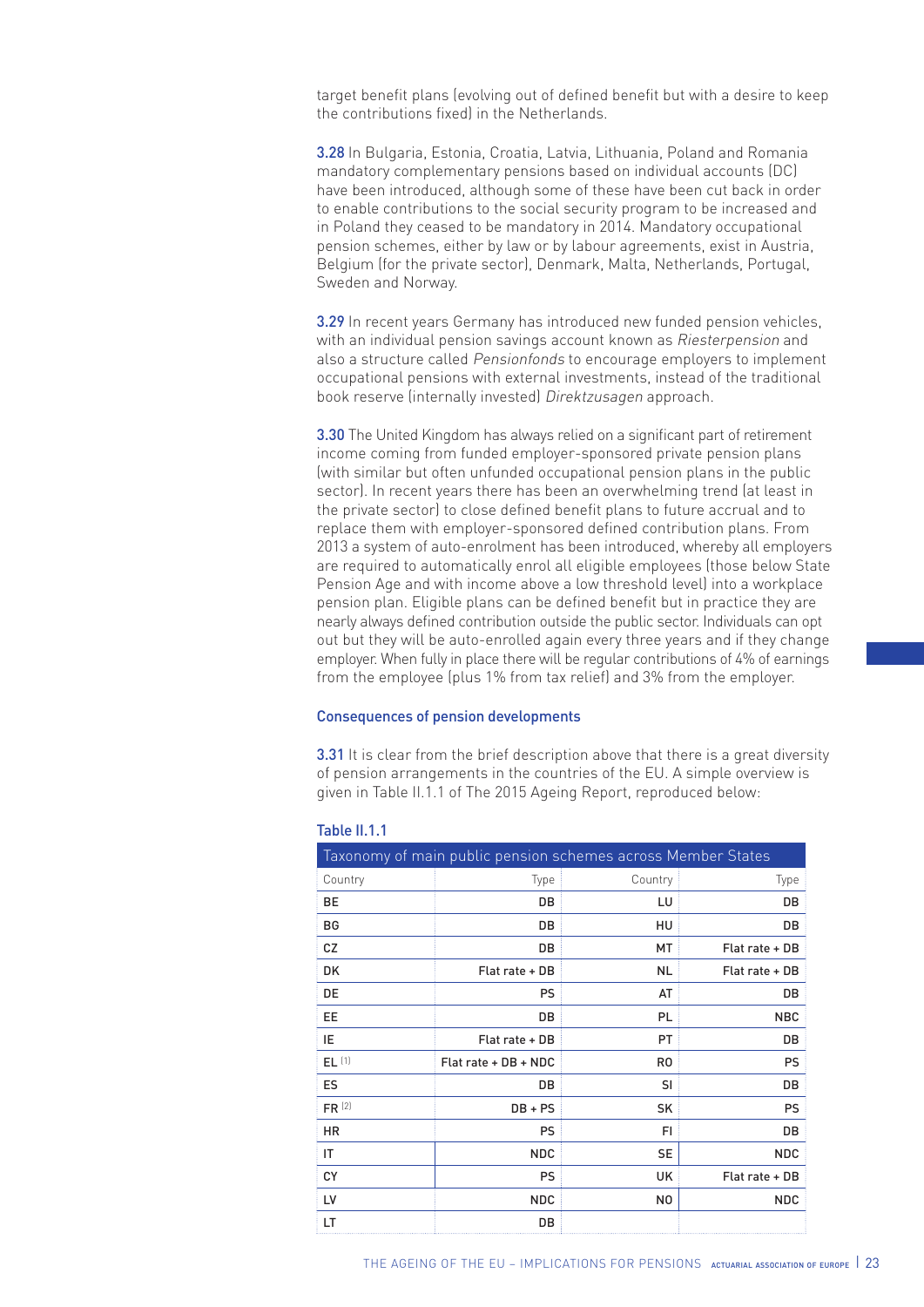(1) The public supplementary pension funds are NDC since 2015. (2) Point system refers to the ARRCO and AGIRC pension schemes. DB: Defined benefit system NDC: National defined contribution scheme PS: Point system Source: Commission services, EPC.

Noteworthy are the four countries with a flat-rate basic pension providing the main plank of the social security program – Denmark, Ireland, Netherlands and the UK. The rest of the Danish system is DC, contrary to the indication in the table above, and, as already mentioned, the Netherlands has a quasi-mandatory system of target benefit plans with a DB formula. In some countries with a 'points system', such as France, there are many similarities to NDC.

3.32 In view of the great diversity of pension systems, the modelling of future pension costs for The 2015 Ageing Report necessitated the use of national models, rather than a single modelling approach at EU level for all countries. Concerned about the scope for differing (and potentially inconsistent) approaches the Ageing Working Group (with representatives from all the member states), together with the ECFIN Directorate of the Commission, carried out an in-depth peer review of the projections carried out by individual member states.

**3.33** One aspect to note about the diversity of pension provision is that some countries tend to have lower public expenditure on pensions as a result of heavier reliance on complementary pension plans. So it is essential to consider the question of what level of cost is sustainable in the context of the total picture of how pensions are provided.

3.34 It is important to note the focus of The 2015 Ageing Report on projections of future cash flows in respect of benefits. Some commentators have tended to focus on liabilities in terms of implicit pension debt, without due regard to the way in which social security programs are financed and the interplay between different generations. Comparisons of implicit pension debt, as shown in national accounts and government statistics, can be quite misleading as a measure of future sustainability and should be treated with a great deal of caution.

3.35 Table II.1.5 of The 2015 Ageing Report shows the average effective exit age from labour market for each member state. This shows a surprisingly high proportion of countries with the effective exit age from labour market still at 65 in 2060, although statutory eligibility ages are legislated to increase significantly beyond 65 for most member states by 2060. What it does probably indicate is that in some countries the level of pensions actually coming into payment is lower due to the early retirement actuarial reduction factors applied to them. If this is the case then the projections of pension costs may be underestimated compared to what would have been provided if the effective age from labour market was assumed to be closer to the statutory pensionable age.

3.36 In its communication to the DG ECFIN in April 2013 with regards to the issue of ensuring consistency between active insured population and total employment (see point 2 of that paper), the AAE suggested that "the way in which DG ECFIN approaches the issue of achieving internal consistency between the national pension model and DG ECFIN's labour force cohort simulation model should be fully transparent". We wish to emphasize the importance of transparency particularly when modelling the impact of national pension reforms on the labour market using the DG ECFIN's centralised labour force cohort simulation model.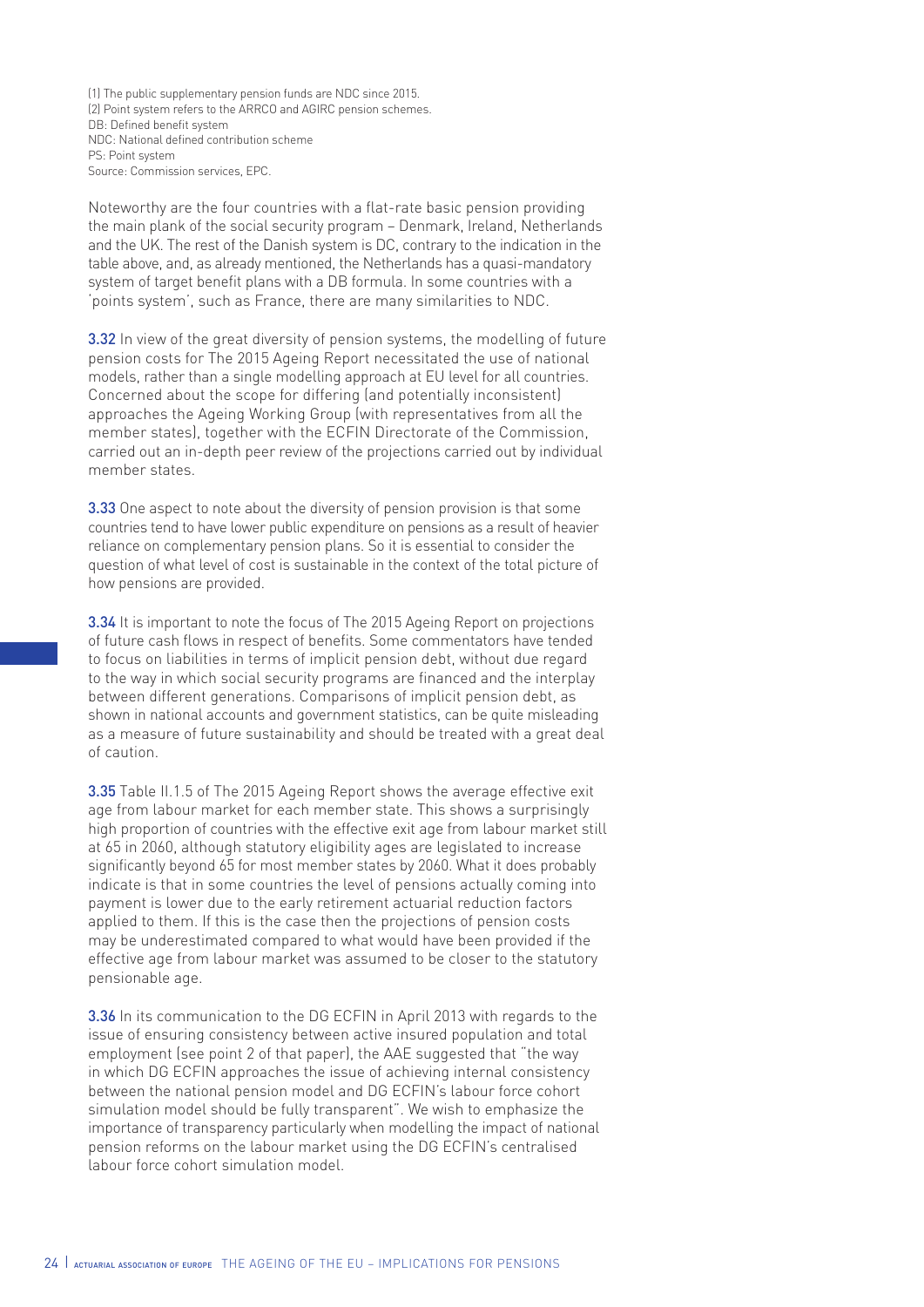3.37 In order to illustrate the above point, we constructed Figure 6 from Table II.1.4 of the Ageing Report 2015, which shows the legislated increases in statutory retirement ages, and Table II.1.5 of the same report, which shows the projected average effective exit ages from labour market (or effective retirement ages) for males. Figure 6 compares, for each member state, the gap between the statutory and effective retirement age for males (i.e., statutory retirement age minus effective retirement age) in 2014 with that in 2060. In addition, it shows the net change between the 2014 gap and the 2060 gap (i.e. the 2060 gap minus the 2014 gap).



## Figure 6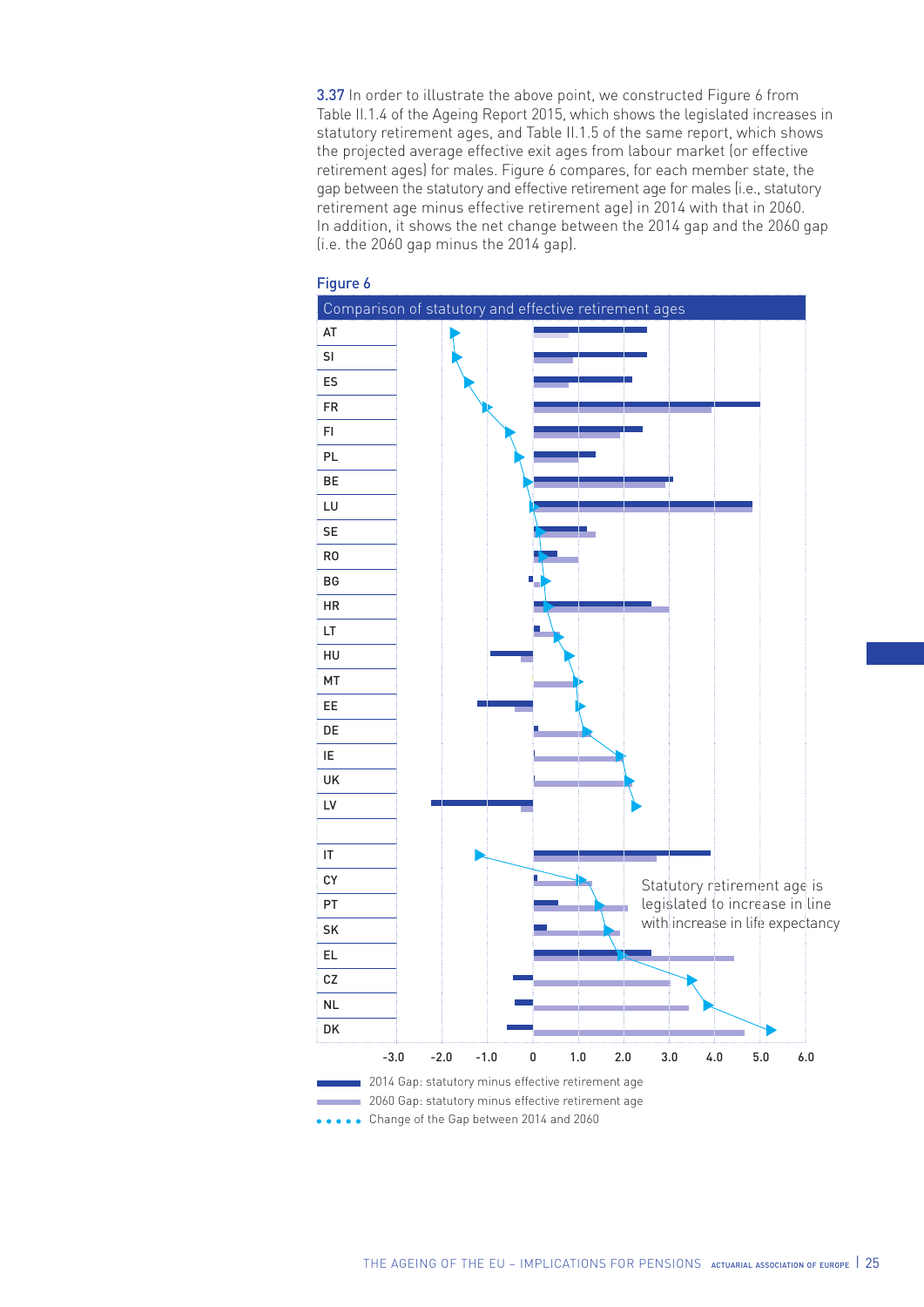3.38 Looking closely at the above chart, a number of apparent inconsistencies, which are not fully explained in the Ageing Report, are revealed and therefore the comparability and consistency of the pension projection results among Member States could be challenged.

3.39 In particular, it follows from Figure 6 that out of the eight Member States which legislated significant increases in their statutory retirement age through its linkage with the improvement in life expectancy (refer to the right hand side of chart), seven countries are expected to have a positive change in the gap between 2014 and 2060, with an average change of +2.6 years. In other words, in those countries the estimated increase in the effective retirement age between 2014 and 2060 will be significantly lower than that of the respective legislated increase in the statutory retirement age by 2.6 years. On the other hand, Italy, which has also legislated significant increases in its statutory retirement age, is expected to have a negative change in the gap between 2014 and 2060 of approximately -1.2 years.

3.40 In general, an increased gap means:

- For those Member States where early retirement is allowed through their social security system (such as Cyprus and Portugal), higher actuarial penalties and in turn lower pension income adequacy (perhaps increases in the reduction in benefit ratio - a key driver of pension expenditure) and therefore lower pension expenditure.
- For those Member States where early retirement is not allowed through their social security system (such as Netherlands and Denmark), increased reliance on alternative sources of old-age income (such as private pension) or on alternative routes of exit such as invalidity pension.

3.41 Furthermore, as it is shown in Figure 6, there are 20 Member States which did not link the future evolution of their statutory retirement age with the change in life expectancy. Although there is a great variation among those countries, on average the gap between the statutory and effective retirement age is expected to remain unchanged between 2014 and 2060. However, explanation is needed as to why certain countries, which did not legislate any future increases in statutory retirement age such as Austria and Slovenia, are shown with a negative change in the gap between 2014 and 2060 of almost two years, whereas countries which legislated future increases in statutory retirement age, such as Ireland and United Kingdom, are shown with a positive change in the gap between 2014 and 2060 of two years.

3.42 Another aspect to the expectations of rising effective exit age is the expected duration of retirement. This is illustrated in Table II.1.6 of The 2015 Ageing Report but unfortunately it would appear that this table has been drawn up using period life expectancies from the Eurostat projections. The true estimated duration of retirement, which should be based on cohort life expectancies, would be one or two years more than these figures (see Table 2), depending on the mortality improvement assumptions. A similar criticism applies to Table II.1.7, which purports to show the duration of retirement as a ratio to the average length of working career and is correspondingly underestimated.

3.43 The analysis in Section 1.6 of The 2015 Ageing Report of the drivers of public expenditure change is instructive. However, the breakdown into components suffers from the use of a fixed retirement age of 65 for the indicators. As discussed in paragraph 2.17 and shown in Figure 5, it would be more informative to see the dependency ratio as changing with an increasing eligibility age, perhaps rising from 65 to 70 over the term of the projection. This would greatly reduce the apparent dominance of the dependency ratio effect as contributing to the overall pension cost changes and would increase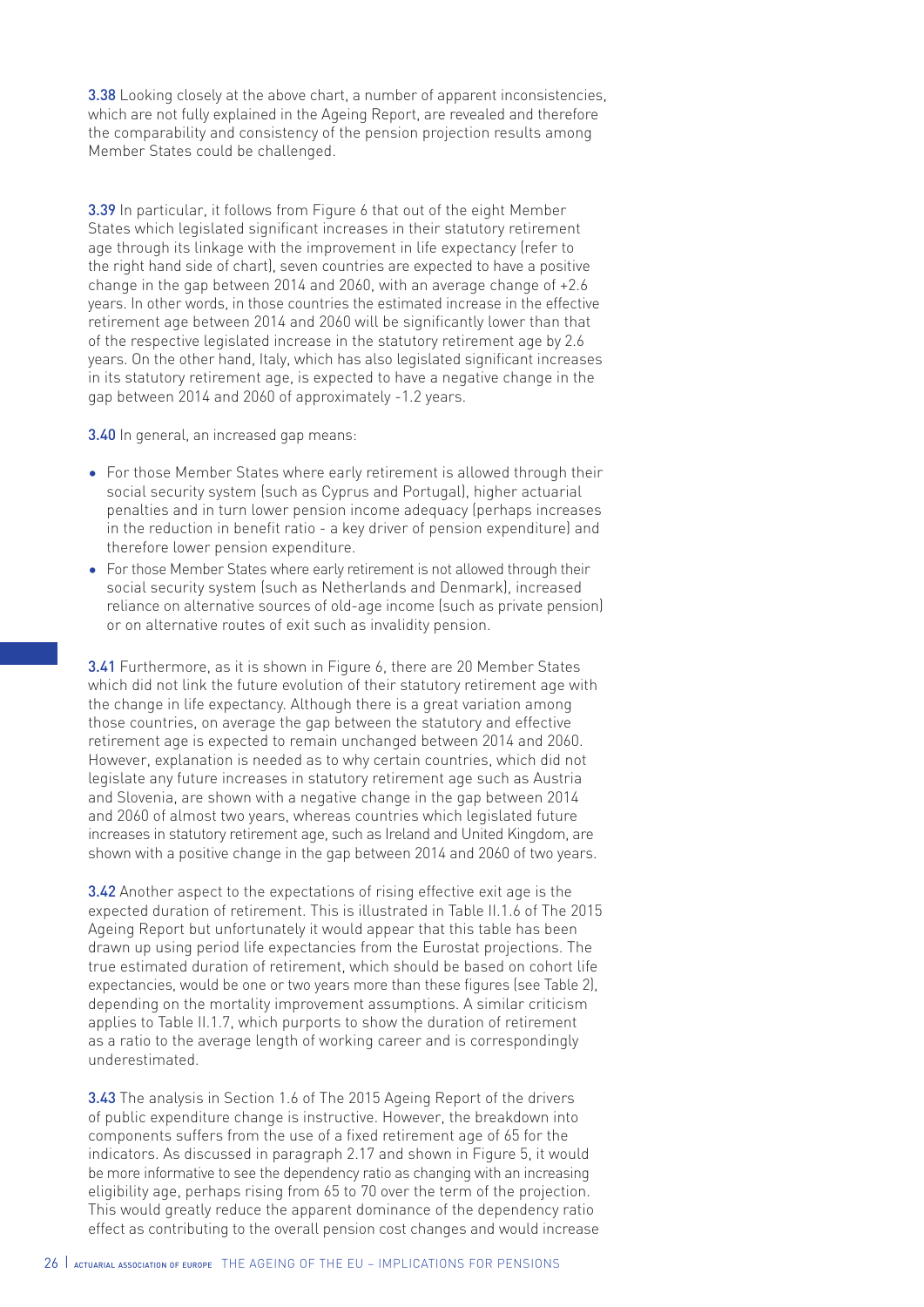the coverage ratio effect and the labour market effect, which would perhaps offer a more realistic representation. In fact there is something to be said for looking at the impact of the dependency ratio effect and the coverage ratio effect combined.

**3.44** Perhaps the most significant result to highlight from the components analysis in Section 1.6 is the dramatic contribution made by falls in the benefit ratio to the evolution of pension costs. This is effectively the ratio of average pension to average wage and reductions in this factor reflect the way in which pension systems are projected to become significantly less generous. A striking comment in the accompanying text is the following:

# "Although reform measures might have addressed the fiscal sustainability concerns of pension systems, social or political challenges could still arise in countries with a steep reduction in the generosity of pensions."

3.45 For the EU as a whole the benefit ratio effect accounts for a reduction in pension costs of 3.0% of GDP by 2060. For eight countries the effect is greater than 4% of GDP. Part of Table II.1.24 is reproduced below, showing the significant reductions in the benefit ratio projected over the period 2013 to 2060, notably for Estonia, Greece, Spain, France, Croatia, Cyprus, Latvia, Portugal, Romania, Slovakia and Sweden.

3.46 As a result of the dramatic reductions, the benefit ratio can be seen to be projected to fall to around 20% or lower for Estonia, Croatia, Latvia and Sweden.

3.47 A similar set of results is displayed in Table II.1.25 for the replacement ratio, where significant reductions by 2060 can be seen for Estonia, Greece, Spain, Croatia, Latvia, Luxembourg, Portugal and Sweden, resulting in very low ratios, which may not be politically sustainable. The replacement ratio is the ratio of the expected average initial pension at award to the economy-wide average wage at retirement and hence provides a rough overall measure of generosity of pensions relative to earnings when they come into payment.

| Benefit ratio in 2013 and 2060 (in %) |      |      |                                    |  |
|---------------------------------------|------|------|------------------------------------|--|
|                                       |      |      | Public pensions - earnings related |  |
|                                       | 2013 | 2060 | p.p change                         |  |
| BE                                    | 45.1 | 43.4 | $-1.7$                             |  |
| BG                                    | 36.8 | 31.6 | $-5.3$                             |  |
| CZ                                    | 42.6 | 40.7 | $-1.9$                             |  |
| DK                                    | 57.5 | 64.9 | 7.5                                |  |
| DE                                    | 40.8 | 35.6 | $-5.2$                             |  |
| EE                                    | 34.6 | 20.2 | $-14.4$                            |  |
| IE                                    | 29.6 | 26.5 | $-3.1$                             |  |
| EL                                    | 57.8 | 43.7 | $-14.1$                            |  |
| ES                                    | 65.4 | 40.2 | $-25.3$                            |  |
| <b>FR</b>                             | 52.5 | 38.7 | $-13.9$                            |  |
| <b>HR</b>                             | 34.9 | 20.5 | $-14.4$                            |  |
| IT                                    | 59.2 | 52.8 | $-6.4$                             |  |
| CY                                    | 74.9 | 42.4 | $-32.5$                            |  |
| LV                                    | 30.3 | 14.0 | $-16.2$                            |  |
| LT                                    | 36.9 | 35.9 | $-1.1$                             |  |
| LU                                    | 57.3 | 57.8 | 0.5                                |  |

#### Table II.1.24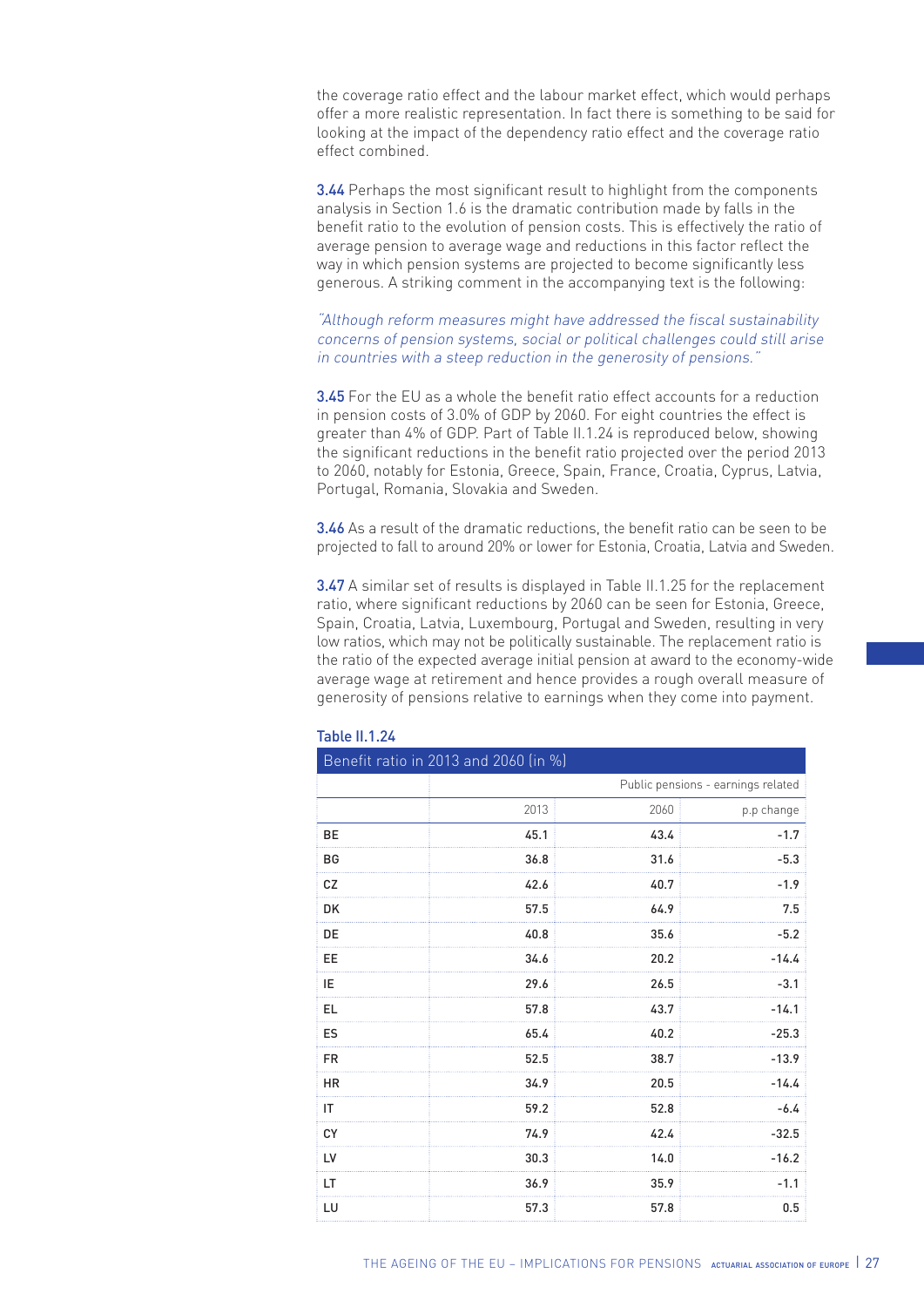| HU             | 41.4 | 32.6 | $-8.8$  |
|----------------|------|------|---------|
| MT             | 46.5 | 45.5 | $-1.0$  |
| <b>NL</b>      | 34.2 | 33.1 | $-1.1$  |
| AT             |      |      |         |
| <b>PL</b>      |      |      |         |
| <b>PT</b>      | 59.3 | 43.4 | $-15.8$ |
| R <sub>0</sub> | 40.9 | 26.4 | $-14.5$ |
| SI             | 37.8 | 32.9 | $-5.0$  |
| SK             | 46.0 | 30.4 | $-15.6$ |
| FI.            | 48.9 | 42.2 | $-6.7$  |
| <b>SE</b>      | 37.8 | 20.9 | $-16.9$ |
| <b>UK</b>      | 33.5 | 32.8 | $-0.7$  |
| N <sub>0</sub> |      |      |         |
| EU*            | 46.5 | 38.4 | $-8.1$  |
| EA*            | 49.6 | 40.3 | $-9.3$  |
| $EU**$         | 45.5 | 36.5 | $-9.0$  |
| EA**           | 47.6 | 37.7 | $-9.9$  |

(1) Public pensions earnings-related refers to old age earnings related pension. Public pensions aggregate includes disability, survivor and non-earnings-related benefits. All pension aggregate includes private occupational and private individual benefit and it is only reported when private pensions have been provided.

The "Benefit ratio" is the average benefit of public pensions and public and private pensions, respectively, as a share of the economy-wide average wage (gross wages and salaries in relation to employees), as calculated by the Commission services.

\* Weighted average

\*\* Simple average

Source: Commission services, EPC

#### Summary – growth of pension expenditure

3.48 The 2015 Ageing Report shows significant reductions in the long-term fiscal public expenditure implications of pensions. In part this results from the changes that have been made to the underlying population projections and other technical assumptions, but it also reflects a wide range of pension reform activity in most member states. Amongst the most prevalent of measures are those relating to increasing retirement age, but there have also been important changes to benefit accrual, to indexation, to qualifying periods for pension and some quite radical restructuring of social security program structures, for example the move in several member states from defined benefit to notional defined contribution arrangements. Inevitably there are some question marks over how the reforms will work through in practice and how the impact of the reforms should be modelled for the purposes of the projections of pension expenditure. We have some concerns about the potential conflict between the centralised assumptions which are used to make the projections consistent across all member states and the application of national pension models in order to model the specific features that apply to individual countries.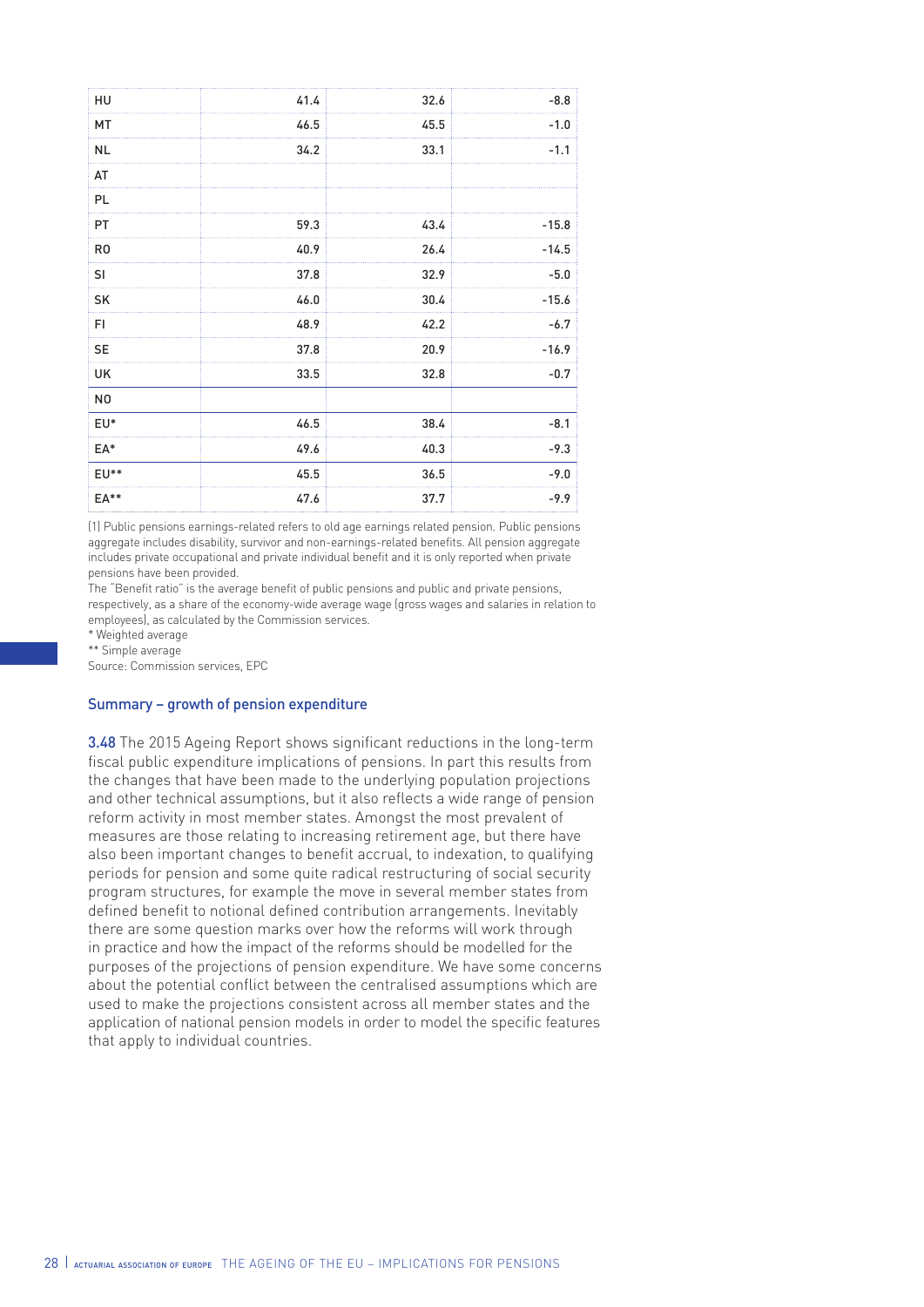# 4: Sustainability of pension systems.................................................. ....................................................................................................................................................

4.1 One of the main objectives of The 2015 Ageing Report (and its predecessors) is to examine the evidence for the fiscal sustainability of pension systems in the EU and point towards where reforms might be needed. This is done through the European Semester Process, in which the Commission takes up issues with individual member states which they believe should be addressed in order to improve fiscal sustainability. However, in spite of the volume of figures and commentary in this 400 page report (not to mention another 413 pages of the Underlying Assumptions and Projection Methodologies report<sup>5</sup>) there is no direct conclusion in the report about which countries have sustainable systems and which not. Specific country recommendations have been issued by the Commission as part of the European Semester Process. These include pension-related recommendations for Austria, Belgium, Germany, Finland, France, Croatia, Lithuania, Luxembourg, Malta, Netherlands, Poland, Portugal, Romania and Slovenia.

4.2 In fact sustainability is quite hard to define. Levels of public expenditure on pensions which seem very high for some countries when seen from the perspective of countries with lower public pension expenditure may in fact be manageable – and sustainable – because they are part of the social fabric of the country and have been for many years. They may reflect different ways of interacting with the private sector, different priorities on public expenditure, lower expenditure on other programmes, such as international relations or defence, and many other social, economic and political differences.

4.3 Different aspects of sustainability were discussed in an earlier publication by the Actuarial Association of Europe (then known as the Groupe Consultatif Actuariel Européen) in 2012<sup>6</sup>. In that report we drew attention to some of the features of pension systems which perhaps made them more sustainable. Other organisations have been less reticent about measuring sustainability and setting out league tables. A regular annual report is published by the Australian Centre for Financial Studies entitled the Melbourne Mercer Global Pension Index<sup>7</sup>. Another eminent example is the Pension Sustainability Index of Allianz Global Investors.

4.4 The Melbourne Mercer Index covers 25 countries, of which 12 are in Europe. Each country's index value takes into account more than 40 indicators, some of which are based on data measurements which can be difficult to compare between countries. The report gives a warning that small differences in index values should not be taken to imply that one country's system is materially better than the other, but larger differences should lead to firmer conclusions.

The results from the October 2015 study for the European entries are as follows:

<sup>5</sup> The 2015 Ageing Report: Underlying Assumptions and Projection Methodologies at http://ec. europa.eu/economy\_finance/publications/ european\_economy/2014/pdf/ee8\_en.pdf

<sup>6</sup> Sustainability of pension systems in Europe – the demographic challenge http://actuary.eu/ documents/Sustainability\_pension\_system\_%20 final\_020712%20270612\_web.pdf

<sup>7</sup> Melbourne Mercer Global Pension Index 2015 http://www.globalpensionindex.com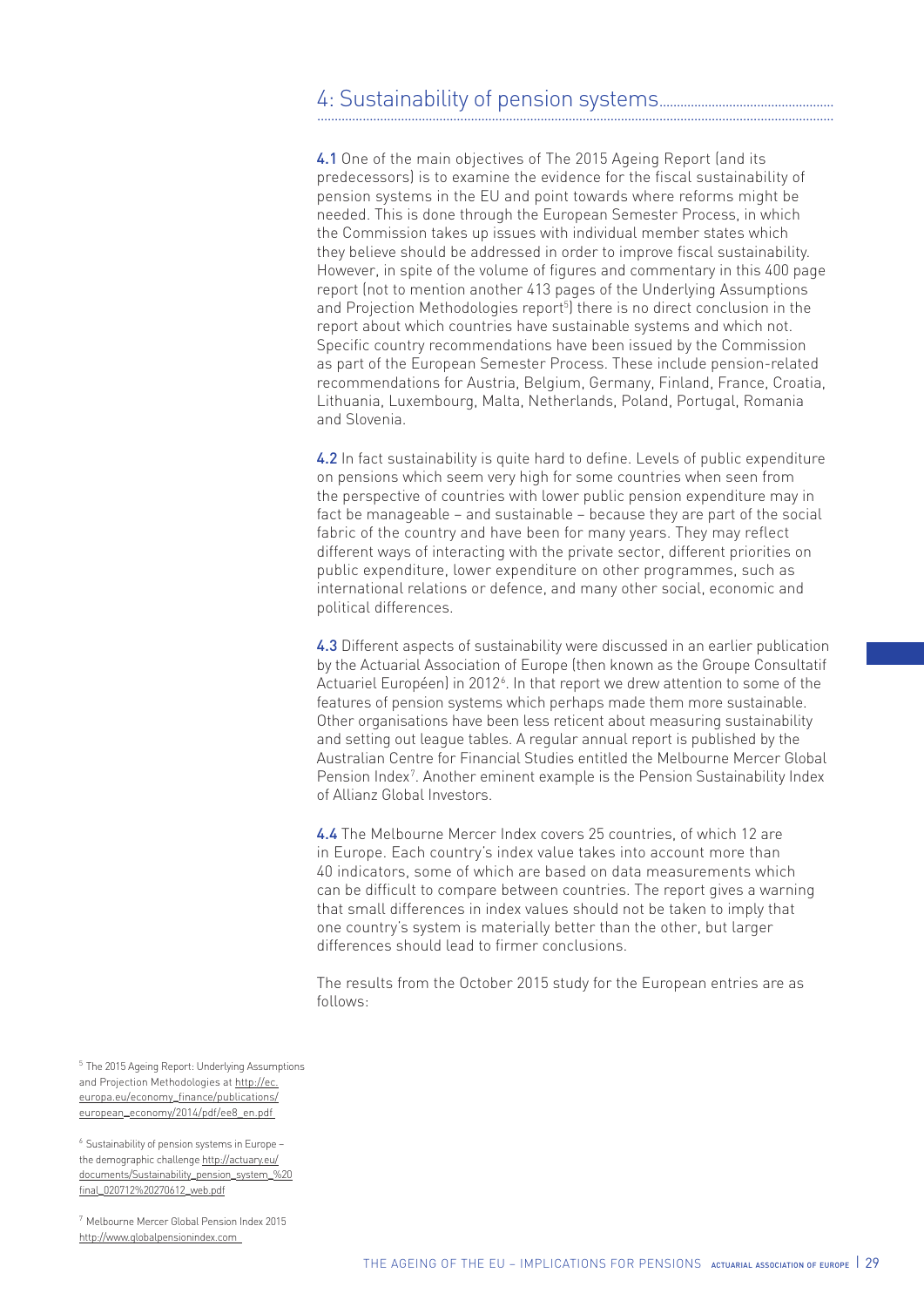# Table 7

| Overall Pension Index and sub-Indices |               |                  |                |           |  |  |  |  |  |
|---------------------------------------|---------------|------------------|----------------|-----------|--|--|--|--|--|
| Country                               | Overall index | Sub-Index Values |                |           |  |  |  |  |  |
|                                       |               | Adequacy         | Sustainability | Integrity |  |  |  |  |  |
| <b>Denmark</b>                        | 81.7          | 77.2             | 84.7           | 84.5      |  |  |  |  |  |
| <b>Netherlands</b>                    | 80.5          | 80.5             | 74.3           | 89.3      |  |  |  |  |  |
| Sweden                                | 74.2          | 71.1             | 72.6           | 81.5      |  |  |  |  |  |
| Switzerland                           | 74.2          | 73.9             | 68.4           | 82.9      |  |  |  |  |  |
| Finland                               | 73.0          | 70.7             | 61.8           | 92.4      |  |  |  |  |  |
| UK                                    | 65.0          | 64.2             | 51.3           | 85.5      |  |  |  |  |  |
| Ireland                               | 63.1          | 77.0             | 36.2           | 78.5      |  |  |  |  |  |
| Germany                               | 62.0          | 76.0             | 36.8           | 75.0      |  |  |  |  |  |
| France                                | 57.4          | 77.2             | 36.6           | 54.9      |  |  |  |  |  |
| Poland                                | 56.2          | 61.8             | 40.6           | 69.0      |  |  |  |  |  |
| Austria                               | 52.2          | 67.6             | 17.2           | 76.8      |  |  |  |  |  |
| Italy                                 | 50.9          | 68.4             | 12.1           | 77.4      |  |  |  |  |  |

Source: Melbourne Mercer Global Pension Index 2015

4.5 It seems that the overall index ordering is quite closely correlated to the order based on the sustainability sub-index, which is described on the Global Pension Index website as follows:

The sustainability sub-index considers a number of indicators which influence the long-term sustainability of current systems. These include factors such as measuring the economic importance of the private pension system, its level of funding, the length of expected retirement both now and in the future, the labour force participation rate of older workers and the current level of government debt.

The leaders in the EU on sustainability are Denmark, Netherlands, Sweden, Finland and the UK.

4.6 The Allianz Pension Sustainability Index – produced every three years, most recently in 2014<sup>8</sup> – covers 30 European countries. The Allianz PSI combines together a number of indicators, including changes in the old-age dependency ratio to 2050 (using UN projections rather than Eurostat), level of pension from the 1st pillar, legal and effective retirement ages, strength of funded pillar and reserve fund, pension payments as a % of GDP, public indebtedness as a % of GDP and need for welfare support. 19 European countries, including Norway and Switzerland, of which are shown on the graph below (along with Canada and the USA) and 11 on the following graph (as well as Russian Federation and Turkey).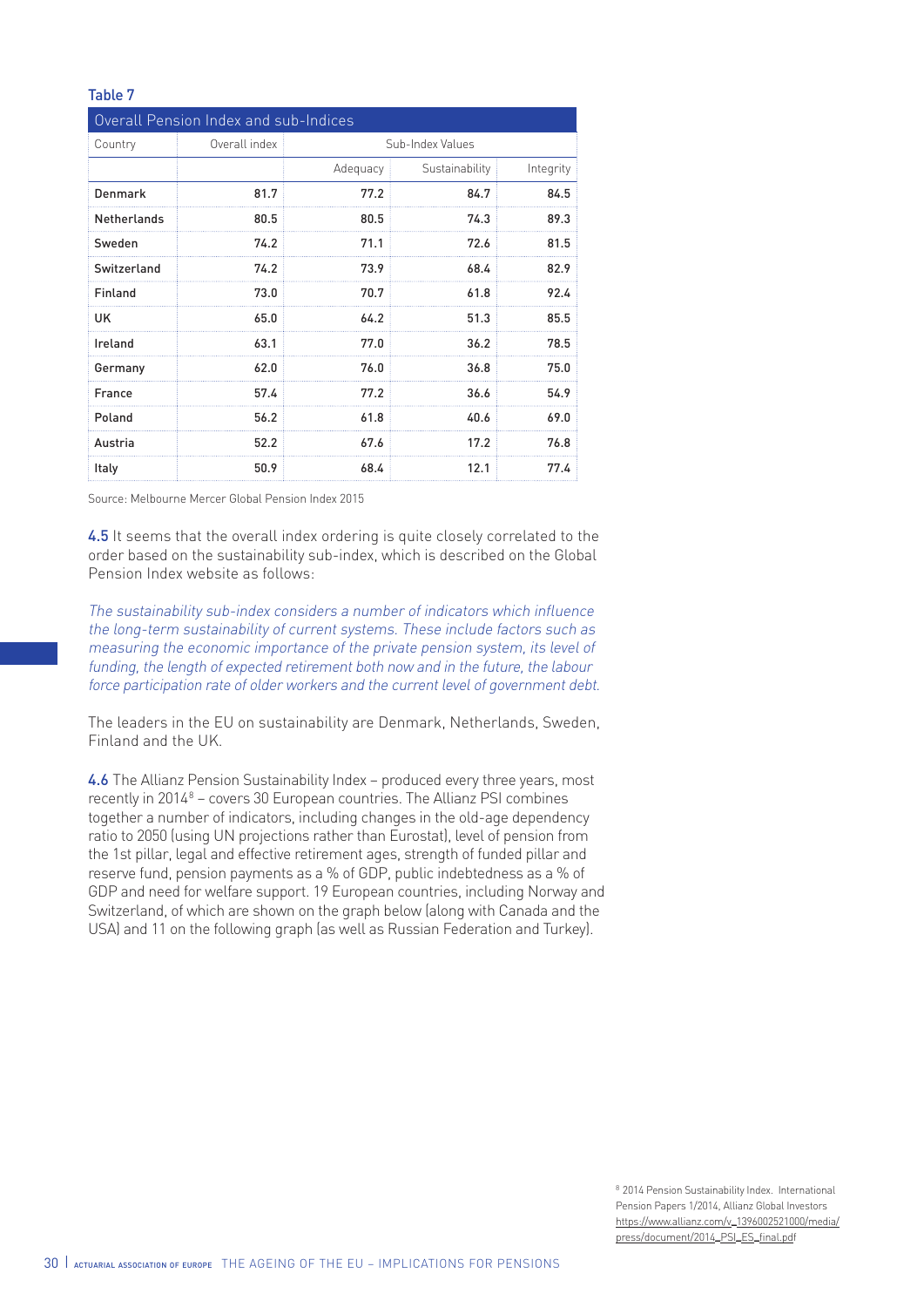Figure 7



4.7 Integrating the two sets of results puts the following as the top ten European countries: Sweden, Norway, Netherlands, Denmark, Switzerland, Latvia, UK, Estonia, Finland and Luxembourg. Whilst there is a fair amount of overlap with other assessments of sustainability, the inclusion of Latvia, which the results referred in paragraphs 3.45 to 3.47 above show is facing a dramatic decline in benefit ratios and replacement rates, and Luxembourg, with the highest expected growth in public pension costs by 2060 of any EU country, may seem surprising.





Figure 4:2014 Pension Sustainability Index for selected countries in eastern Europe 2014 Pension Sustainability Index for selected countries in eastern Europe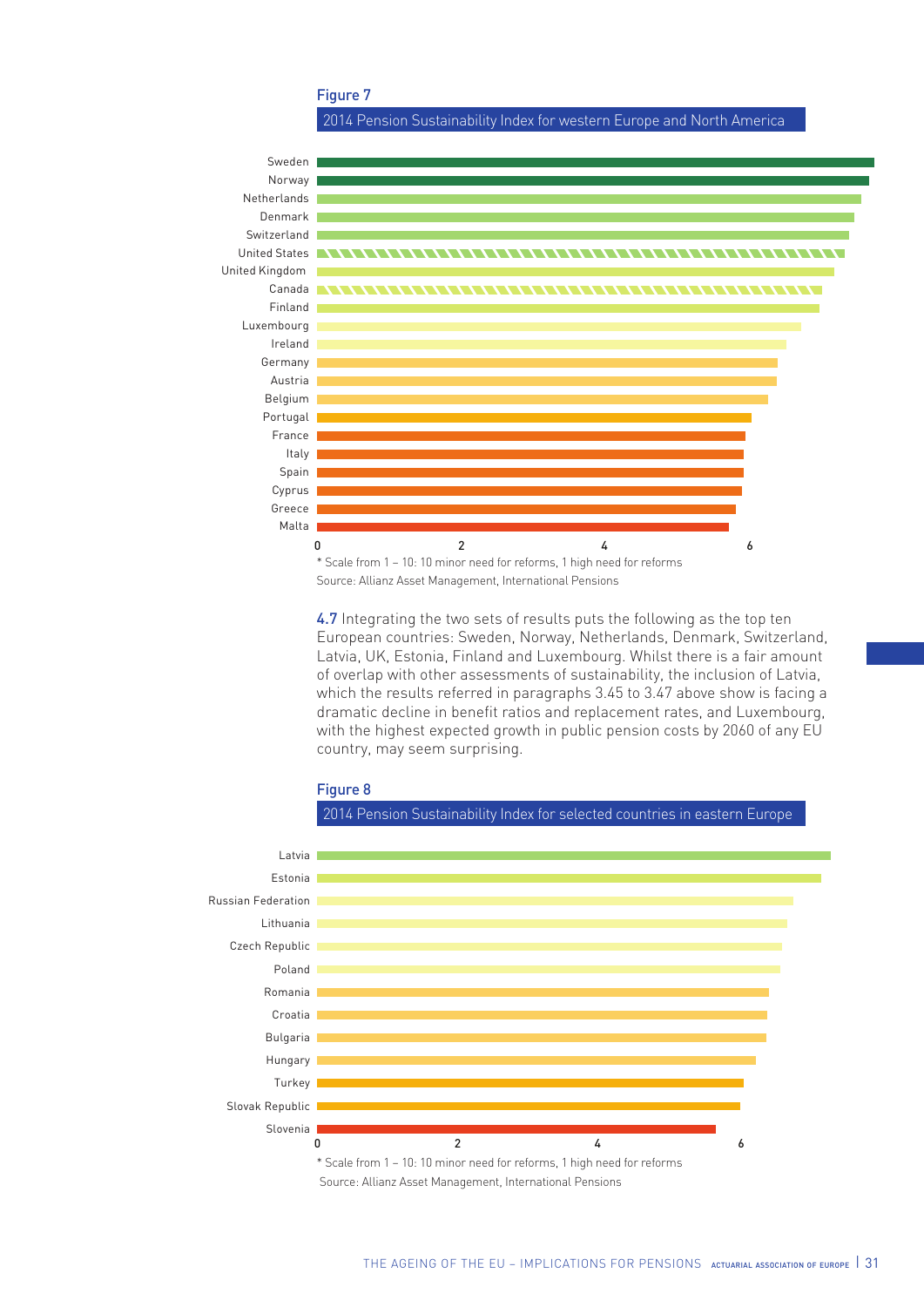#### Summary – Sustainability of Pension Systems

4.8 Overall it is hard to draw a definitive conclusion as to which countries have sustainable pension systems and which do not. It all depends on what factors you regard as the most important. One general conclusion might be that overall the position in the EU on sustainability seems to have improved somewhat from that shown in The 2012 Ageing Report as a result of significant pension reforms that have been undertaken in recent years, including raising the eligibility age, reducing benefits, increasing contribution requirements and incentivising later retirement. These changes – and the improved sustainability picture – all bring the focus of attention more onto the question of adequacy. In the next section we analyse some of the key results from The 2015 Pension Adequacy Report and explore some of the work that the AAE has been doing looking at how to develop better measures of adequacy and how to measure fairness.

4.9 Fiscal sustainability is often regarded (implicitly if not explicitly) as the key issue, but political sustainability is also of fundamental importance in democracies and this may depend to a significant extent on whether the resulting benefits are adequate and are seen as manifestly fair and equitable.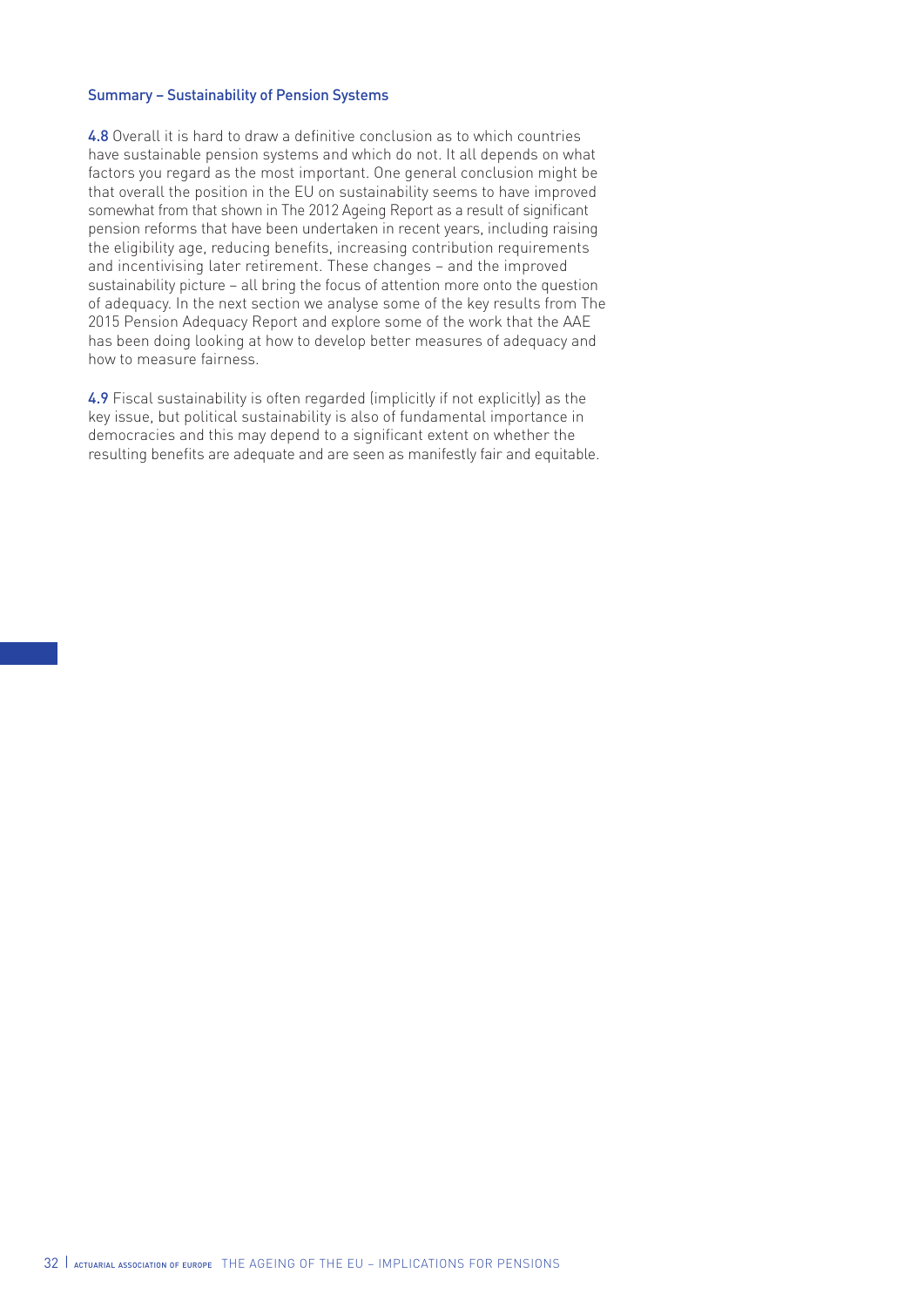# 5: Adequacy of Pensions................................................................................ ....................................................................................................................................................

5.1 In any discussion of the adequacy of pension schemes or systems their essential purpose should be kept clearly in mind: providing people with income in old age that will allow them a decent living standard and protect them from poverty. The 2015 Pension Adequacy Report (PAR) examines the ability of pensions to protect retired people both currently and prospectively under a "new environment", dominated by demographic pressures and fiscal constraints. Despite the fact that, in almost all Member States, older people have been better protected against the social impact of the recession than other age groups, several Member States still need to tackle the issues relating to significant numbers either living in, or at risk of falling into, poverty.

5.2 It is essential that the issues of pension adequacy and financial sustainability be considered jointly, not separately. If pensions are at risk of being inadequate, there may be pressure for ad hoc increases in pensions or higher demand for other benefits, jeopardizing sustainability. Equally if a pension system is unsustainable it will prove to be inadequate in the long run when sudden corrections are needed. In September 2014 the Actuarial Association of Europe (AAE) presented to the Working Group Age of the Social Policy Committee in a set of alternative or complementary approaches to pension adequacy based on different notions of "fairness"; i.e. the idea that adequacy also entails ensuring a modicum of fairness between the contributions and entitlements of different income groups, types of employment, cohorts, individuals. Starting from the question of what is "fair", the AAE suggested distinguishing between intergenerational, social and actuarial fairness together with some recommendations as to how they may be measured. The AAE is happy to observe that these suggestions are noted in the Report, in relation to the assessment of general pension adequacy.

5.3 The report uses the hypothetical case methodology of Theoretical Replacement Rates (TRRs) in its assessment of the ability of pension systems to fulfill their income maintenance function. These indicate the extent to which pensions received "replace" prior working income. The AAE notes the importance attached to the analytical approach through assessment of a series of scenarios reflecting the main effects of pension reforms to date, i.e.

- the extension of time spent in working and thus in contributing; and
- the effort to strengthen the link between earnings related contributions and pension benefits.

5.4 We note the inclusion in the Report of analysis of a range of aspects regarding pension adequacy, so-called "wider measures". Two of the most significant are access to housing wealth and (financial) access to appropriate health care. Older people tend on average to be in a better position than the working population in terms of home ownership while access to health care is generally observed to be at a similar level with that of the rest of the population. In many Member States, however, older people tend to benefit more widely from subsidized pharmaceuticals and medical aids.

5.5 The priority accorded to actuarial fairness at the expense of social fairness (Luckhaus and Moffat 1996) is highlighted by a gender perspective. In this context "gender" denotes not merely the categories of male and female but the social roles and relationships that shape patterns of paid and unpaid work. In developed societies, the typically "male" pattern of continuous unbroken full-time employment contrasts with a typically "female" one of interrupted and partial attachment to the labour market, often reflecting periods of family caring. Currently, women's average pension income is lower than men's in all Member States. In order to reduce the current gender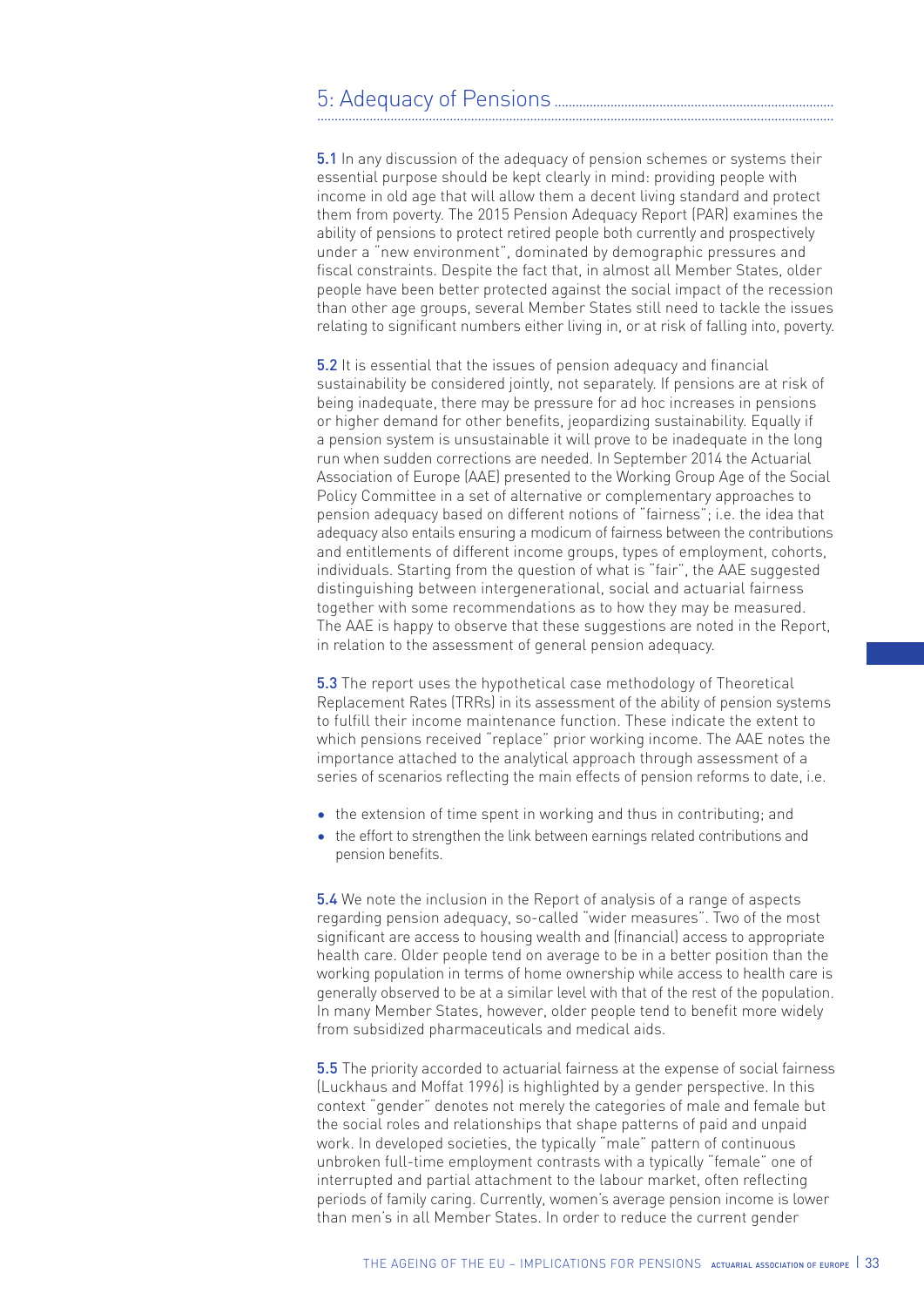differences in pensions at least to moderate levels, a long-term policy effort is required. This effort should combine equal opportunity policies across several fields (before individuals reach pensionable age) with changes in the pension system itself. As noted in the Report, by 2053 women aged 80 and above, who currently are disproportionately at risk of poverty, should, on average, be better educated and with longer working careers behind them. However, it is also noted that considerable complexity attaches to the gender-specific assessment of future pension adequacy.

5.6 Age should no longer rigidly determine the appropriate end of a working life. One common observation across EU countries is that the service sector seems to have become and will continue to be the engine of future employment of older workers. For both men and women with the lowest relative education levels, employment rates tend to reduce most quickly with increasing age, implying that the benefits of increased participation in the labour market are largely gained by those with stronger socio-economic characteristics. In more general terms, the obstacles to longer working lives in workplaces and labour markets can be related to factors on both the supply and the demand sides. The observations indicate that there is a de facto absence of a late-career labour market in most Member States.

5.7 Benefits that reflect contributions based on earnings from work are set to constitute a significantly larger proportion of the overall pension package. Actuarially fair incentives should thus be introduced in order to ensure that working longer and delaying pension take-up will be rewarded.

5.8 Early retirement appears to pose a major risk to the pension adequacy of low wage earners in the future. It appears that such labour market exits, taking place up to five years before the Standard Pensionable Age (SPA) often result in fact from unemployment or disability, but can lead (in the majority of Member States) to a drop in pension levels of more than five percentage points.

5.9 Unemployment is a major reason for insufficient contributory records. This problem is exacerbated for the young people whose employment prospects have been heavily affected by the financial crisis, since their eventual entry into the labour market is often through short-term work contracts at low wage levels, with little or no access to pension coverage in the short term, and severely impaired long-term prospects for pensions. As labour markets are further deregulated with growth of contingent work, insecure and part-time employment, the features of pension systems which tend to correct disadvantages for women may become important for men as well, especially those who are low paid.

5.10 Many Member States have in effect reduced real pension benefits through changes in the indexation mechanisms for benefit payments. To assess the impact of changes in indexation rules on future pension adequacy, prospective replacement rates have been calculated at the point in time ten years into retirement. This variant case is calculated considering the value of an individual's pension ten years after retirement relative to the pension of another average contributing worker retiring ten years later following a full contribution career. This helps to provide an assessment of the "pension erosion" in terms of the evolution of the relative income position of the individual once retired compared to the general level of wages over the same period. As shown in the figure below, the real value of pensions is set to decrease over time in all Member States. The decline is expected to range from less than five percentage points in nine Member States to more than ten percentage points in another seven.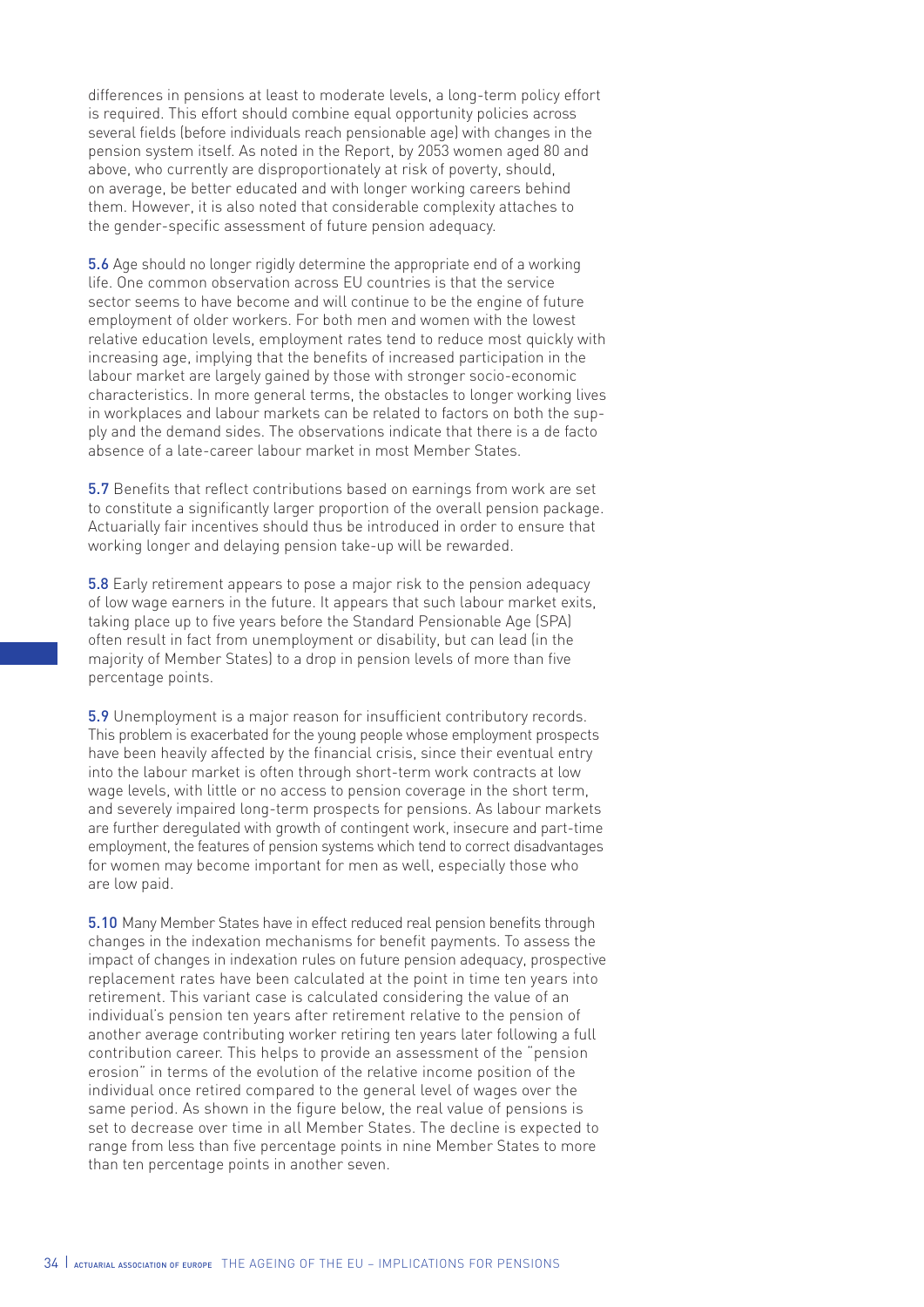# Figure 9





5.11 The decline in Net TRRs from public pay-as-you-go schemes projected for 22 Member States should be compensated, largely or in part: in eight Member States by rising entitlements in statutory funded schemes, and in four other Member States by occupational and other supplementary schemes. A further four Member States envisage that the share of benefits from occupational schemes will decrease. Overall this implies that pension income will become more dependent on developments in financial markets in almost half of the Member States and the impact of investment strategies will remain an important factor for future retirement income.

5.12 As experienced recently, the proportionate contribution of private pensions to the total level of provision has been significantly smaller than previously predicted. This is the outcome of falling annuity rates as insurers adjust to increased longevity, a "bulge generation" liquidizing savings, collapsing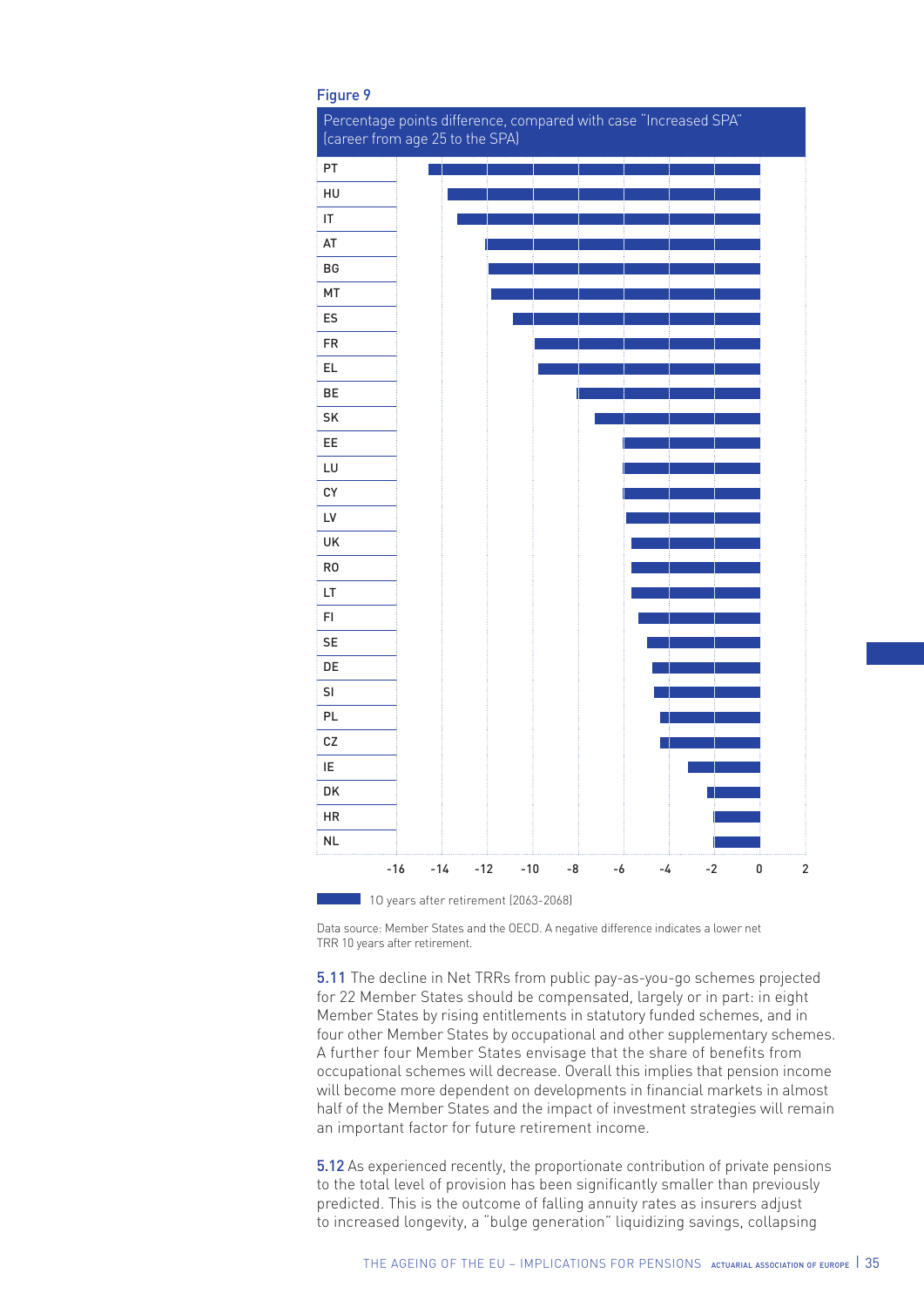stock market bubbles and investment losses following increased rates of company insolvency. The state, using tax revenues, pays for these market failures in one way or another. Accordingly, support has fallen away for the idea that full privatization of pensions can relieve demands on the working generation. In the contextual perspective of a long term continuation of the current low interest climate in the main financial markets, the capacity of (pre-)funding arrangements to ease the financing of pensions is severely reduced.

5.13 An important issue in terms of political economy is that of intergenerational fairness, for which a useful indicator may be that of the Internal Rate of Return, IRR, although this needs to be interpreted with care when applied to social security programs which are intended to achieve redistribution of income.

#### Summary – Adequacy of Pensions

5.14 The pressure to consolidate public finances as fast as possible has forced policy-makers into uncharted waters.

5.15 Increasing emphasis on actuarial fairness in pensions, implying a closer relationship between pensions and contributions, entails increasing exposure to risks associated with instability of labour markets. In addition, the general exclusion from labour markets for long periods of those who perform unpaid caring roles is clearly reflected in low pensions and poverty in later life; this represents an existing injustice whose mitigation requires urgent attention. Although most countries provide poverty relief, means-tested social assistance that requires older people to demonstrate poverty to get entitlement to benefits is no substitute for the dignity and security of an unconditional pension. The fundamental challenge is to find the right balance between actuarial fairness and social justice.

5.16 The crisis and austerity-related changes to pensions appear in several countries to have generated a climate of uncertainty and doubts regarding public pension schemes. The developing public feeling regarding future pensions has to be seriously taken into account. The new challenges need to be interpreted in a way which can be communicated effectively to the public at large; wider awareness of the issues people face is of vital importance.

5.17 The AAE suggests that the range of issues highlighted in chapter 5 (paragraphs 5.4 through 5.13) regarding the major risks to future pension adequacy and how to mitigate them are of a level of significance such as to merit special and increased attention in the next cycle of this analytical work.

5.18 The AAE endorses the final remark in the Conclusions of the Report regarding the importance of collaboration amongst countries and groupings globally, in addressing the many and evolving challenges of pension provision to be faced in common.

5.19 The AAE strongly endorses the observation of the Council of Europe in 2004: "Social Security has a cost but it can cost more economically, socially and politically to be without Social Security".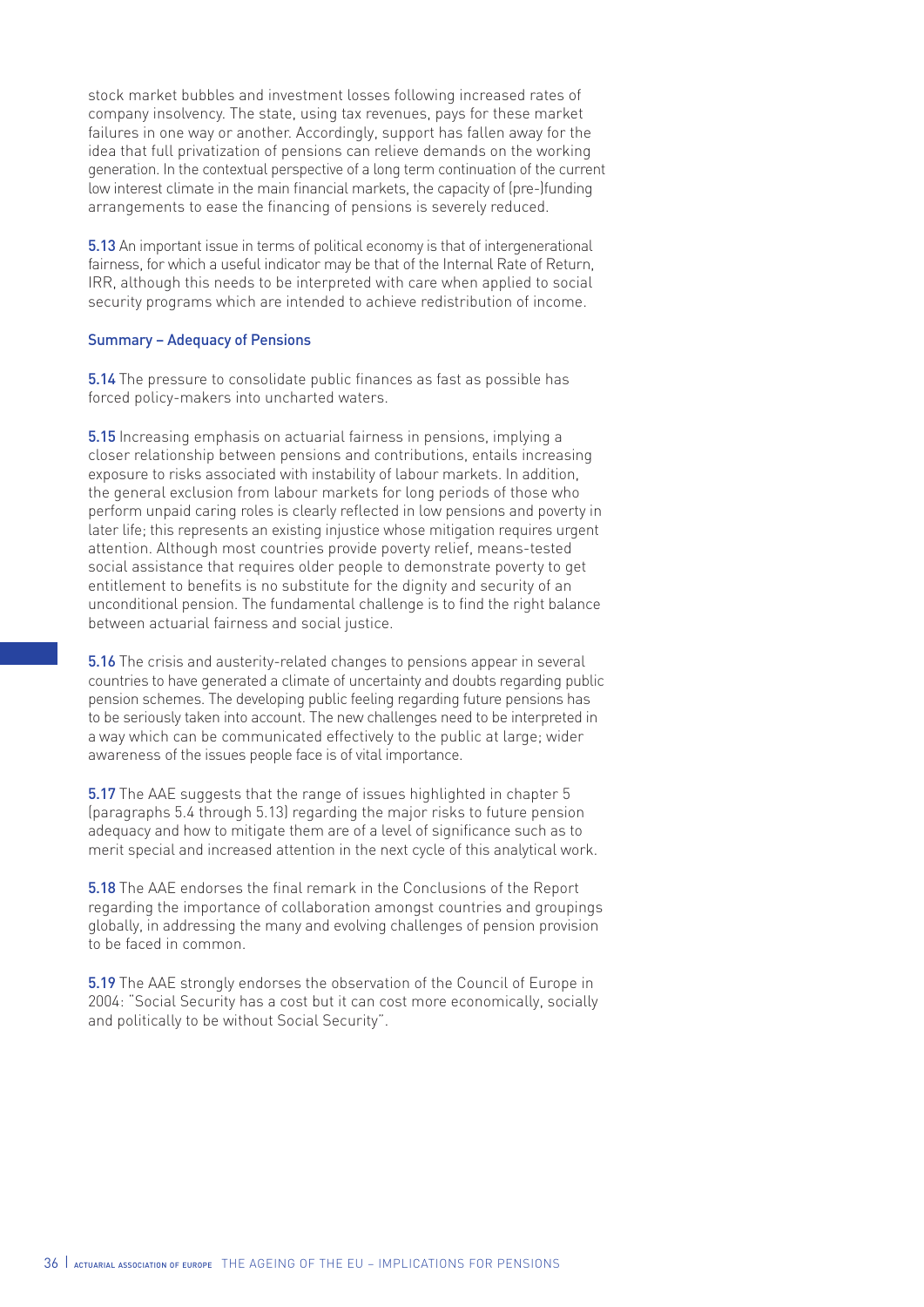## 6: Actuaries in social security and pensions............................. ....................................................................................................................................................

6.1 It is not the purpose of this paper to provide a comprehensive analysis of social security and pension systems across Europe. The AAE (then known as the Groupe Consultatif) has previously published reviews of different aspects of complementary pension schemes in the EU (for example Collinson et al, 2001; Brown et al, 2004; Hammer et al, 2004). Actuaries are typically involved in the financial management of all types of occupational defined benefit plans and also in many types of defined contribution plan, especially where there are embedded guarantees, and decumulation products. Many countries have a statutory role for actuaries in complementary pension plans.

6.2 A number of countries also have a statutory requirement for regular actuarial reporting on the finances of social security and this can be an important factor in ensuring sustainability of social security pension promises, as it helps to place the political pressures for more generous social security into a firm financial monitoring environment. From early days of the International Social Security Association (ISSA) nearly a century ago there has been a strong strand of thinking internationally that actuarial reporting should form a key element of good social security governance and this is underlined by social security guidelines which have been issued by the ISSA. The International Actuarial Association has published a model standard of actuarial practice (ISAP2) on Financial Analysis of Social Security Programs, developed in cooperation with the International Labour Office (ILO) and the ISSA. The ISSA-ILO Guidelines on Actuarial Work for Social Security were published in draft form for the 18th ISSA International Conference for Social Security Actuaries and Statisticians in September 2015 and are expected to be adopted by the ISSA in 2016. We recommend that these should be followed in the EU, both for actuarial work in individual countries and for EU level exercises such as The Ageing Report.

6.3 Actuarial modelling approaches and methodologies should be used to project future cash flows and assess the short, medium and long term impact of pension policies and reforms on adequacy and sustainability of pension system provision in an integrated way. This does not appear to be being done consistently across the EU at present and the AAE have interacted with ECFIN and the Ageing Working Group to suggest improvements in the methodology and disclosures in order to meet international standards for social security actuaries.

6.5 In the draft revision of the IORP Directive IORPs would be required to have an actuarial function, as is the case for insurance companies under the Solvency 2 Directive 2009/138/EC. The AAE would strongly support such a requirement, which would be consistent with the extensive use made of actuaries by IORPs in existing regulatory structures. Not all countries have an automatic requirement for an actuary in DC plans where there are no guarantees or biometric risks, although even for some of these it may be desirable to have actuarially calculated technical provisions, especially in relation to future expenses where there are limits on what deductions can be made from the plan. Asset/liability management and general risk management are actuarial issues, as is the monitoring of adequacy of resulting benefits and any drawdown or annuitisation provisions. In Spain there is a requirement for all DC occupational plans to have regular actuarial reporting.

<sup>9</sup> Model standards prepared and issued by the IAA and AAE are intended for member associations to adopt or adapt into national standards of practice to be followed by their individual actuary members.

6.6 The AAE has recently prepared a model standard regarding the actuarial function report for insurance companies under Solvency II (ESAP2) and it is likely that a similar model standard will be prepared in due course in relation to the actuarial function for IORPS<sup>9</sup>.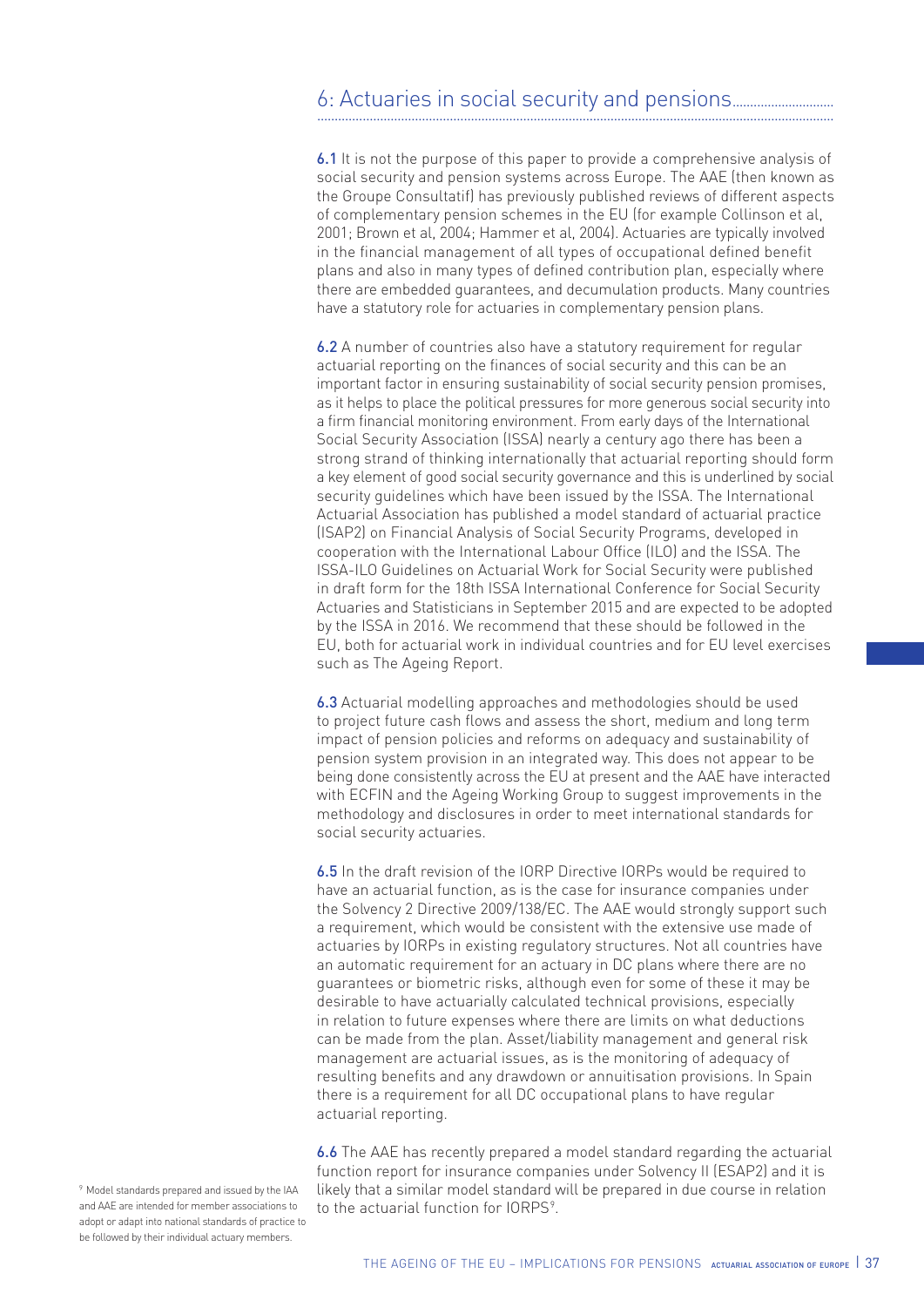6.7 Actuaries are professionals with expertise in the quantification and management of long-term risks which are susceptible to mathematical modelling. This includes all types of social security, as well as complementary workplace or mandatory pensions, whether funded or not. The member associations of the Actuarial Association of Europe have robust educational and professionalism requirements for those who are qualified actuaries and the AAE is also starting to issue model standards of actuarial practice for the associations to adopt for some specifically EU applications. Actuaries are well-placed to play an active role in analysing the impact of future changes on pension provision and to advise EU and national institutions.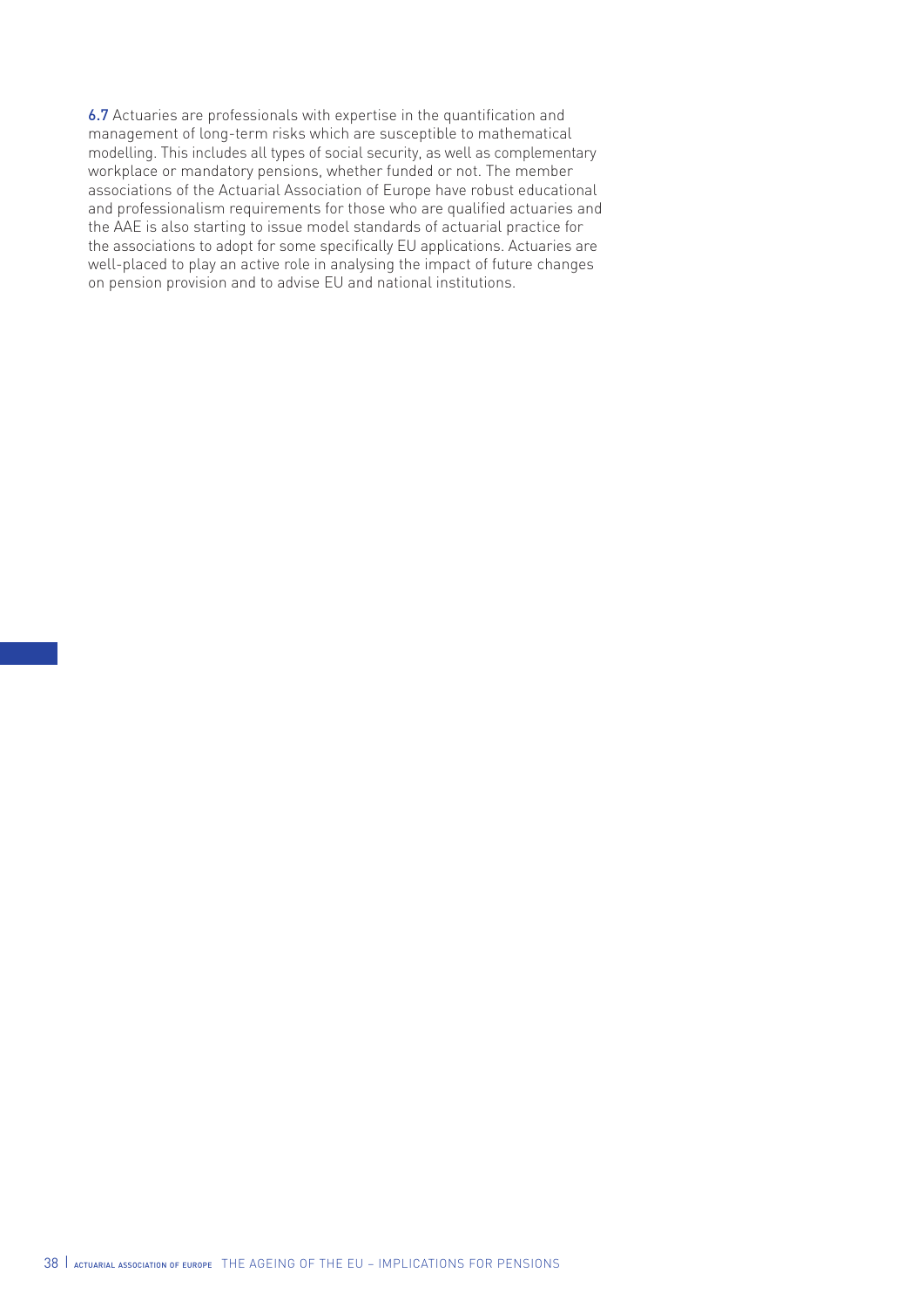# 7: Overall conclusions....................................................................................... ....................................................................................................................................................

7.1 Projections of pension expenditure are inherently uncertain and the outcome may be very different from that projected. It is desirable that policy changes should be robust to differing outcomes. It is very likely that people will on average live longer than has hitherto been the case and the trend is expected to continue, although the extent and speed of future change is uncertain. The expectation of life, although useful as a measure of how long people may live, is an average of a wide range of possible outcomes and different individuals will experience different future lifetimes. Although raising the eligibility age for pension benefits is likely to continue to be favoured as a policy for addressing sustainability, it is important for other factors to be taken into account, such as the responsiveness of the labour market and the extent to which it is reasonable to expect everyone to work for longer.

7.2 The overall picture portrayed by the projections in The 2015 Ageing Report reflects notable reductions in future pension costs for some countries and a greater prospect of fiscal sustainability. However, it is important to note the scope for less favourable outcomes in the event that some of the assumptions are not fulfilled. Apart from demographic and labour market assumptions, which are themselves subject to uncertainty, there is necessarily considerable uncertainty about the way in which pension reform implementation may turn out and how people will behave under the parameters of reformed systems. Closer examination of these issues will necessitate studies being carried out for each individual country using assumptions that are tailored to the situation there, supported by extensive analysis of realistic alternative scenarios and stochastic modelling to test the variability of possible outcomes as a supplement to deterministic models based on averages.

7.3 Probably the most fundamental caveat is that the nature and extent of pension reforms that have been undertaken to bring about greater fiscal sustainability can be expected to result in pension outcomes for many people which are certainly less generous than before and may be quite inadequate for some segments of the population. They may also expose concerns about fairness and equity. Consideration needs to be given to developing a wider range of measures of adequacy and fairness, some of which may require more sophisticated analysis, so that the impact of changes can be monitored. Such monitoring is likely to reveal the need for further reforms and course corrections. In fact it can be expected that future reforms will be necessary, as no social security or pensions system will be robust to all future outcomes and there will inevitably be the need for further changes in the light of the evolving situation.

7.4 The actuarial profession, both at the European level through the Actuarial Association of Europe, and at individual country level through national actuarial associations, will be happy to play an active role in the evaluation of the effectiveness of pension reforms and the monitoring of future fiscal sustainability and adequacy.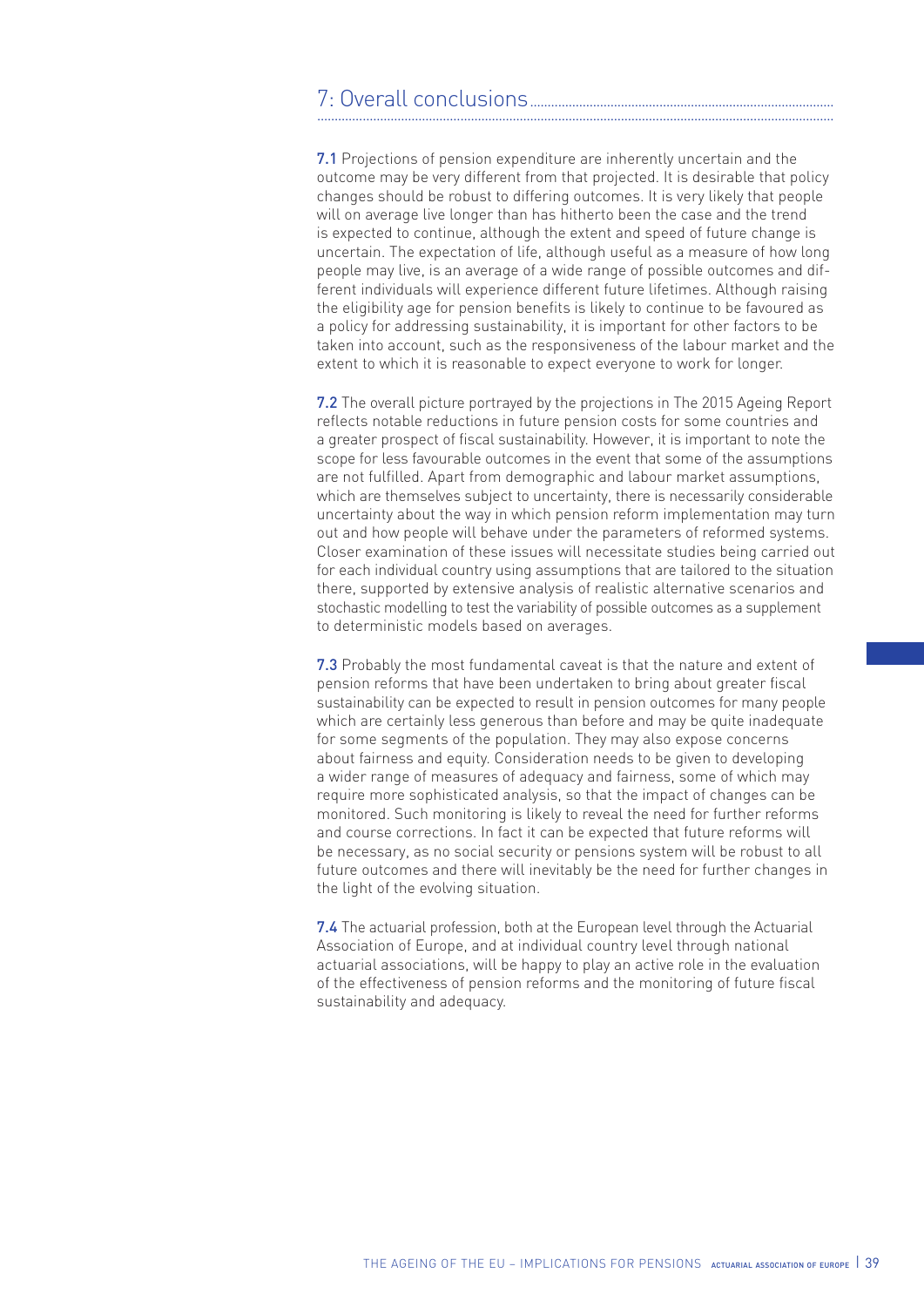#### References

Actuarial Association of Europe (2015) European Standard of Actuarial Practice 2 (ESAP2). Actuarial Function Report under Directive 2009/138/EC (2015)

Allianz Global Investors (2014) 2014 Pension Sustainability Index. International Pension Papers No 1/2014

Australian Centre for Financial Studies (2015) Melbourne Mercer Global Pension Index 2015

Brown H et al (2004) Defined Contribution Arrangements in Europe. Groupe Consultatif, February 2004

Collinson D et al (2001) Actuarial Methods and Assumptions used in the Valuation of Retirement Benefits in the EU and other European countries. Groupe Consultatif, December 2001

Council of Europe (2004) Future of social security in Europe, Report of the Committee on Social, Health and Family Affairs, Parliamentary Assembly, Strasbourg: Council of Europe

European Commission (2010) Green Paper. Towards adequate, sustainable and safe European pension systems

European Commission (2012) The 2012 Ageing Report: Economic and Budgetary projections for the 27 EU member states (2010-2060). European Economy 2/2012 (Preliminary version)

European Commission (2014) The 2015 Ageing Report: Underlying Assumptions and Projection Methodologies. European Economy 8/2014

European Commission (2015) The 2015 Ageing Report: Economic and Budgetary projections for the 28 EU member states (2013-2060). European Economy 3/2015

European Commission (2015) The 2015 Pension Adequacy Report

Groupe Consultatif Actuariel Européen (2010a) Security in occupational pensions

Groupe Consultatif Actuariel Européen (2010b) Response to Green Paper towards adequate, sustainable and safe European pension systems

Groupe Consultatif Actuariel Européen (2011) Groupe Consultatif comments on EIOPA's draft response to Call for Advice on the review of Directive 2003/ 41/EC Scope, cross-border activity, prudential regulation and governance

Groupe Consultatif Actuariel Européen (2012) Sustainability of pension systems in Europe – the demographic challenge

Hammer C et al (2005) Security Standards for Occupational Pension Schemes in the EU. Groupe Consultatif, August 2005

International Actuarial Association (2013). International Standard of Actuarial Practice 2 (ISAP2). Financial Analysis of Social Security Programs

International Social Security Association (2015) ISSA-ILO Guidelines on Actuarial Work for Social Security. September 2015

Jay G (2004), Center for Research on Pensions and Welfare Policies 5th Annual Conference, Turin, Actuarial Fairness or Social Justice? A gender perspective on redistribution in Pension systems

PIWG (2016) Determination of Retirement and Eligibility Ages: Actuarial, Social and Economic Impacts. Paper of the Population Issues Working Group of the International Actuarial Association (to be published shortly)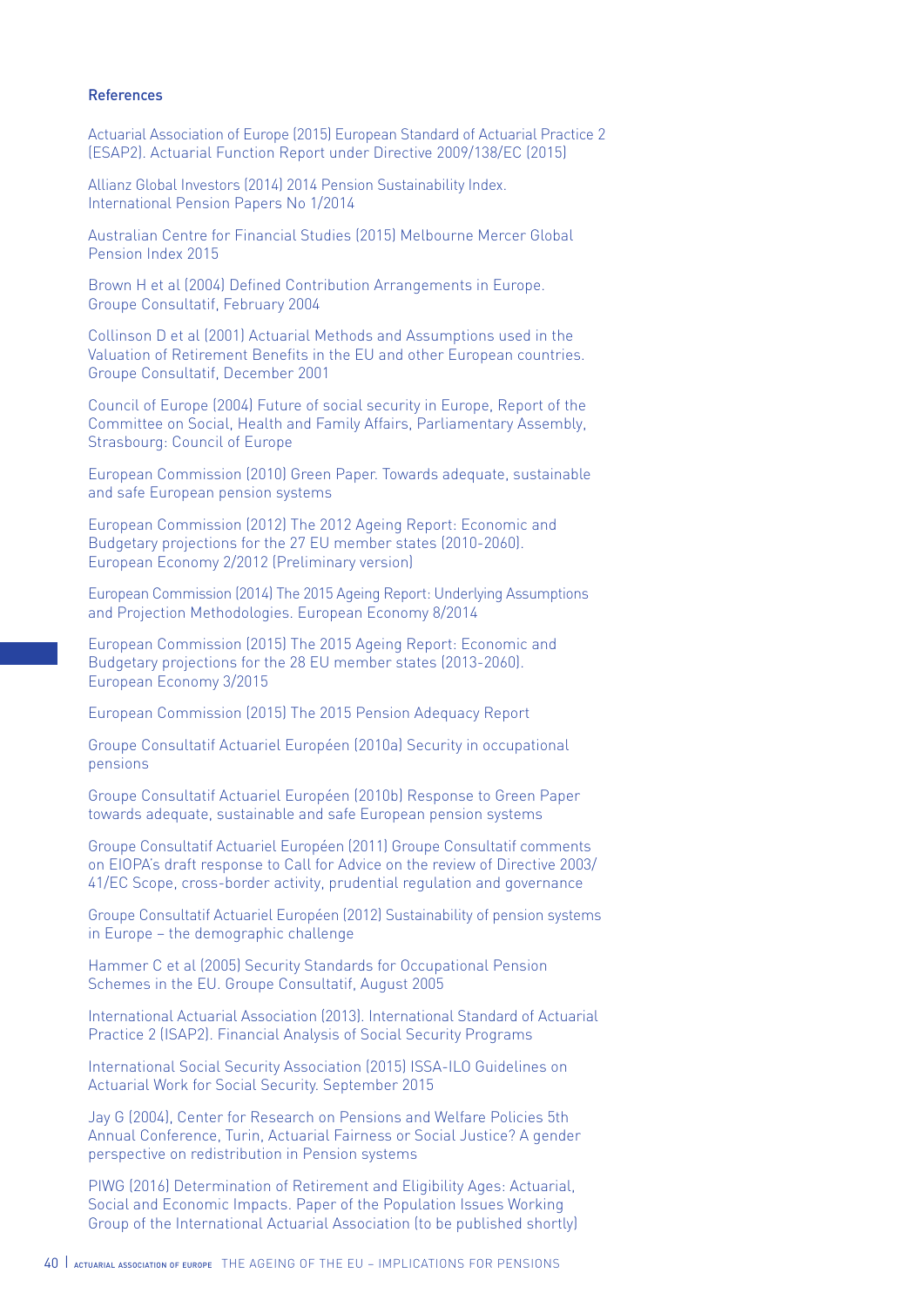# Annex .................................................................................................................................. ....................................................................................................................................................

# Annex Table A.1

| Fertility rates, 1960-2060 |      |      |      |      |      |      |      |      |      |      |      |
|----------------------------|------|------|------|------|------|------|------|------|------|------|------|
| Births per woman           |      |      |      |      |      |      |      |      |      |      |      |
|                            | 1960 | 1970 | 1980 | 1990 | 2000 | 2010 | 2020 | 2030 | 2040 | 2050 | 2060 |
| BЕ                         | 2.54 | 2.25 | 1.68 | 1.62 | 1.67 | 1.86 | 1.82 | 1.84 | 1.85 | 1.86 | 1.87 |
| ВG                         | 2.31 | 2.17 | 2.05 | 1.82 | 1.26 | 1.57 | 1.59 | 1.67 | 1.72 | 1.75 | 1.77 |
| СZ                         | 2.09 | 1.92 | 2.08 | 1.90 | 1.15 | 1.51 | 1.63 | 1.72 | 1.77 | 1.79 | 1.80 |
| DK                         | 2.57 | 1.95 | 1.55 | 1.67 | 1.77 | 1.87 | 1.78 | 1.81 | 1.83 | 1.85 | 1.86 |
| DE                         | 2.37 | 2.03 | 1.56 | 1.45 | 1.38 | 1.39 | 1.45 | 1.51 | 1.56 | 1.60 | 1.63 |
| EE                         | 1.98 | 2.17 | 2.02 | 2.05 | 1.36 | 1.72 | 1.67 | 1.75 | 1.79 | 1.81 | 1.82 |
| IE                         | 3.78 | 3.85 | 3.21 | 2.11 | 1.89 | 2.05 | 2.01 | 2.00 | 1.99 | 1.99 | 1.98 |
| EL                         | 2.23 | 2.40 | 2.23 | 1.40 | 1.27 | 1.51 | 1.39 | 1.45 | 1.49 | 1.54 | 1.58 |
| ES                         | 2.86 | 2.90 | 2.20 | 1.36 | 1.23 | 1.37 | 1.36 | 1.42 | 1.46 | 1.51 | 1.55 |
| FR                         | 2.73 | 2.47 | 1.95 | 1.78 | 1.89 | 2.03 | 2.01 | 2.00 | 1.99 | 1.98 | 1.98 |
| ΗR                         |      |      |      |      |      | 1.55 | 1.56 | 1.59 | 1.62 | 1.65 | 1.67 |
| IT                         | 2.37 | 2.38 | 1.64 | 1.33 | 1.26 | 1.46 | 1.47 | 1.51 | 1.55 | 1.58 | 1.61 |
| СY                         | 3.51 | 2.54 | 2.47 | 2.41 | 1.64 | 1.44 | 1.44 | 1.50 | 1.54 | 1.58 | 1.62 |
| LV                         |      | 2.00 | 1.88 | 2.01 | 1.25 | 1.36 | 1.60 | 1.68 | 1.73 | 1.76 | 1.78 |
| LT                         | 2.60 | 2.40 | 1.99 | 2.03 | 1.39 | 1.50 | 1.66 | 1.71 | 1.75 | 1.77 | 1.79 |
| LU                         | 2.29 | 1.97 | 1.50 | 1.60 | 1.76 | 1.63 | 1.64 | 1.69 | 1.73 | 1.76 | 1.78 |
| HU                         | 2.02 | 1.98 | 1.91 | 1.87 | 1.32 | 1.25 | 1.50 | 1.61 | 1.68 | 1.72 | 1.74 |
| МT                         | 3.62 | 2.02 | 1.99 | 2.04 | 1.70 | 1.36 | 1.56 | 1.67 | 1.73 | 1.76 | 1.78 |
| ΝL                         | 3.12 | 2.50 | 1.60 | 1.62 | 1.72 | 1.79 | 1.73 | 1.75 | 1.77 | 1.78 | 1.80 |
| AT                         | 2.69 | 2.29 | 1.65 | 1.46 | 1.36 | 1.44 | 1.48 | 1.53 | 1.56 | 1.59 | 1.62 |
| PL                         | 2.98 | 2.20 | 2.28 | 1.99 | 1.37 | 1.38 | 1.39 | 1.47 | 1.53 | 1.58 | 1.62 |
| PT                         | 3.16 | 3.01 | 2.25 | 1.56 | 1.55 | 1.39 | 1.32 | 1.37 | 1.43 | 1.47 | 1.52 |
| R0                         |      |      | 2.43 | 1.83 | 1.31 | 1.54 | 1.73 | 1.79 | 1.81 | 1.82 | 1.83 |
| SI                         | 2.18 | 2.10 | 2.11 | 1.46 | 1.26 | 1.57 | 1.63 | 1.67 | 1.70 | 1.73 | 1.75 |
| SK                         | 3.04 | 2.41 | 2.32 | 2.09 | 1.30 | 1.43 | 1.32 | 1.38 | 1.44 | 1.48 | 1.53 |
| FI                         | 2.72 | 1.83 | 1.63 | 1.78 | 1.73 | 1.87 | 1.81 | 1.83 | 1.84 | 1.85 | 1.86 |
| SE                         | 2.20 | 1.92 | 1.68 | 2.13 | 1.54 | 1.98 | 1.93 | 1.93 | 1.93 | 1.92 | 1.92 |
| UK                         | 2.72 | 2.43 | 1.90 | 1.83 | 1.64 | 1.92 | 1.93 | 1.93 | 1.93 | 1.93 | 1.93 |
| N <sub>0</sub>             | 2.90 | 2.50 | 1.72 | 1.93 | 1.85 | 1.95 | 1.85 | 1.86 | 1.87 | 1.87 | 1.88 |
| EU                         | 2.67 | 2.31 | 1.97 | 1.79 | 1.48 | 1.60 | 1.63 | 1.68 | 1.71 | 1.73 | 1.76 |
| EA                         | 2.78 | 2.40 | 1.97 | 1.73 | 1.51 | 1.59 | 1.59 | 1.63 | 1.67 | 1.69 | 1.72 |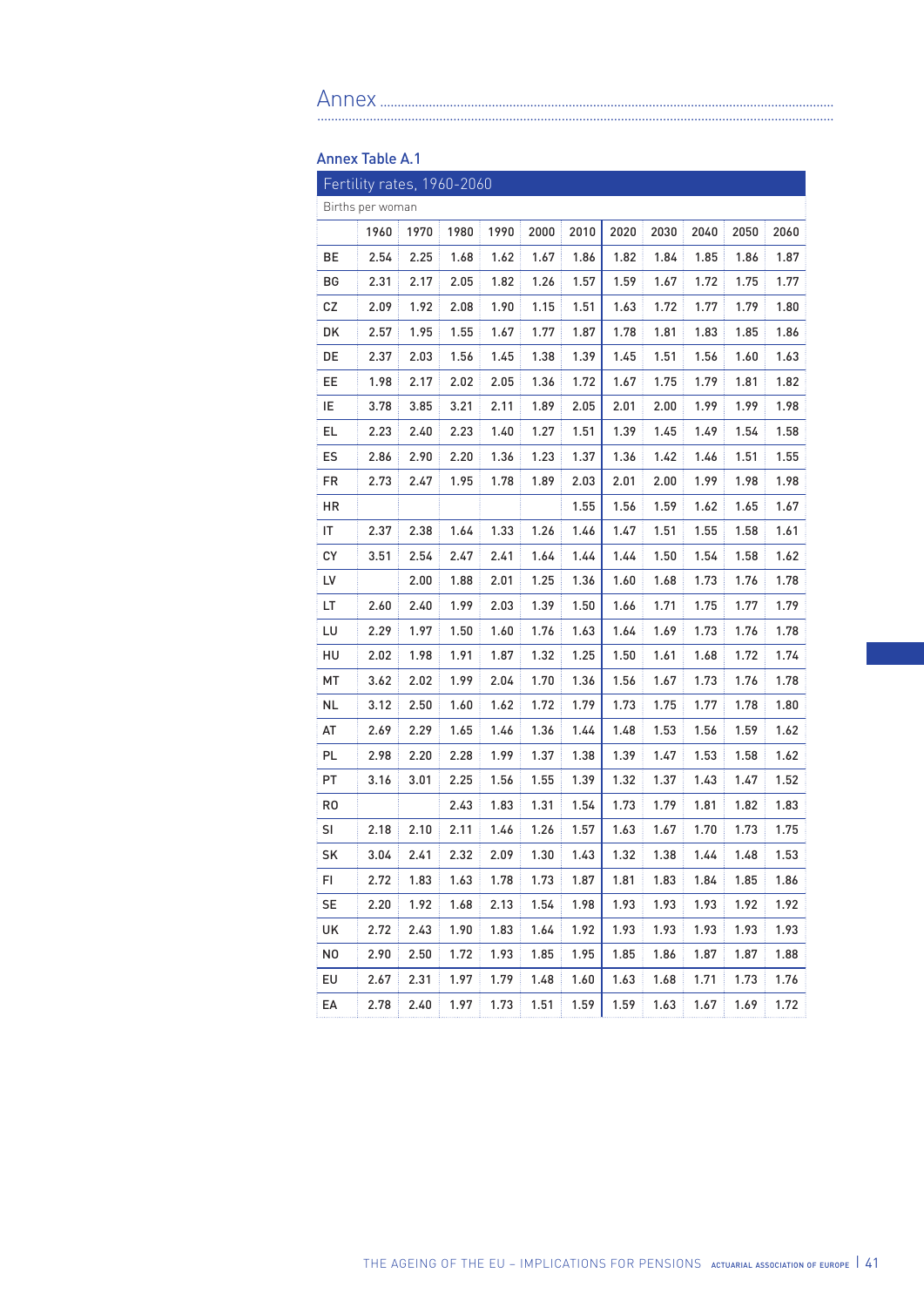| Projection of net migration flows, 1980-2060 |         |         |         |                                          |         |         |        |        |                             |                     |                             |              |
|----------------------------------------------|---------|---------|---------|------------------------------------------|---------|---------|--------|--------|-----------------------------|---------------------|-----------------------------|--------------|
| Net migration flows (000s)                   |         |         |         | Projection of net migration flows (000s) |         |         |        |        | Cumulative<br>net migration | Popn.<br>(millions) | Cumulative<br>net mign as % |              |
|                                              | 1980    | 1990    | 2000    | 2010                                     | 2020    | 2030    | 2040   | 2050   | 2060                        | 2013-2060           | 2013                        | of 2013 popn |
| LU                                           | 1.3     | 3.9     | 3.4     | 7.7                                      | 11.7    | 11.2    | 9.1    | 5.4    | 4.9                         | 429.0               | 0.5                         | 85.8%        |
| BЕ                                           | $-2.4$  | 19.5    | 12.8    | 135.8                                    | 80.2    | 80.9    | 69.8   | 46.8   | 42.1                        | 3192.0              | 11.2                        | 28.5%        |
| IT                                           | 4.9     | 22.3    | 49.5    | 200.1                                    | 348.1   | 382.4   | 335.9  | 214.8  | 196.4                       | 15511.0             | 60.2                        | 25.8%        |
| СY                                           | 0.8     | 8.7     | 4.0     | 15.9                                     | $-0.6$  | 2.8     | 6.0    | 8.8    | 7.9                         | 214.0               | 0.9                         | 23.8%        |
| <b>SE</b>                                    | 9.6     | 34.8    | 24.4    | 49.7                                     | 55.3    | 56.0    | 49.1   | 34.7   | 31.2                        | 2273.0              | 9.6                         | 23.7%        |
| AT                                           | 9.4     | 58.6    | 17.3    | 27.4                                     | 51.3    | 51.9    | 41.9   | 27.2   | 24.8                        | 1994.0              | 8.5                         | 23.5%        |
| МT                                           | 0.4     | 0.9     | 0.9     | 0.1                                      | 1.6     | 1.5     | 1.4    | 1.3    | 1.1                         | 69.0                | 0.4                         | 17.3%        |
| FI.                                          | $-2.2$  | 8.6     | 2.4     | 13.8                                     | 22.0    | 21.7    | 17.7   | 9.6    | 8.9                         | 812.0               | 5.4                         | 15.0%        |
| UK                                           | $-33.5$ | 24.7    | 143.9   | 266.7                                    | 172.1   | 203.3   | 209.3  | 190.2  | 171.2                       | 9162.0              | 64.1                        | 14.3%        |
| ES                                           | 112.7   | $-20.0$ | 389.8   | 75.5                                     | $-79.0$ | 87.5    | 225.2  | 305.6  | 275.0                       | 6511.0              | 46.6                        | 14.0%        |
| СZ                                           | $-41.2$ | $-58.9$ | $-28.0$ | 14.3                                     | 28.0    | 35.8    | 40.7   | 25.5   | 21.2                        | 1441.0              | 10.5                        | 13.7%        |
| DK                                           | 0.6     | 8.6     | 10.1    | 16.8                                     | 18.9    | 19.9    | 16.3   | 10.5   | 10.0                        | 755.0               | 5.6                         | 13.5%        |
| SI                                           | 5.4     | $-0.2$  | 2.7     | $-0.5$                                   | 4.1     | 4.6     | 5.5    | 5.4    | 4.5                         | 224.0               | 2.1                         | 10.7%        |
| HU                                           | 0.0     | 18.3    | 16.7    | 11.5                                     | 24.3    | 20.9    | 24.2   | 15.3   | 14.0                        | 943.0               | 9.9                         | 9.5%         |
| DE                                           | 304.4   | 656.2   | 167.9   | 130.2                                    | 228.7   | 220.2   | 142.6  | 119.3  | 97.9                        | 7041.0              | 81.3                        | 8.7%         |
| FR                                           | kk      |         | 166.8   | 37.6                                     | 90.2    | 91.2    | 84.0   | 74.2   | 66.8                        | 3960.0              | 65.7                        | 6.0%         |
| <b>NL</b>                                    | 50.6    | 48.7    | 57.0    | 32.5                                     | 24.2    | 23.5    | 13.0   | 8.9    | 9.3                         | 810.0               | 16.8                        | 4.8%         |
| ΗR                                           | $-14.7$ | 6.4     | $-52.4$ | -4.3                                     | 2.4     | 3.5     | 4.6    | 5.7    | 4.8                         | 193.0               | 4.3                         | 4.5%         |
| SK                                           | $-11.5$ | $-2.3$  | 22.3    | -4.9                                     | 3.0     | 2.5     | 4.7    | 4.7    | 2.4                         | 162.0               | 5.4                         | 3.0%         |
| PT                                           | 42.0    | $-39.1$ | 67.1    | 3.8                                      | 0.3     | 9.2     | 11.9   | 8.3    | 7.9                         | 219.0               | 10.5                        | 2.1%         |
| PL                                           | $-24.1$ | $-12.6$ | $-19.7$ | $-2.1$                                   | 2.9     | $-0.9$  | 25.4   | 29.5   | 11.6                        | 606.0               | 38.5                        | 1.6%         |
| R <sub>0</sub>                               | 52.9    | $-86.8$ | $-3.7$  | $-48.1$                                  | 0.4     | $-24.7$ | 11.6   | 7.1    | 2.4                         | $-35.0$             | 20.0                        | $-0.2%$      |
| ВG                                           | $0.0\,$ | $-94.6$ | 0.0     | $-17.7$                                  | $-5.8$  | $-5.8$  | 5.3    | 3.7    | 0.6                         | $-21.0$             | 7.3                         | $-0.3%$      |
| EL.                                          | 55.8    | 63.9    | 29.4    | $-65.8$                                  | $-22.3$ | $-10.0$ | 1.3    | 7.3    | 4.7                         | $-257.0$            | 11.0                        | $-2.3%$      |
| EE.                                          | 6.1     | $-5.6$  | $-3.2$  | $-3.7$                                   | $-3.7$  | $-2.2$  | 0.6    | 0.6    | 0.0                         | $-49.0$             | 1.3                         | $-3.8%$      |
| ΙE                                           | $-0.6$  | $-7.7$  | 31.2    | $-25.8$                                  | $-30.3$ | $-12.1$ | 4.8    | 16.7   | 15.1                        | $-208.0$            | 4.6                         | $-4.5%$      |
| LV                                           | 2.4     | $-13.1$ | $-16.4$ | $-35.6$                                  | $-14.3$ | $-9.9$  | 0.9    | 0.7    | 0.0                         | $-237.0$            | 2.0                         | $-11.9%$     |
| LT.                                          | 2.1     | $-8.8$  | $-20.3$ | $-77.9$                                  | $-37.4$ | $-21.1$ | 1.0    | 0.4    | 0.0                         | $-605.0$            | 3.0                         | $-20.2%$     |
| EU                                           | 575.1   | 661.7   | 1031.9  | 753.0                                    | 976.3   | 1244.1  | 1363.8 | 1188.3 | 1036.7                      | 55107.0             | 507.2                       | 10.9%        |

# Annes Table A.2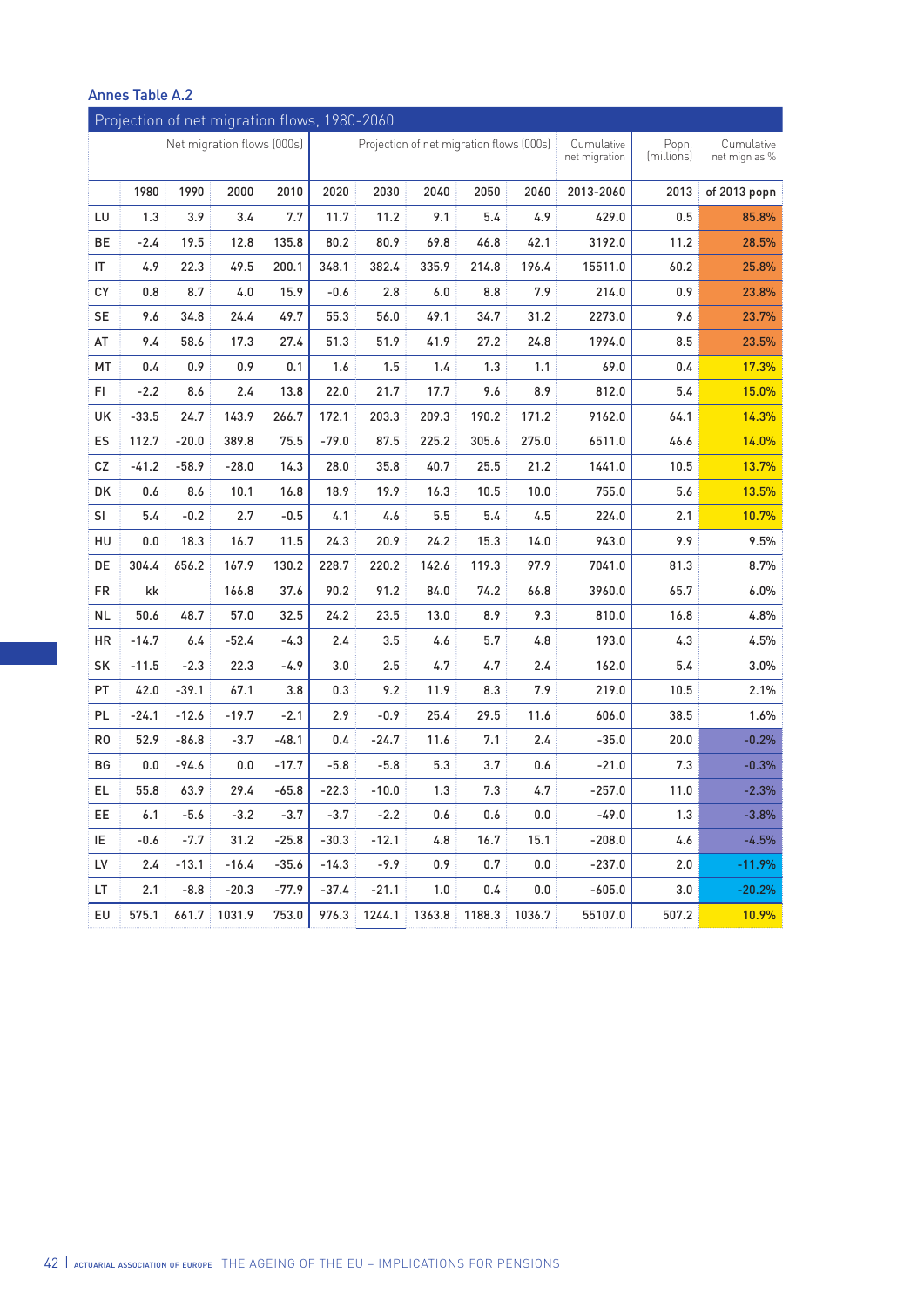| <b>Annex Table A.3</b> |  |  |
|------------------------|--|--|
|                        |  |  |

|    |      |      |                                   |      |      |      | Projection of old-age dependency ratios based on ratio of those over |
|----|------|------|-----------------------------------|------|------|------|----------------------------------------------------------------------|
|    |      |      | 65 to those aged 15-64, 2013-2060 |      |      |      |                                                                      |
|    | 2013 | 2020 | 2030                              | 2040 | 2050 | 2060 | Change 2013-2060                                                     |
| SK | 18.7 | 24.8 | 32.9                              | 40.6 | 54.9 | 66.1 | 47.4                                                                 |
| PT | 29.8 | 34.7 | 43.6                              | 55.7 | 64.3 | 63.9 | 34.0                                                                 |
| PL | 20.5 | 27.7 | 35.6                              | 40.4 | 52.6 | 61.0 | 40.5                                                                 |
| EL | 31.2 | 34.6 | 41.6                              | 53.8 | 63.7 | 60.8 | 29.7                                                                 |
| DE | 31.8 | 36.2 | 47.6                              | 55.6 | 57.4 | 59.2 | 27.4                                                                 |
| ВG | 28.9 | 33.9 | 39.1                              | 45.8 | 54.3 | 58.4 | 29.6                                                                 |
| EE | 27.5 | 32.8 | 39.8                              | 45.5 | 51.7 | 54.5 | 26.9                                                                 |
| ES | 26.8 | 30.7 | 40.2                              | 54.3 | 62.3 | 53.2 | 26.4                                                                 |
| IT | 32.8 | 35.1 | 41.3                              | 50.2 | 52.9 | 53.0 | 20.3                                                                 |
| HU | 25.4 | 31.0 | 34.4                              | 40.5 | 47.5 | 52.6 | 27.1                                                                 |
| SI | 25.4 | 32.2 | 41.0                              | 47.7 | 54.1 | 52.5 | 27.2                                                                 |
| HR | 27.3 | 32.1 | 39.5                              | 43.9 | 49.3 | 52.3 | 25.0                                                                 |
| R0 | 24.1 | 28.8 | 32.7                              | 41.8 | 48.7 | 51.8 | 27.7                                                                 |
| МT | 25.8 | 33.2 | 40.5                              | 40.9 | 45.0 | 50.9 | 25.1                                                                 |
| AT | 27.0 | 29.5 | 37.9                              | 44.4 | 46.8 | 50.5 | 23.5                                                                 |
| LV | 28.3 | 32.5 | 42.2                              | 47.8 | 50.7 | 50.3 | 22.0                                                                 |
| СZ | 25.1 | 31.7 | 35.3                              | 40.8 | 48.4 | 50.1 | 24.9                                                                 |
| NL | 25.9 | 31.2 | 40.6                              | 47.1 | 46.4 | 47.8 | 21.9                                                                 |
| СY | 19.1 | 24.3 | 32.1                              | 36.6 | 42.6 | 46.5 | 27.4                                                                 |
| LT | 27.4 | 32.3 | 48.0                              | 55.7 | 51.6 | 45.7 | 18.3                                                                 |
| FI | 29.6 | 36.1 | 41.5                              | 41.1 | 42.0 | 45.1 | 15.5                                                                 |
| FR | 27.9 | 33.0 | 39.4                              | 44.1 | 43.7 | 42.9 | 14.9                                                                 |
| UK | 26.6 | 29.6 | 35.2                              | 39.1 | 40.7 | 42.8 | 16.1                                                                 |
| DK | 27.9 | 31.6 | 36.9                              | 40.7 | 39.4 | 41.8 | 13.9                                                                 |
| SE | 30.2 | 33.1 | 35.7                              | 37.4 | 37.6 | 41.5 | 11.2                                                                 |
| BE | 27.1 | 29.7 | 34.7                              | 37.2 | 37.9 | 39.9 | 12.9                                                                 |
| N0 | 23.9 | 26.5 | 30.2                              | 33.7 | 35.1 | 39.0 | 15.1                                                                 |
| IE | 18.9 | 23.6 | 30.7                              | 39.0 | 44.7 | 35.6 | 16.7                                                                 |
| LU | 20.3 | 21.7 | 25.8                              | 29.3 | 31.7 | 35.6 | 15.2                                                                 |
| EU | 27.8 | 32.1 | 39.4                              | 46.1 | 49.5 | 50.1 | 22.3                                                                 |
|    |      |      |                                   |      |      |      |                                                                      |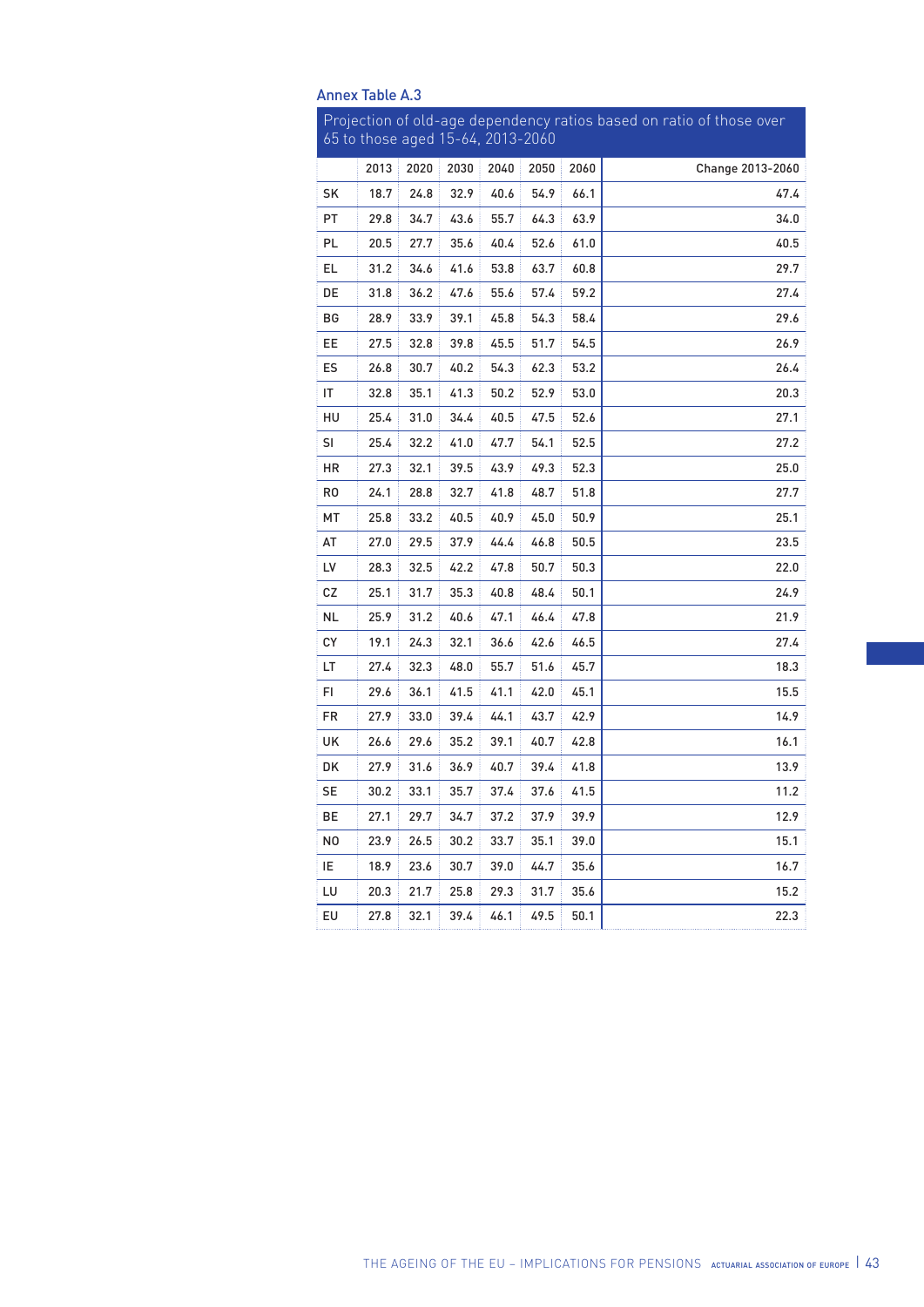# Annex Figure A.1

Impact of pension reforms on the average effective retirement age from the labour force

Average exit age from the labour force in 2060, men



Average exit (no reform) **Average exit age (impact of pension reform)** 

Average exit age from the labour force in 2060, women BE ------------**BG ANTISTIC** RO  $\overline{\mathbf{w}}$ MT ,,,,,,,,,,,,,,,,,,,,,,,, FR AT ,,,,,,,,,,,,,,,,,,,,,,,, SI HR -----------------------LT ,,,,,,,,,,,,,,,,,,,,, FI . . . . . . . . . . . HU --------EE DE ,,,,,,,,,,,,,,,,,,,,, LV ,,,,,,,,,,,,,,, UK ,,,,,,,,,,,,,,,,,,,,,,,, PL SK IE PT -----------------------,,,,,,,,,,,,,,,,,,,,,,,,,,,,, NL CZ ,,,,,,,,,,,,,,,,,,,,,,,,,,,,,,,,,, ES EL **CY** IT **DK** 58.0 60.0 62.0 64.0 66.0 68.0

(1) Enacted until January 2015 at the latest (see footnote 1 page1)

(2) Based on the age group 50-70

Source: Commission services, EPC